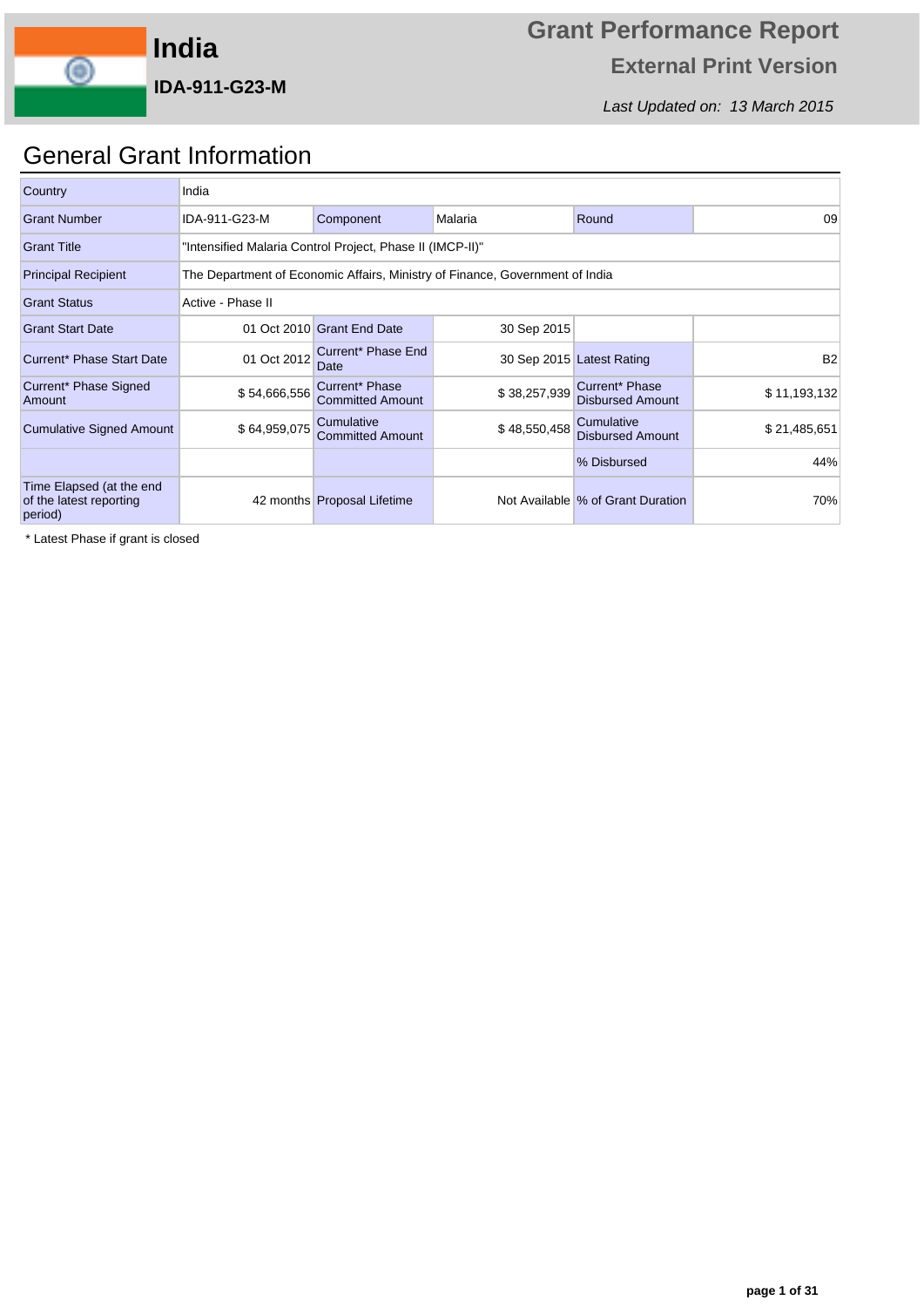### Last Updated on: 13 March 2015

### **IDA-911-G23-M**

### **New GPR Report - Table of Contents**

(For ExternalVersion)

### **1. Program Description and Contextual Information**

- 1.1. Grant Summary Web
- 1.2. Country Latest Statistics

1.3. Comments on Key Discrepancies between Approved Proposal and Grant Agreement

1.4. Conditions Precedent

### **2. Key Grant Performance Information**

- 2.1. Program Impact and Outcome Indicators
- 2.2. Programmatic Performance
	- 2.2.1. Reporting Periods
	- 2.2.2. Program Objectives, Service Delivery Areas and Indicators
	- 2.2.3. Cumulative Progress To Date
- 2.3. Financial Performance
	- 2.3.1. Grant Financial Key Performance Indicators (KPIs)
	- 2.3.2. Program Budget
	- 2.3.3. Program Expenditures
	- 2.3.4. Graph Cumulative Program Budget, Expenditures and Disbursement to Date
- 2.4. Progress Update and Disbursement Information
- 2.5. Contextual Information
- 2.6. Phase 2 Grant Renewal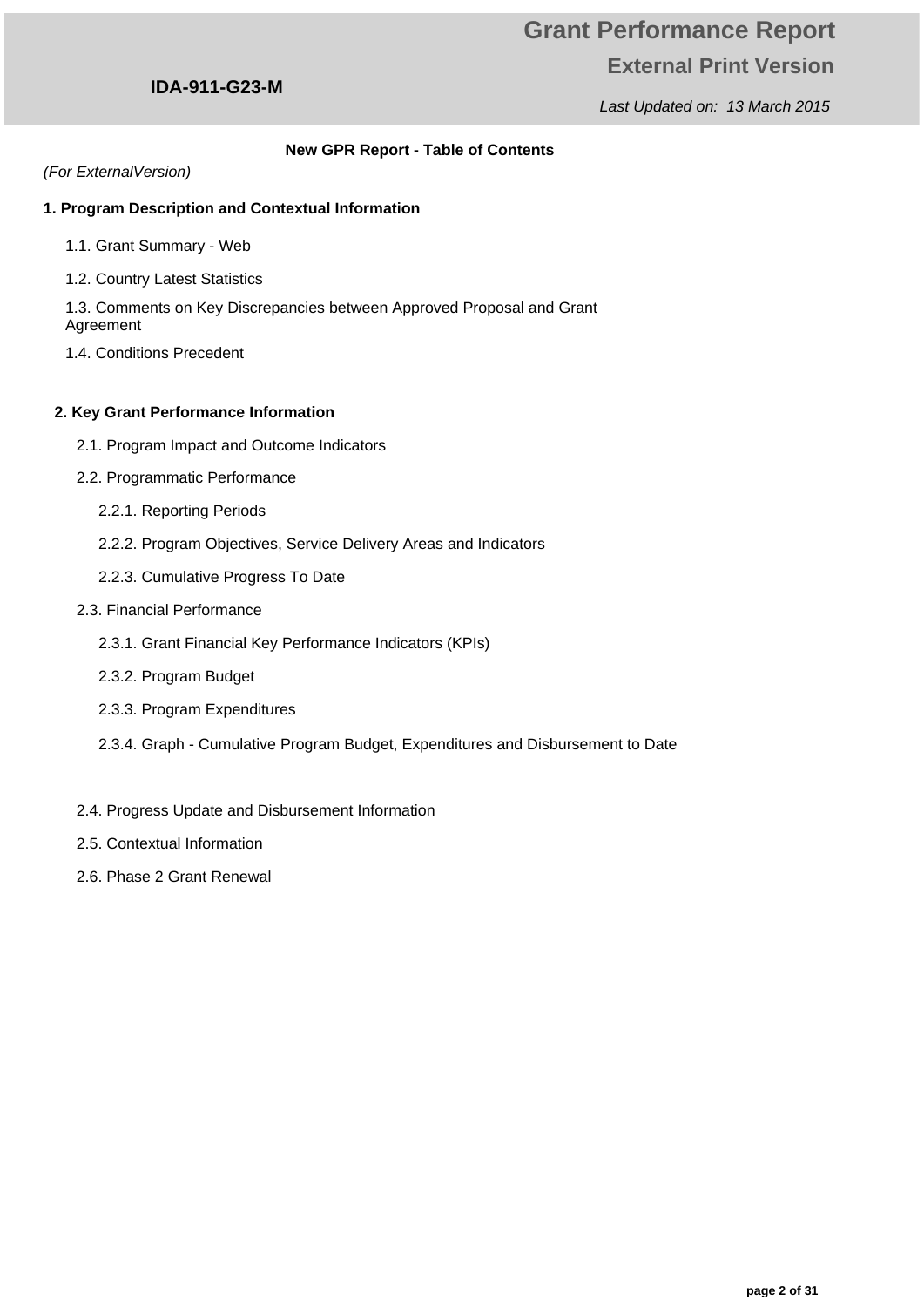Last Updated on: 13 March 2015

## 1. Program Description and Contextual Information

**1.1. Grant Summary - Web**

| <b>1.2. Country Latest Statistics</b>                            |                 |      |                                                            |
|------------------------------------------------------------------|-----------------|------|------------------------------------------------------------|
| Malaria                                                          | Estimate        | Year | Source                                                     |
| Estimated malaria cases, 2010                                    | 24,161,690      | 2012 | World Malaria Report 2012                                  |
| Estimated malaria deaths, 2010                                   | 29,401          | 2012 | World Malaria Report 2012                                  |
| Malaria: probable and Confirmed (total), 2011                    | 1,310,367       | 2012 | World Malaria Report 2012                                  |
| Malaria: suspected (total), 2011                                 | 119,352,231     | 2012 | World Malaria Report 2012                                  |
| Nets distributed (ITNs & LLINs)                                  | 3,662,755       | 2014 | Mid-2014 Global Fund Results                               |
| Background and Health Spending                                   | <b>Estimate</b> | Year | Source                                                     |
| Population, total                                                | 1,236,686,732   | 2012 | The World Bank Group (Data latest 2013)<br>(update: 2012)  |
| Birth rate, crude (per 1,000 people)                             | 22              | 2011 | The World Bank Group (Data latest 2013)<br>(update: $2011$ |
| Death rate, crude (per 1,000 people)                             | 8               | 2011 | The World Bank Group (Data latest 2013)<br>(update: 2011)  |
| External resources for health (% of total expenditure on health) | $\mathbf{1}$    | 2011 | The World Bank Group (Data latest 2013<br>(update: 2011)   |
| Health expenditure per capita (current US\$)                     | 59              | 2011 | The World Bank Group (Data latest 2013)<br>(update: 2011)  |
| Health expenditure, private (% of GDP)                           | 3               | 2011 | The World Bank Group (Data latest 2013)<br>(update: 2011)  |
| Health expenditure, public (% of GDP)                            | $\mathbf{1}$    | 2011 | The World Bank Group (Data latest 2013)<br>(update: 2011)  |
| Health expenditure, public (% of government expenditure)         | 8               | 2011 | The World Bank Group (Data latest 2013)<br>(update: 2011)  |
| Health expenditure, public (% of total health expenditure)       | 31              | 2011 | The World Bank Group (Data latest 2013)<br>(update: 2011)  |
| Health expenditure, total (% of GDP)                             | $\overline{4}$  | 2011 | The World Bank Group (Data latest 2013)<br>(update: 2011)  |
| Life expectancy at birth, total (years)                          | 65              | 2011 | The World Bank Group (Data latest 2013)<br>(update: 2011)  |
| Nurses and midwives (per 1,000 people)                           | $\mathbf{1}$    | 2010 | The World Bank Group (Data latest 2013)<br>(update: 2010)  |
| Physicians (per 1,000 people)                                    | $\mathbf{1}$    | 2010 | The World Bank Group (Data latest 2013)<br>(update: 2010)  |
| Community health workers (per 1,000 people)                      |                 | 2005 | The World Bank Group (Data latest 2013)<br>(update: 2005)  |
| Hospital beds (per 1,000 people)                                 | $\mathbf{1}$    | 2005 | The World Bank Group (Data latest 2013)<br>(update: 2005)  |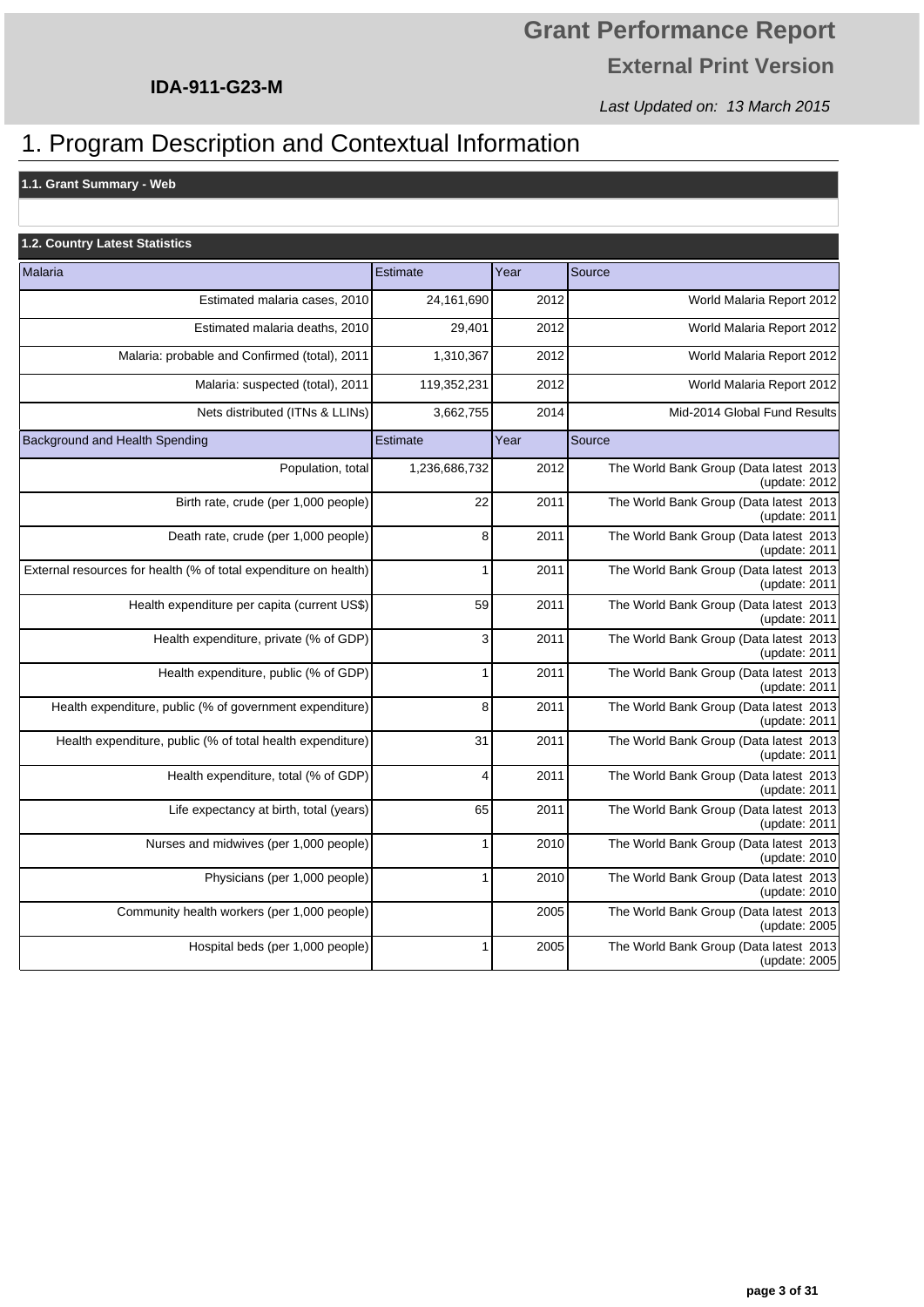# **Grant Performance Report External Print Version**

Last Updated on: 13 March 2015

#### **1.3. Comments on Key Discrepancies between Approved Proposal and Grant**

|                | 1.5. Conditions Precedent |                                                                                                                                                                                                                                                                                                                                                                                                                                                                                                                                                                                                                                                                 |                                   |                  |                                |               |                                                                                                                                                                                                                                                                |  |  |
|----------------|---------------------------|-----------------------------------------------------------------------------------------------------------------------------------------------------------------------------------------------------------------------------------------------------------------------------------------------------------------------------------------------------------------------------------------------------------------------------------------------------------------------------------------------------------------------------------------------------------------------------------------------------------------------------------------------------------------|-----------------------------------|------------------|--------------------------------|---------------|----------------------------------------------------------------------------------------------------------------------------------------------------------------------------------------------------------------------------------------------------------------|--|--|
| <b>CP</b><br># | <b>CP Type</b>            | <b>Condition Precedent</b>                                                                                                                                                                                                                                                                                                                                                                                                                                                                                                                                                                                                                                      | <b>Functional Tied To</b><br>Area |                  | <b>Terminal</b><br><b>Date</b> | ently<br>met? | <b>Is curr Comments</b>                                                                                                                                                                                                                                        |  |  |
|                | Condition<br>Precedent    | the delivery by the Principal Recipient to<br>the Global Fund of a letter signed by the<br>Authorized Representative of the<br>Principal Recipient setting forth the<br>name, title and authenticated specimen<br>signature of each person authorized to<br>sign disbursement requests under Article<br>10 of the Standard Terms and Conditions<br>of this Agreement and, in the event a<br>disbursement request may be signed by<br>more than one person, the conditions<br>under which each may sign                                                                                                                                                          | Legal                             | Disbursem<br>ent | 31.Jan.11                      | Met           |                                                                                                                                                                                                                                                                |  |  |
|                | Condition<br>Precedent    | 2a. Delivery by the Principal Recipient to<br>the Global Fund of a completed<br>Monitoring and Evaluation Systems<br>Strengthening Tool (MESST) prepared by<br>the Principal Recipient in consultation<br>with the other principal recipient of the<br>Program, Caritas India, and other<br>relevant stakeholders including the World<br>Health Organization, World Bank, and<br>other partners                                                                                                                                                                                                                                                                 | M&E                               | Disbursem<br>ent | 31.Mar.11                      | Met           | The MESST workshop was carried out<br>by the PR, with PR2 and other<br>stakeholders on 3 June 2011 in<br>Guwahati                                                                                                                                              |  |  |
|                | Condition<br>Precedent    | 2b. Delivery by the Principal Recipient to<br>the Global Fund of an updated<br>addendum to the National M&E Plan for<br>monitoring and evaluation of activities<br>financed under the Program which (i)<br>incorporates the recommendations made<br>by Program stakeholders upon<br>completion of the MESST; (ii)<br>synchronizes all indicators described<br>therein with the reporting periods<br>specified in the Performance Framework<br>of this Agreement; (iii) provides a clear<br>description of M&E coordination at the<br>district level between the Principal<br>Recipient and the other principal recipient<br>under this Program (Caritas India); | M&E                               | Disbursem<br>ent | 31.Mar.11                      |               | Waived During the signature of the Phase 2<br>Grant Agreement, the County Team<br>recommended waiving this CP, and<br>this was approved. This has been<br>replaced by Special Condition 2 in the<br>Annex A to the Grant Agreement and a<br>Management Action. |  |  |
|                | Condition<br>Precedent    | 2c. Delivery by the Principal Recipient to<br>the Global Fund of a revised budget for<br>the Program Term (the "Revised Program<br>Budget") if any amendments included in<br>the Updated M&E addendum Plan<br>necessitate amendments to the Program<br>budget that was approved by the Global<br>Fund as of the effective date of this<br>Agreement                                                                                                                                                                                                                                                                                                             | Finance                           | Disbursem<br>ent | 31.Mar.11                      |               | Waived During the signature of the Phase 2<br>Grant Agreement, the County Team<br>recommended waiving this CP, and<br>this was approved. This has been<br>replaced by Special Condition 2 in the<br>Annex A to the Grant Agreement.                            |  |  |
|                | Condition<br>Precedent    | 2d. Delivery by the Principal Recipient to<br>the Global Fund of evidence that the<br>Principal Recipient has developed a plan<br>detailing the transmission of program<br>related reports through the Health<br>Management information System<br>("HIMIS") of National Rural Health<br>Mission ("NRHM"). Such a plan should<br>integrate programs funded by the Global<br>Fund funded in national reporting<br>systems and should be an integral part of<br>the NRHM Management Information<br>System portal                                                                                                                                                   | Others                            | Disbursem<br>ent | 31.Mar.11                      |               | Waived During the signature of the Phase 2<br>Grant Agreement, the County Team<br>recommended waiving this CP, and<br>this was approved. This has been<br>replaced by Special Condition 2 in the<br>Annex A to the Grant Agreement.                            |  |  |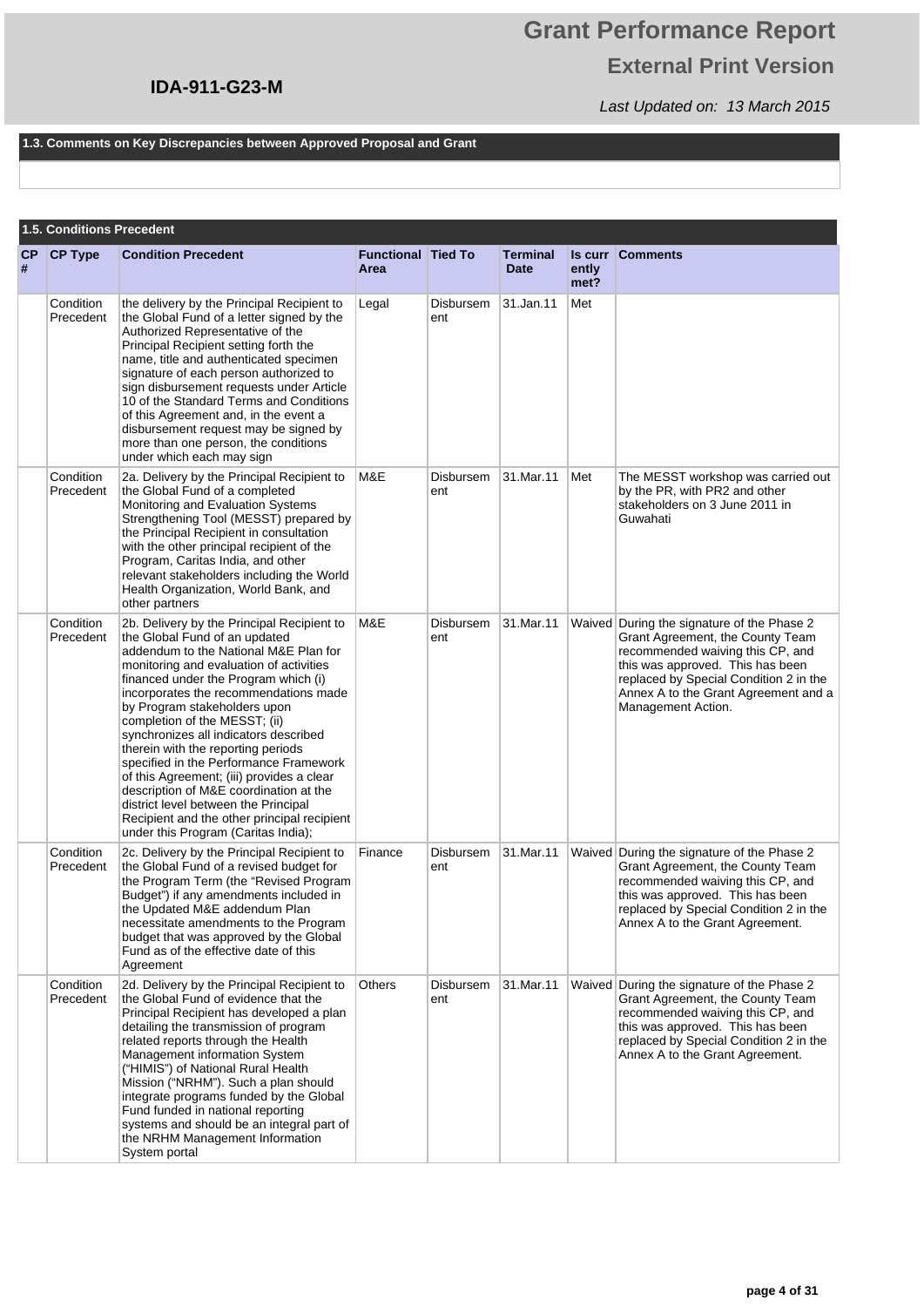## **IDA-911-G23-M**

| CP<br># | <b>CP Type</b>         | <b>Condition Precedent</b>                                                                                                                                                                                                                                                                                                                                                                                                                                                                                                                                                                                                                                                                                                                                                                                                                                                                                                                                                                                                                                                                                                                                                                                                                                                                                                                                                                    | <b>Functional Tied To</b><br>Area |                  | <b>Terminal</b><br><b>Date</b> | ently<br>met? | <b>Is curr Comments</b>                                                                                                                                                                                                                                                                                                                                                                                                                                                                                                                                    |
|---------|------------------------|-----------------------------------------------------------------------------------------------------------------------------------------------------------------------------------------------------------------------------------------------------------------------------------------------------------------------------------------------------------------------------------------------------------------------------------------------------------------------------------------------------------------------------------------------------------------------------------------------------------------------------------------------------------------------------------------------------------------------------------------------------------------------------------------------------------------------------------------------------------------------------------------------------------------------------------------------------------------------------------------------------------------------------------------------------------------------------------------------------------------------------------------------------------------------------------------------------------------------------------------------------------------------------------------------------------------------------------------------------------------------------------------------|-----------------------------------|------------------|--------------------------------|---------------|------------------------------------------------------------------------------------------------------------------------------------------------------------------------------------------------------------------------------------------------------------------------------------------------------------------------------------------------------------------------------------------------------------------------------------------------------------------------------------------------------------------------------------------------------------|
|         | Condition<br>Precedent | 2e. Delivery by the Principal Recipient to<br>the Global Fund of evidence that the<br>Principal Recipient has procured and<br>installed appropriate accounting software<br>to account for and ensure regular<br>reporting on the receipt and use of Grant<br>funds in compliance with suitable chart<br>of accounts and data storage<br>mechanisms                                                                                                                                                                                                                                                                                                                                                                                                                                                                                                                                                                                                                                                                                                                                                                                                                                                                                                                                                                                                                                            | Others                            | Disbursem<br>ent | 31.Mar.11                      |               | Waived During the signature of the Phase 2<br>Grant Agreement, the County Team<br>recommended waiving this CP, and<br>this was approved. This has been<br>replaced by Special Condition 3 in the<br>Annex A to the Grant Agreement.                                                                                                                                                                                                                                                                                                                        |
|         | Condition<br>Precedent | 2f. Written approval by the Global Fund<br>of the materials delivered by the Principal<br>Recipient to the Global Fund under each<br>of the sub-conditions listed above under<br>this Condition Precedent to Second<br>Disbursement (conditions $B.2(a) - (e)$ )                                                                                                                                                                                                                                                                                                                                                                                                                                                                                                                                                                                                                                                                                                                                                                                                                                                                                                                                                                                                                                                                                                                              | Others                            | Disbursem<br>ent | 31.Mar.11                      |               | Waived During the signature of the Phase 2<br>Grant Agreement, the County Team<br>recommended waiving this CP, and<br>this was approved.                                                                                                                                                                                                                                                                                                                                                                                                                   |
|         | Condition<br>Precedent | 3a. delivery by the Principal Recipient to<br>the Global Fund, in form and substance<br>satisfactory to the Global Fund, of a Sub-<br>recipient Management Plan. Such a plan<br>shall in particular include details on the<br>following aspects of the Principal<br>Recipient's management of Sub-<br>recipients:<br>(i) procedures for the coordination of the<br>work of Sub-recipients;<br>(ii) procedures for the Principal<br>Recipient's programmatic and financial<br>oversight of Sub-recipients, including,<br>without limitation, procedures governing<br>the frequency of reporting by Sub-<br>recipients and quality controls to ensure<br>the integrity of financial and<br>programmatic data;<br>(iii) procedures for quarterly on-site<br>monitoring visits to the Sub-recipient<br>levels for review and verification of<br>programmatic and financial data,<br>including a system for tracking the<br>conduct of the on-site monitoring visits,<br>deficiencies or other issues identified<br>during such monitoring visits and the<br>status of Sub-recipient efforts to address<br>such issues:<br>(iv) procedures to apply an efficient and<br>transparent disbursement system for<br>Sub-recipients based on the budget and<br>programmatic and financial reporting<br>approved by the Global Fund; and<br>(v) reporting timelines and frameworks for<br>Sub-recipients. |                                   | Disbursem<br>ent | 31.Jan.11                      | Met           | At the time of PU/DR review, only one<br>of the five listed conditions have been<br>met, i.e. "Procedures to apply an<br>efficient and transparent disbursement<br>system for Sub-recipients based on the<br>budget and programmatic and financial<br>reporting approved by the Global<br>Fund".<br>For the remaining 4 CPs, the SR<br>Management plan was submitted to<br>the Global Fund on 6 June 2012 and a<br>conditional approval has been given by<br>the Country Team through the<br>Management Letter to disbursement<br>No. 1 of September 2012. |
|         | Condition<br>Precedent | 4a. the delivery by the Principal Recipient<br>to the Global Fund of a plan for the<br>procurement, use and supply<br>management of the Health Products for<br>the Program as described in subsection<br>(c) of Article 19 of the Standard Terms<br>and Conditions of this Agreement (the<br>"PSM Plan"). The revised plan should<br>clearly detail all assumptions used for the<br>quantification of Health Products<br>including where applicable the link to<br>targets in the Performance Framework                                                                                                                                                                                                                                                                                                                                                                                                                                                                                                                                                                                                                                                                                                                                                                                                                                                                                       | Procureme<br>nt                   | Disbursem<br>ent |                                | Met           | PR has submitted a revised PSM Plan<br>which was approved by Global Fund<br>on 10 May 2012.                                                                                                                                                                                                                                                                                                                                                                                                                                                                |
|         | Condition<br>Precedent | 4b. the written approval of the Global<br>Fund of the PSM Plan                                                                                                                                                                                                                                                                                                                                                                                                                                                                                                                                                                                                                                                                                                                                                                                                                                                                                                                                                                                                                                                                                                                                                                                                                                                                                                                                | Procureme<br>nt                   | Disbursem<br>ent |                                | Met           | PR has submitted a revised PSM Plan<br>which was approved by Global Fund<br>on 10 May 2012.                                                                                                                                                                                                                                                                                                                                                                                                                                                                |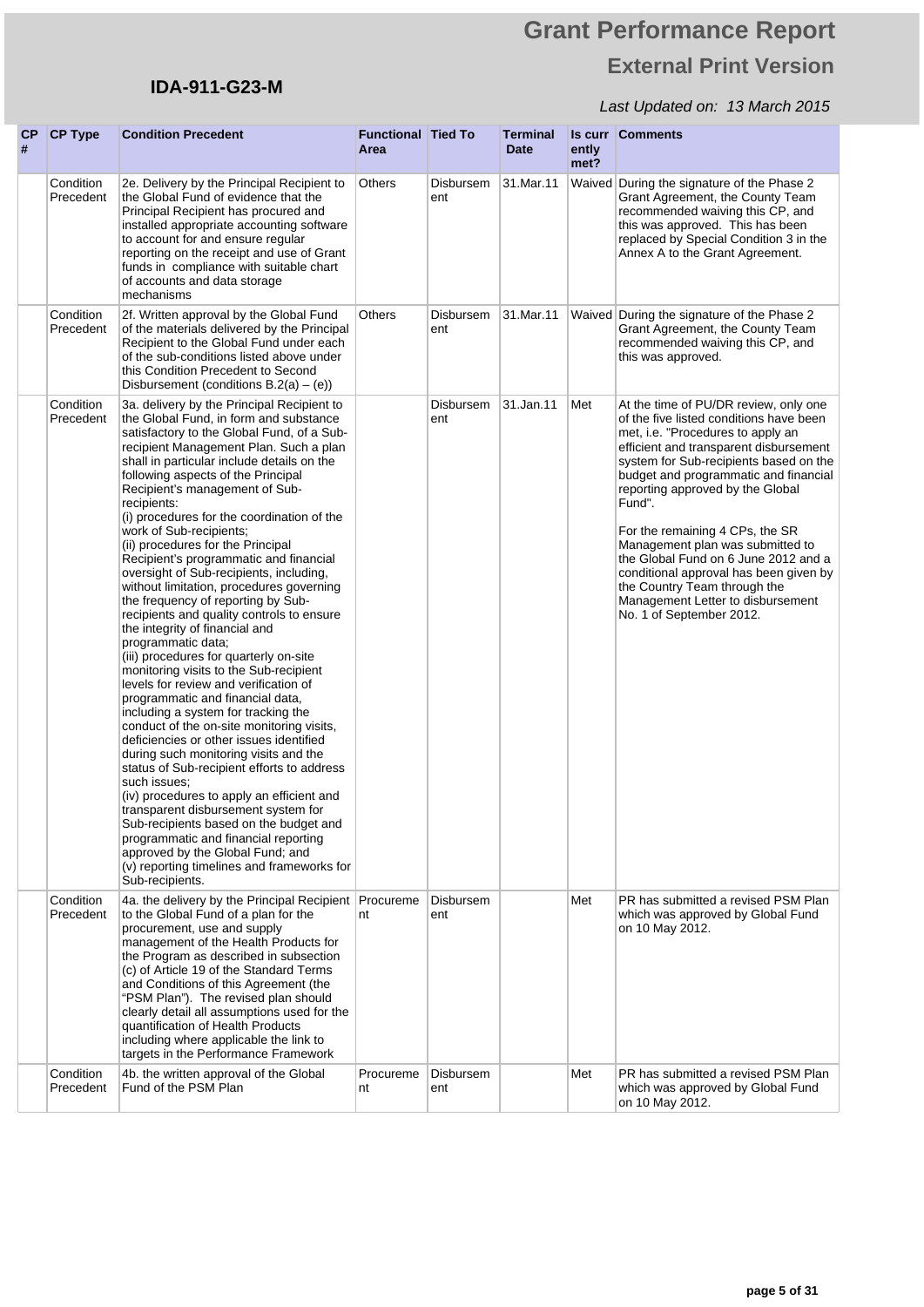## **IDA-911-G23-M**

| <b>CP</b><br># | <b>CP Type</b>         | <b>Condition Precedent</b>                                                                                                                                                                                                                                                                                                                                                                                                                                                                                                                                                                                                                                                             | <b>Functional Tied To</b><br>Area |                  | <b>Terminal</b><br><b>Date</b> | ently<br>met? | <b>Is curr Comments</b>                                                                                                                                                                                                                                                                                                                                                                                                                                                                                        |
|----------------|------------------------|----------------------------------------------------------------------------------------------------------------------------------------------------------------------------------------------------------------------------------------------------------------------------------------------------------------------------------------------------------------------------------------------------------------------------------------------------------------------------------------------------------------------------------------------------------------------------------------------------------------------------------------------------------------------------------------|-----------------------------------|------------------|--------------------------------|---------------|----------------------------------------------------------------------------------------------------------------------------------------------------------------------------------------------------------------------------------------------------------------------------------------------------------------------------------------------------------------------------------------------------------------------------------------------------------------------------------------------------------------|
|                | Condition<br>Precedent | 4c. Any savings resulting from the<br>revised forecasting of Health Products<br>will be re-directed for alternative<br>purposes, including, but not limited to,<br>de-commitment of the amount of such<br>savings from the Program or<br>reinvestment of the savings into the<br>Program based upon a detailed workplan<br>and budget submitted by the Principal<br>Recipient to address identified needs and<br>approved by the Global Fund                                                                                                                                                                                                                                           | Procureme<br>nt                   | Disbursem<br>ent |                                | Met           | PR has submitted a revised PSM Plan<br>which was approved by Global Fund<br>on 10 May 2012, however, PR has till<br>date not planned to put to alternate<br>uses of the savings due to reduction of<br>costs of Health Products &<br>Pharmaceuticals to other uses.                                                                                                                                                                                                                                            |
|                | Condition<br>Precedent | Special Terms and Conditions:<br>1. Notwithstanding Article 3(c) of the<br>Standard Terms and Conditions of this<br>Agreement, the Global Fund and the<br>Principal Recipient agree that the Phase<br>1 Starting Date of the Program shall be 1<br>October 2010.                                                                                                                                                                                                                                                                                                                                                                                                                       |                                   |                  |                                | Met           |                                                                                                                                                                                                                                                                                                                                                                                                                                                                                                                |
|                | Condition<br>Precedent | Special Terms and Conditions:<br>2. For the avoidance of doubt, The<br>Department of Economic Affairs of the<br>Government of India confirms that the<br>National Vector Borne Disease Control<br>Program of the Ministry of Health and<br>Family Welfare will be the implementing<br>agency for the purposes of this<br>Agreement                                                                                                                                                                                                                                                                                                                                                     |                                   |                  |                                | Met           |                                                                                                                                                                                                                                                                                                                                                                                                                                                                                                                |
|                | Condition<br>Precedent | Special Terms and Conditions:<br>3. The Principal Recipient acknowledges<br>and agrees to maintain a fixed asset<br>register with identification and tracking of<br>assets and to perform periodic physical<br>verifications of assets procured under the<br>Program                                                                                                                                                                                                                                                                                                                                                                                                                   |                                   |                  |                                |               | Waived During the signature of the Phase 2<br>Grant Agreement, the County Team<br>recommended waiving this CP, and<br>this was approved. This has been<br>replaced by Special Condition 4 in the<br>Annex A to the Grant Agreement.                                                                                                                                                                                                                                                                            |
|                | Condition<br>Precedent | Special Terms and Conditions:<br>4. By no later than 31 January 2011, the<br>Principal Recipient shall deliver to the<br>Global Fund a coordination plan, in form<br>and substance satisfactory to the Global<br>Fund, for the effective national<br>coordination of the Program, prepared in<br>close collaboration with Caritas India and<br>relevant program stakeholders, including<br>Sub-recipients at the state and district<br>level. Such coordination plan shall<br>include, but will not be limited to, a<br>coordination mechanism composed of<br>the Principal Recipient, Caritas India and<br>each Sub-recipient under the Program<br>(the "Project Steering Committee") |                                   |                  | 31.Jan.11                      | Met           | A PIP has been developed with<br>stakeholders. The PIP Plan contains a<br>coordination mechanism in the form of<br>"Project Steering Committee (PSC)".<br>Please refer to comments in Special<br>Terms and Conditions No. 5 below on<br>PSC meetings held.                                                                                                                                                                                                                                                     |
|                | Condition<br>Precedent | Special Terms and Conditions:<br>5. The Principal Recipient acknowledges<br>and agrees that the Project Steering<br>Committee, chaired by the Principal<br>Recipient and described in condition C(5),<br>above, shall conduct meetings on a<br>quarterly basis to review the<br>programmatic, financial and managerial<br>status of the Program. All documentation<br>provided to the Global Fund by the<br>Principal Recipient through condition B<br>(3), above, shall be provided to the<br><b>Project Steering Committee</b>                                                                                                                                                       |                                   |                  |                                | Met           | With regard to this special condition,<br>the PR has constituted a Project<br>Steering Committee (PSC) chaired by<br>NVBDCP as per the requirement of<br>GF. PSC meetings were held on the<br>following dates:<br>- 10 March 2011<br>- 9 June 2011.<br>- 19 September 2011<br>- 20 December 2011<br>- 26 March 2012.<br>The PR had discussed the details with<br>regard to reviewing programmatic,<br>financial and managerial status of the<br>programme in the Project Steering<br>Committee (PSC) meetings. |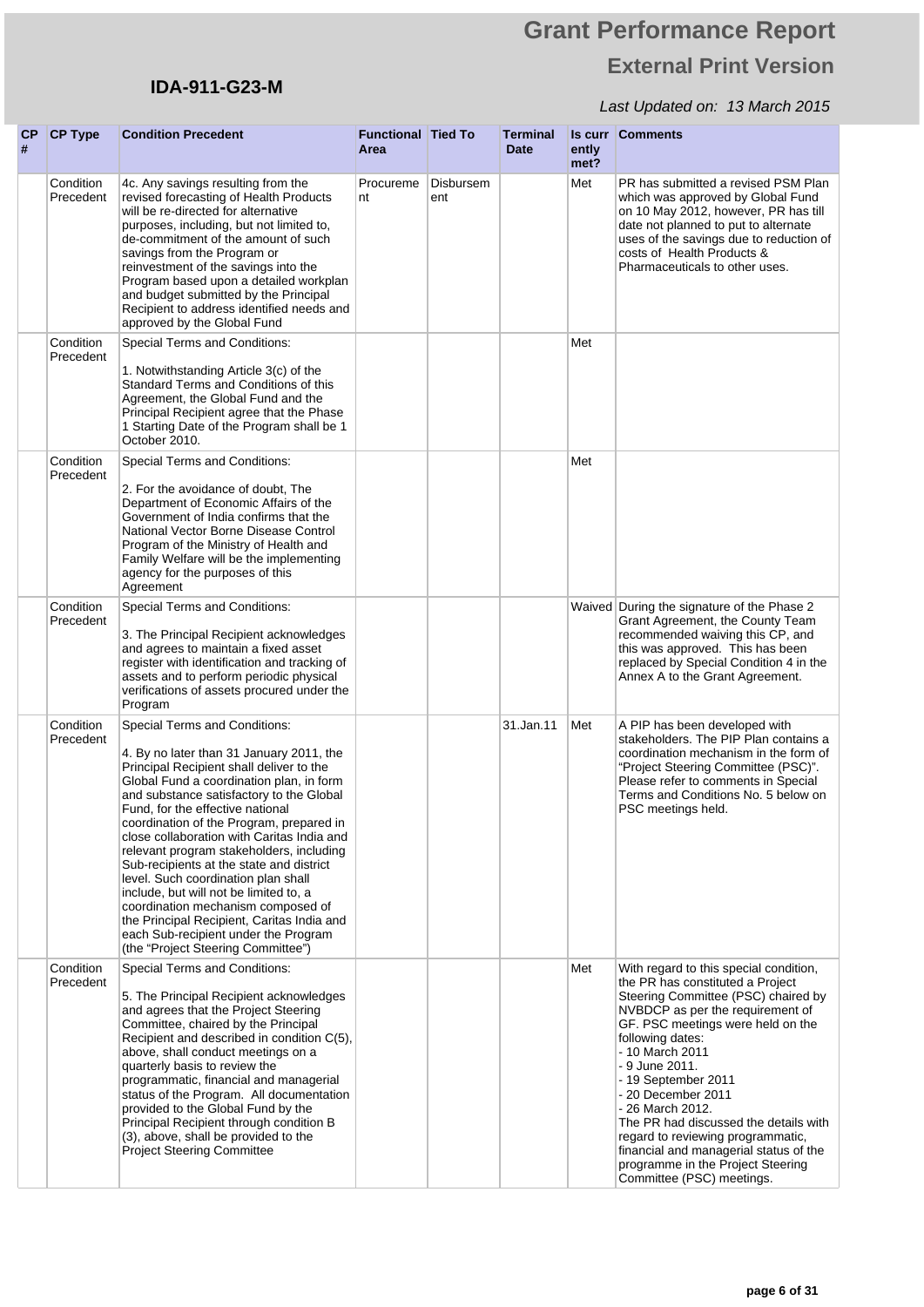## **IDA-911-G23-M**

| <b>CP</b><br># | <b>CP Type</b>         | <b>Condition Precedent</b>                                                                                                                                                                                                                                                                                                                                                                                                                                                                                                                                                                                                                                                                                                                                                                            | <b>Functional Tied To</b><br>Area | <b>Terminal</b><br><b>Date</b> | ently<br>met? | <b>Is curr Comments</b>                                                                                                                                                                                                               |
|----------------|------------------------|-------------------------------------------------------------------------------------------------------------------------------------------------------------------------------------------------------------------------------------------------------------------------------------------------------------------------------------------------------------------------------------------------------------------------------------------------------------------------------------------------------------------------------------------------------------------------------------------------------------------------------------------------------------------------------------------------------------------------------------------------------------------------------------------------------|-----------------------------------|--------------------------------|---------------|---------------------------------------------------------------------------------------------------------------------------------------------------------------------------------------------------------------------------------------|
|                | Condition<br>Precedent | Special Terms and Conditions:<br>6. No later than 31 January 2011, the<br>Principal Recipient shall provide a plan,<br>in form and substance satisfactory to the<br>Global Fund, for the annual training<br>activities under the Program (the "Annual<br>Training Plan"). The Annual Training<br>Plan shall include, but will not be limited<br>to, a detailed budget and assumptions for<br>all training programs under the Program,<br>procedures for the Principal Recipient's<br>financial oversight over expenditures to<br>finance training activities and controls to<br>protect Grant funds for training from the<br>risk of misuse or diversion                                                                                                                                              |                                   | 31.Jan.11                      |               | Waived During the signature of the Phase 2<br>Grant Agreement, the County Team<br>recommended waiving this CP, and<br>this was approved. This has been<br>replaced by Condition Precedent to<br>Disbursement for training activities. |
|                | Condition<br>Precedent | Special Terms and Conditions:<br>7. By no later than 1 April 2011, the<br>Principal Recipient shall provide<br>evidence, in form and substance<br>satisfactory to the Global Fund, that it has<br>recruited and contracted the finance staff<br>described in the Program budget with<br>appropriate qualifications and experience<br>at the Central and State Level, including<br>amongst other positions that of a Finance<br>and Account Officer for each of the seven<br>states under the Program. The Principal<br>Recipient acknowledges and agrees to<br>provide suitable trainings to all finance<br>staff appointed under the Program in the<br>area of financial management and<br>reporting                                                                                                 |                                   | 01.Apr.11                      |               | Waived During the signature of the Phase 2<br>Grant Agreement, the County Team<br>recommended waiving this CP, and<br>this was approved. This will be<br>monitored through management<br>actions.                                     |
|                | Condition<br>Precedent | Special Terms and Conditions:<br>8. By no later than 30 June 2011, the<br>Principal Recipient shall provide<br>evidence, in form and substance<br>satisfactory to the Global Fund:<br>a) That storage facilities identified at the<br>State and District level have been<br>assessed by the LFA as conforming to<br>internationally recognized standards<br>(Good Storage Practices) for the storage<br>of health products procured using Grant<br>funds; and<br>b) a plan of action for addressing any<br>gaps identified in the aforementioned<br>assessment of storage facilities                                                                                                                                                                                                                  |                                   | 30.Jun.11                      |               | Waived During the signature of the Phase 2<br>Grant Agreement, the County Team<br>recommended waiving this CP, and<br>this was approved. This will be<br>monitored through management<br>actions.                                     |
|                | Condition<br>Precedent | Special Terms and Conditions:<br>9. The Principal Recipient acknowledges<br>and agrees that throughout the Program<br>term, the Principal Recipient shall ensure<br>that systems for the effective<br>management and oversight of the Health<br>Product supply chain are implemented.<br>These shall include, but are not limited to,<br>ensuring the routine submission of<br>patient- and inventory-related information<br>by Sub-Recipients, implementing regular<br>supervision visits by experienced and<br>qualified personnel to sites responsible<br>for the receipt and management of Health<br>Products, ensuring that storage<br>conditions meet the minimum<br>requirements in terms of good storage<br>practices, and implementing corrective<br>measures to address any gaps identified |                                   |                                |               | Waived During the signature of the Phase 2<br>Grant Agreement, the County Team<br>recommended waiving this CP, and<br>this was approved. This will be<br>monitored through management<br>actions.                                     |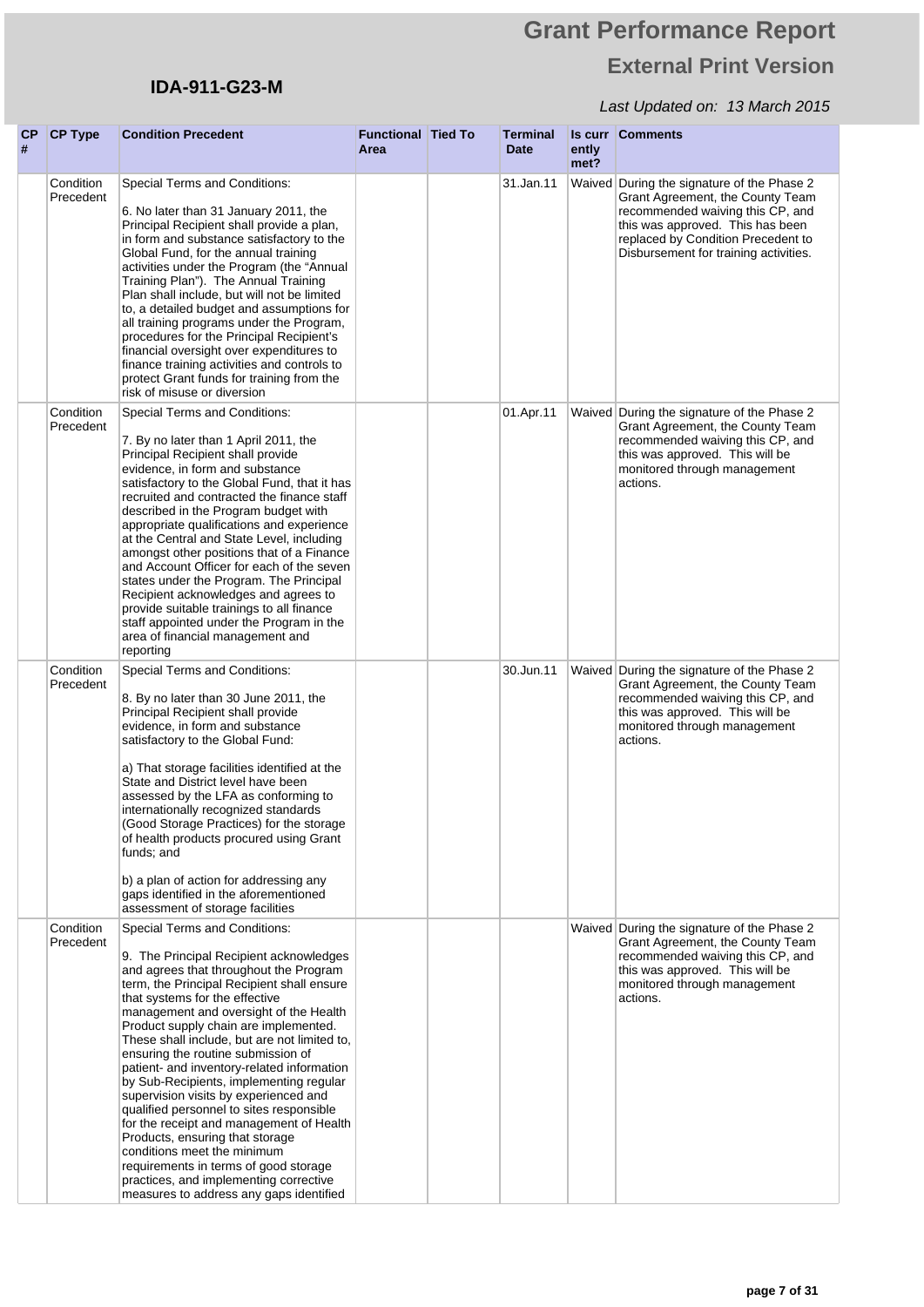## **IDA-911-G23-M**

| CP<br># | <b>CP Type</b>         | <b>Condition Precedent</b>                                                                                                                                                                                                                                                                                                                                                                                                                                                                                                                                              | <b>Functional Tied To</b><br>Area | <b>Terminal</b><br><b>Date</b> | ently<br>met? | <b>Is curr Comments</b>                                                                                                                                                                                                                            |
|---------|------------------------|-------------------------------------------------------------------------------------------------------------------------------------------------------------------------------------------------------------------------------------------------------------------------------------------------------------------------------------------------------------------------------------------------------------------------------------------------------------------------------------------------------------------------------------------------------------------------|-----------------------------------|--------------------------------|---------------|----------------------------------------------------------------------------------------------------------------------------------------------------------------------------------------------------------------------------------------------------|
|         | Condition<br>Precedent | Special Terms and Conditions:<br>10. By no later than 30 June 2011, the<br>Principal Recipient shall deliver to the<br>Global Fund evidence, in form and<br>substance satisfactory to the Global<br>Fund, that the Principal Recipient has<br>implemented an updated Standard<br>Operating Procedure Manual for<br>Inventory Management, including but not<br>limited to Storage, Distribution and<br>Quality Assurance (inclusive of quality<br>control)                                                                                                               |                                   | 30.Jun.11                      |               | Waived During the signature of the Phase 2<br>Grant Agreement, the County Team<br>recommended waiving this CP, and<br>this was approved. This will be<br>monitored through management<br>actions.                                                  |
|         | Condition<br>Precedent | Special Terms and Conditions:<br>11. The Principal Recipient<br>acknowledges and agrees the LFA shall<br>periodically (e.g., every 6 months) review<br>the procurement processes of the<br>Procurement Agent, RITES, to procure<br>health products using grant resources in<br>order to ensure compliance with Global<br>Fund policies as well as Country<br>Procedures                                                                                                                                                                                                 |                                   |                                | Met           | In meetings with the Global Fund since<br>last year, the PR has acknowledged<br>RITES as the procurement agent.                                                                                                                                    |
|         | Condition<br>Precedent | Special Terms and Conditions:<br>12. The Principal Recipient<br>acknowledges and agrees that following<br>the procurement of Health Products, the<br>Principal Recipient shall update the<br>information for key health products in the<br>Global Fund's on-line Price and Quality<br>Reporting (PQR) database, in<br>accordance with Global Fund guidelines<br>on Price and Quality Reporting                                                                                                                                                                          |                                   |                                |               | Waived During the signature of the Phase 2<br>Grant Agreement, the County Team<br>recommended waiving this CP, and<br>this was approved. This repeats a<br>standard term and condition.                                                            |
|         | Condition<br>Precedent | Special Terms and Conditions:<br>The parties to this Agreement<br>acknowledge and agree that the Auditor<br>selected by the Principal Recipient in<br>accordance with Article 13 (c) of the<br>Standard Terms and Conditions of this<br>Agreement shall be the Controller and<br>Auditor General of the Government of<br>India                                                                                                                                                                                                                                          |                                   |                                | Met           | The Controller and Auditor General<br>(CAG) of the Government of India is<br>currently the PR's auditor.                                                                                                                                           |
|         | Condition<br>Precedent | Special Terms and Conditions:<br>No later than 31 March 2011, the<br>Principal Recipient shall provide to the<br>Global Fund evidence, in form and<br>substance satisfactory to the Global<br>Fund, that the Principal Recipient has<br>instituted a system of internal audit for<br>this Program.                                                                                                                                                                                                                                                                      |                                   |                                |               | Waived During the signature of the Phase 2<br>Grant Agreement, the County Team<br>recommended waiving this CP, and<br>this was approved. This was replaced<br>by Special Condition 1 and will also be<br>monitored through a management<br>action. |
|         | Condition<br>Precedent | Special Terms and Conditions:<br>The Principal Recipient shall ensure that<br>Grant funds are not used to finance the<br>payment of any taxes or duties referred<br>to in Article 12 of the Standard Terms and<br>Conditions of this Agreement. In the<br>event that such taxes or duties are<br>imposed on this Agreement or on the<br>procurement of any goods or services<br>using Grant funds by the Principal<br>Recipient or Sub-recipient, the Principal<br>Recipient shall ensure that such taxes<br>and duties are paid from sources other<br>than Grant funds |                                   |                                |               | Waived During the signature of the Phase 2<br>Grant Agreement, the County Team<br>recommended waiving this CP, and<br>this was approved. This repeats a<br>standard term and condition.                                                            |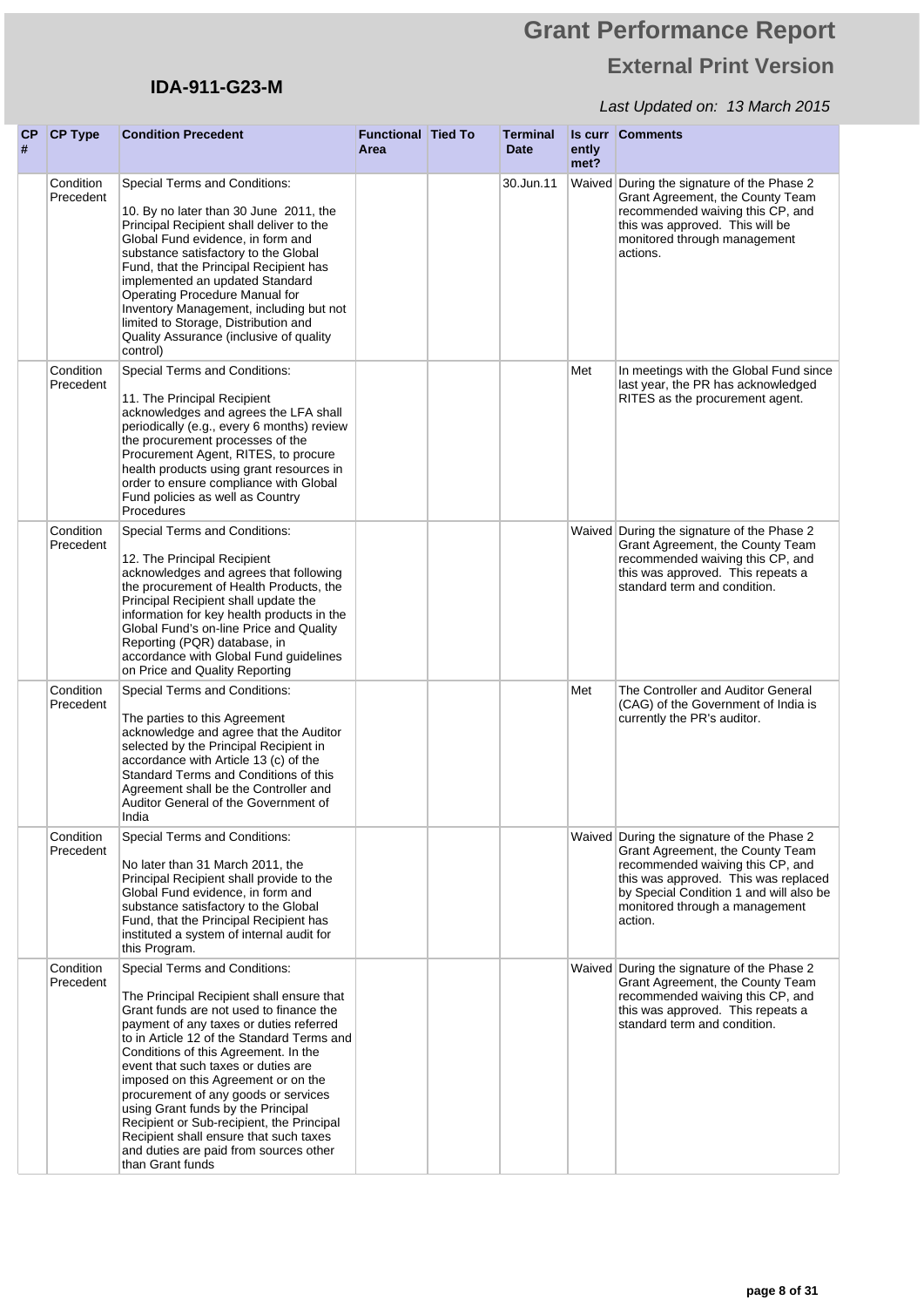## **IDA-911-G23-M**

| <b>CP</b><br># | <b>CP Type</b>         | <b>Condition Precedent</b>                                                                                                                                                                                                                                                                                                                                                                                                                                                                                                                                                                                                                                                                                                                                                                                                                                                                                                                                                                                                                                                                            | <b>Functional Tied To</b><br>Area |                 | <b>Terminal</b><br><b>Date</b> | ently<br>met? | <b>Is curr Comments</b>                                                                                                                                                                 |
|----------------|------------------------|-------------------------------------------------------------------------------------------------------------------------------------------------------------------------------------------------------------------------------------------------------------------------------------------------------------------------------------------------------------------------------------------------------------------------------------------------------------------------------------------------------------------------------------------------------------------------------------------------------------------------------------------------------------------------------------------------------------------------------------------------------------------------------------------------------------------------------------------------------------------------------------------------------------------------------------------------------------------------------------------------------------------------------------------------------------------------------------------------------|-----------------------------------|-----------------|--------------------------------|---------------|-----------------------------------------------------------------------------------------------------------------------------------------------------------------------------------------|
|                | Condition<br>Precedent | Phase 2 CP:<br>The transfers of Grant funds from the<br>Global Fund to the Principal Recipient or<br>the use by the Principal Recipient of<br>Grant funds to finance the procurement<br>of Health Products (as defined in Article<br>19 of the Standard Terms and Conditions<br>of this Agreement), is subject to the<br>following conditions:<br>a. the delivery by the Principal Recipient<br>to the Global Fund of a revised plan for<br>the procurement, use and supply<br>management of the Health Products for<br>the Program as described in Article 19 of<br>the Standard Terms and Conditions of<br>this Agreement (the "Revised PSM<br>Plan"), supported by a finalized forecast<br>for the Health Products to be financed<br>under the Grant, which plan shall clearly<br>outline the mechanism for procurement to<br>be utilized by the Principal Recipient and<br>be consistent with the approved work<br>plan and budget and, where applicable,<br>linked to the targets in the Performance<br>Framework; and<br>b. the written approval of the Global Fund<br>of the Revised PSM Plan. |                                   | Procureme<br>nt |                                | Met           | The revised Phase 2 PSM plan was<br>submitted on 23 August 2013 by<br>NVBDCP and was approved by Global<br>Fund on 9 January 2014 after<br>clarifications were received from<br>NVBDCP. |
|                | Condition<br>Precedent | Phase 2 CP:<br>Condition Precedent to Transfer or Use of<br><b>Grant Funds for Training Activities</b><br>The transfers of Grant funds from the<br>Global Fund to the Principal Recipient or<br>the use by the Principal Recipient of<br>Grant funds to finance training activities<br>for the Phase 2 of the Grant is subject to<br>the satisfaction of the following<br>conditions:<br>a. the delivery by the Principal Recipient<br>to the Global Fund of a costed training<br>plan relating to training activities to be<br>conducted for such entire period (the<br>"Detailed Training Plan and Budget"),<br>which plan shall be in line with the<br>Global Fund's Budgeting Guidelines<br>(Module 7) and shall demonstrate that no<br>duplication of training activities will occur,<br>that these activities are linked to the<br>Program's objectives and that cash<br>transactions related to cost of logistics<br>and per diem are limited whenever<br>possible; and<br>b. the written approval by the Global<br>Fund of the Detailed Training Plan and<br>Budget.                          |                                   | Other           |                                | Met           | The training plan of the Phase 2 period<br>of the grant was submitted by<br>NVBDCP and this has been approved<br>by Global Fund on 28 October 2013.                                     |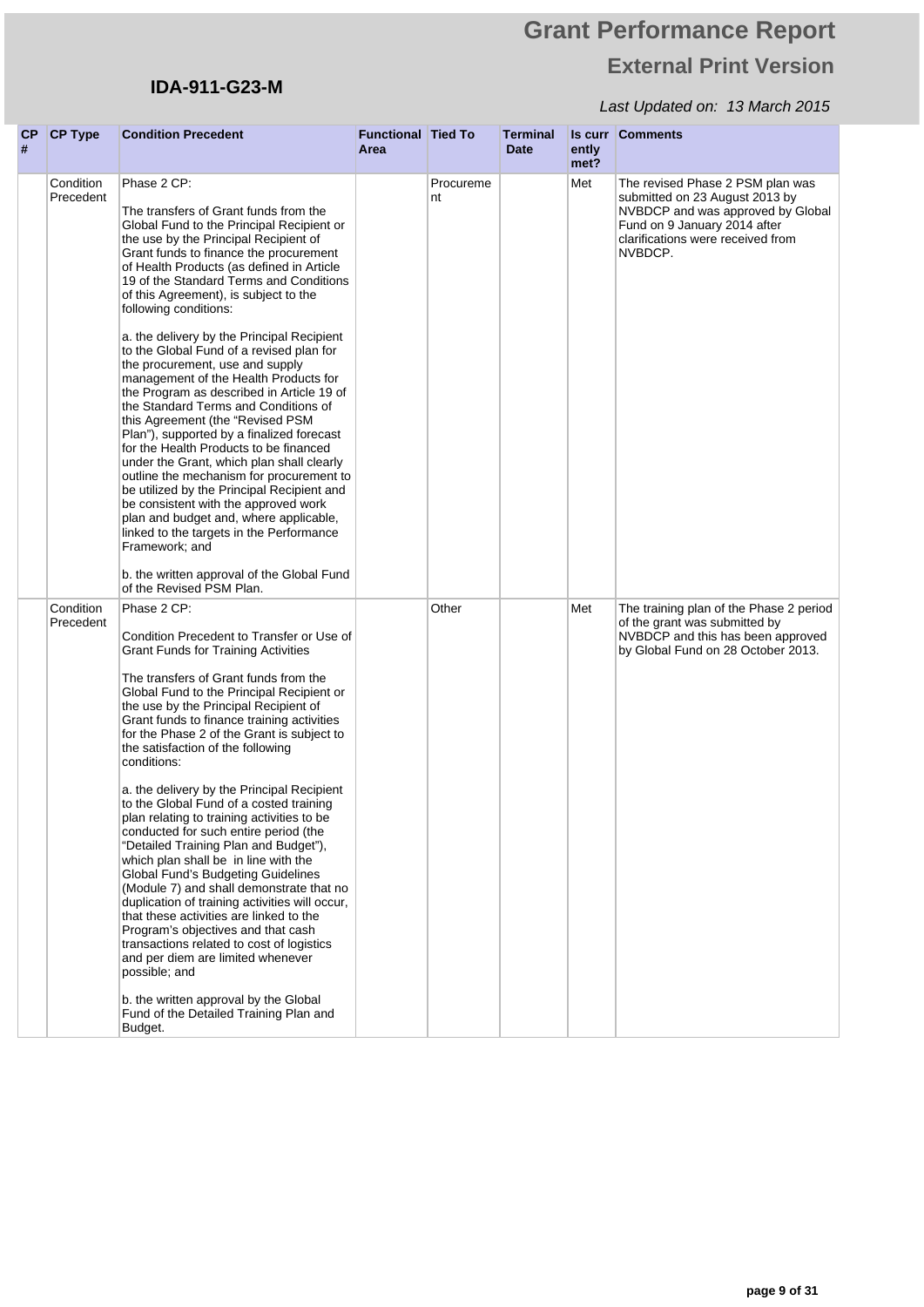## **IDA-911-G23-M**

| CP<br># | <b>CP Type</b>         | <b>Condition Precedent</b>                                                                                                                                                                                                                                                                                                                                                                                                                                                                    | <b>Functional Tied To</b><br>Area | <b>Terminal</b><br><b>Date</b> | ently<br>met?       | <b>Is curr Comments</b>                                                                                                                                                                                                                                                                                                                                                                                                                                                                                                                                                                                                                                                                                                                                                                                                       |
|---------|------------------------|-----------------------------------------------------------------------------------------------------------------------------------------------------------------------------------------------------------------------------------------------------------------------------------------------------------------------------------------------------------------------------------------------------------------------------------------------------------------------------------------------|-----------------------------------|--------------------------------|---------------------|-------------------------------------------------------------------------------------------------------------------------------------------------------------------------------------------------------------------------------------------------------------------------------------------------------------------------------------------------------------------------------------------------------------------------------------------------------------------------------------------------------------------------------------------------------------------------------------------------------------------------------------------------------------------------------------------------------------------------------------------------------------------------------------------------------------------------------|
|         | Condition<br>Precedent | Phase 2 Special Terms and Conditions:<br>1. No later than 30 June 2013, the<br>Principal Recipient shall deliver to the<br>Global Fund, in form and substance<br>satisfactory to the Global Fund, evidence<br>that it has (a) installed accounting<br>software for separate accounting of the<br>Grant expenditure and (b) developed<br>mechanisms for separate accounting of<br>the Grant expenditure, regular data<br>backups and adequate data storage.                                    |                                   | 30.Jun.13                      | In<br>Progre<br>SS  | At Implementing Agency (NVBDCP)<br>Level:<br>NVBCDCP has started the process of<br>procuring the accounting software and<br>this is expected to be operational by 1<br>April 2014.<br>At SR Level:<br>All SRs had been instructed to use<br>TALLY software to monitor grant<br>expenditure. However, as explained by<br>NVBDCP, this has only been done in 2<br>states (Assam and Anurachal<br>Pradesh). The remaining five states<br>are in the implementing process.<br>Separate accounting would be done for<br>the grant funds by this software.                                                                                                                                                                                                                                                                          |
|         | Condition<br>Precedent | Phase 2 Special Terms and Conditions:<br>2. No later than 30 June 2013, the<br>Principal Recipient shall deliver to the<br>Global Fund, in form and substance<br>satisfactory to the Global Fund, evidence<br>that it has developed a system of tracking<br>of assets procured at principal<br>recipient/sub-recipient level and that it<br>has established a control mechanism to<br>reconcile the same with expenses<br>reported under the "infrastructure and<br>equipment" cost category. |                                   | 30.Jun.13                      | In<br>Progre<br>SS  | At Implementing Agency Level:<br>NVBDCP has not prepared a fixed<br>assets register procured using Global<br>Fund grant.<br>At SR level<br>Status of implementation of this special<br>condition is not known to NVBDCP. As<br>explained by the NVBDCP, in a finance<br>workshop conducted by the PR on 26-<br>29 July 2011, the SRs were instructed<br>to maintain fixed assets registers for<br>assets procured using grant funds.<br>However, these were not provided<br>during the verification visits in the<br>states of Assam and Arunachal<br>Pradesh. A system needs to be<br>established for reconciling the amount<br>spent on fixed assets according to the<br>fixed asset register with the amounts<br>reported as expenditure under the<br>"infrastructure and equipment" budget<br>category on periodic basis. |
|         | Condition<br>Precedent | Phase 2 Special Terms and Conditions:<br>3. No later than 30 June 2013, the<br>Principal Recipient shall deliver to the<br>Global Fund, in form and substance<br>satisfactory to the Global Fund, the latest<br>external audit report, including an action<br>plan to address significant issues (if any)<br>identified in the audit report.                                                                                                                                                  |                                   | 30.Jun.13                      | In.<br>Progre<br>SS | Audit for the Phase-1 of the grant i.e.<br>for the period October 2010 to<br>September 2012 has been done by<br>CAG at NVBDCP level. The report was<br>shared by NVBDCP with Global Fund<br>on 25 March 2013. Adjustments on<br>account of the audit report has been<br>made in the expenditure reported in<br>the PUDR for Periods 7 and 8.<br>NVBDCP has not yet provided any<br>action plan to address the issues in the<br>audit report.                                                                                                                                                                                                                                                                                                                                                                                  |
|         | Condition<br>Precedent | Phase 2 Special Terms and Conditions:<br>4. No later than 30 June 2013, the<br>Principal Recipient shall deliver to the<br>Global Fund, in form and substance<br>satisfactory to the Global Fund, an<br>updated National M&E Plan for<br>monitoring and evaluation of activities<br>financed under the Round 9 Global Fund<br>Malaria Grant.                                                                                                                                                  |                                   | 30.Jun.13                      | Met                 | The M&E plan has been submitted and<br>approved by the Global Fund on 16<br>December 2014.                                                                                                                                                                                                                                                                                                                                                                                                                                                                                                                                                                                                                                                                                                                                    |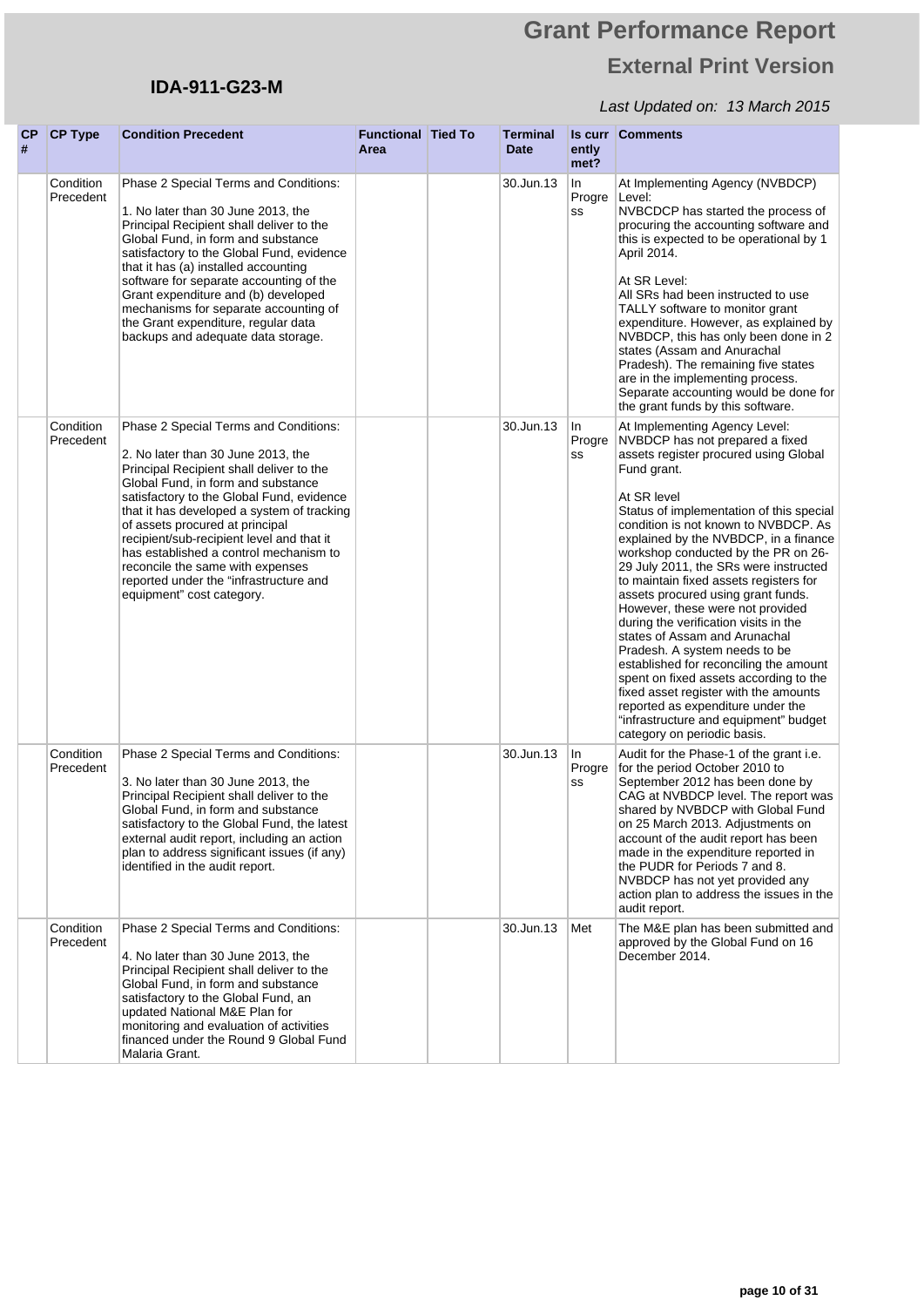## **IDA-911-G23-M**

| <b>CP</b><br># | <b>CP Type</b>         | <b>Condition Precedent</b>                                                                                                                                                                                                                                                                                                                                                                                                                                                                                                                                                                                                                                                                                                                                                                                                                                                                                                                                                                                                                               | <b>Functional Tied To</b><br>Area | <b>Terminal</b><br><b>Date</b> | ently<br>met?      | <b>Is curr Comments</b>                                                                                                                                                                                                                                                                                                                                                                                                                                                                                                                                                                                                                                                                                                                                                                     |
|----------------|------------------------|----------------------------------------------------------------------------------------------------------------------------------------------------------------------------------------------------------------------------------------------------------------------------------------------------------------------------------------------------------------------------------------------------------------------------------------------------------------------------------------------------------------------------------------------------------------------------------------------------------------------------------------------------------------------------------------------------------------------------------------------------------------------------------------------------------------------------------------------------------------------------------------------------------------------------------------------------------------------------------------------------------------------------------------------------------|-----------------------------------|--------------------------------|--------------------|---------------------------------------------------------------------------------------------------------------------------------------------------------------------------------------------------------------------------------------------------------------------------------------------------------------------------------------------------------------------------------------------------------------------------------------------------------------------------------------------------------------------------------------------------------------------------------------------------------------------------------------------------------------------------------------------------------------------------------------------------------------------------------------------|
|                | Condition<br>Precedent | Phase 2 Special Terms and Conditions:<br>5. If, by 31 December 2013, the Principal<br>Recipient does not deliver to the Global<br>Fund, the following, in form and<br>substance satisfactory to the Global<br>Fund:<br>a. an unqualified audit report for the full<br>duration of the Round 4 Grant confirming<br>the total grant expenditure; and<br>b. evidence of significant improvement on<br>the financial management, M&E and<br>procurement systems of the Principal<br>Recipient,<br>then the Global Fund, in its sole<br>discretion, may undertake any one or<br>more of the following actions:<br>i. determine not to release or postpone<br>the release of any future commitment of<br>funds;<br>ii. require the Principal Recipient to<br>reprogram Program activities and de-<br>commit Grant funds from the Grant: and<br>iii. implement any other measures<br>considered appropriate by the Global<br>Fund (including without limitation,<br>changing the Principal Recipient,<br>transferring Program assets and closing<br>the Grant). |                                   |                                | In<br>Progre<br>SS | The re-audit of Round 4 grant has<br>been done by CAG and the audit report<br>of the same has been shared with<br>Global Fund. However, the audit report<br>had certain qualifications and the total<br>NVBDCP expenses as per the audit<br>report were not reconciling with the<br>total NVBDCP expenses reported in<br>the PUDR. Adjustments on account of<br>these qualifications have been made in<br>the PUDR covering the period until 31<br>March 2014. The Round 4 grant is<br>currently in the process of closure,<br>following the submission of this<br>reconciliation from CAG.<br>As explained by NVBDCP, they are<br>strengthening the financial<br>management, M&E and procurement<br>systems. However, issues related to<br>reporting were observed in the current<br>PUDR. |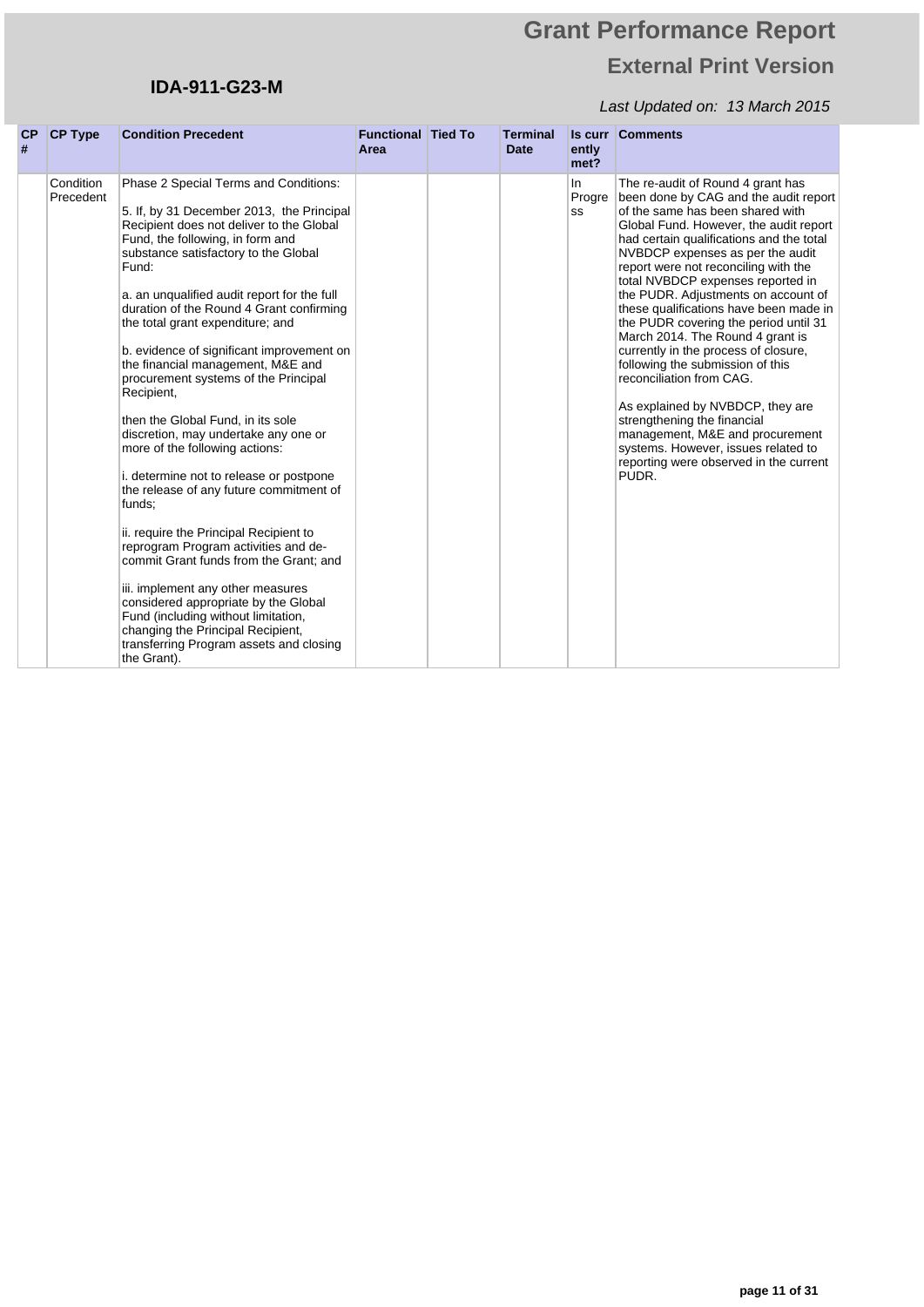## **IDA-911-G23-M**

| СP<br># | <b>CP Type</b>         | <b>Condition Precedent</b>                                                                                                                                                                                                                                                                                                                                                                                                                                                                                                                                                                                                                                                                                                                                                                                                                                                                                                                                                                                                                                                                                                                                                                                                                                                                                             | <b>Functional Tied To</b><br>Area | Terminal<br><b>Date</b> | ently<br>met?      | <b>Is curr Comments</b>                                                                                                                                                                                                                                                                                                                                                                                                                                                                                                                                      |
|---------|------------------------|------------------------------------------------------------------------------------------------------------------------------------------------------------------------------------------------------------------------------------------------------------------------------------------------------------------------------------------------------------------------------------------------------------------------------------------------------------------------------------------------------------------------------------------------------------------------------------------------------------------------------------------------------------------------------------------------------------------------------------------------------------------------------------------------------------------------------------------------------------------------------------------------------------------------------------------------------------------------------------------------------------------------------------------------------------------------------------------------------------------------------------------------------------------------------------------------------------------------------------------------------------------------------------------------------------------------|-----------------------------------|-------------------------|--------------------|--------------------------------------------------------------------------------------------------------------------------------------------------------------------------------------------------------------------------------------------------------------------------------------------------------------------------------------------------------------------------------------------------------------------------------------------------------------------------------------------------------------------------------------------------------------|
|         | Condition<br>Precedent | Phase 2 Special Terms and Conditions:<br>6. No later than 31 December 2013, the<br>Principal Recipient shall deliver to the<br>Global Fund, in form and substance<br>satisfactory to the Global Fund, evidence<br>that it has strengthened its Management<br>Information Systems (MIS) with clarity at<br>all levels of data collection, collation and<br>reporting channels to ensure coverage<br>and data quality.<br>In connection with the above, the<br>Principal Recipient shall specifically take<br>the following steps:<br>a. ensure maintenance of standardized<br>registers and reports as prescribed by the<br>Program at all levels and duplication of<br>reporting at various levels stopped<br>immediately;<br>b. ensure clarity on reporting time lines<br>from lower level entities to higher level<br>entities:<br>c. ensure there is a system in place to<br>include the achievements of the previous<br>periods in the subsequent reporting<br>period, if the same are not captured in<br>the reporting for relevant months;<br>d. ensure there is a system of<br>reviews/checks for validation at each<br>level to ensure data quality, coverage<br>and timely availability of the reports sent<br>to higher levels/received from lower<br>levels; and<br>e. ensure that all the entities in each |                                   | 31.Dec.13               | In<br>Progre<br>SS | The M&E plan has been developed to<br>address all the issues mentioned in the<br>special condition and submitted to<br>Global Fund for approval or comments.<br>The implementation of the same shall<br>be verified by LFA in the next SR<br>expenditure review/OSDV.                                                                                                                                                                                                                                                                                        |
|         |                        | State (including State office itself) are<br>given instructions to keep back-ups of<br>data reported to higher levels.                                                                                                                                                                                                                                                                                                                                                                                                                                                                                                                                                                                                                                                                                                                                                                                                                                                                                                                                                                                                                                                                                                                                                                                                 |                                   |                         |                    |                                                                                                                                                                                                                                                                                                                                                                                                                                                                                                                                                              |
|         | Condition<br>Precedent | Phase 2 Special Terms and Conditions:<br>7. Within six months after signing of this<br>Phase 2 Agreement, the Principal<br>Recipient shall deliver to the Global<br>Fund, in form and substance satisfactory<br>to the Global Fund, evidence that<br>measures to ensure quality of Malaria<br>Diagnostics have been put into place in<br>order to comply with The Global Fund's<br>Quality Assurance Policy, which<br>measures shall include, but not be limited<br>to, conducting lot-testing for such<br>commodities at centers assessed by<br>WHO as meeting the relevant<br>requirements for such testing.                                                                                                                                                                                                                                                                                                                                                                                                                                                                                                                                                                                                                                                                                                         |                                   | 16. Nov. 13             | In<br>Progre<br>SS | NVBDCP, working in collaboration with<br>NIMR, Caritas India and the Country<br>Team, are in the process of getting<br>NIMR to be a WHO recognized lot<br>testing facility, with Global Fund<br>support. This would enable testing of<br>RDTs to ensure that the quality<br>assurance requirements for RDT's are<br>met. However, this is still in progress<br>and Caritas India is working out the<br>possibilities to transfer advance to<br>WHO for the same. This is being<br>discussed with Caritas and the<br>payment to WHO will be released<br>soon. |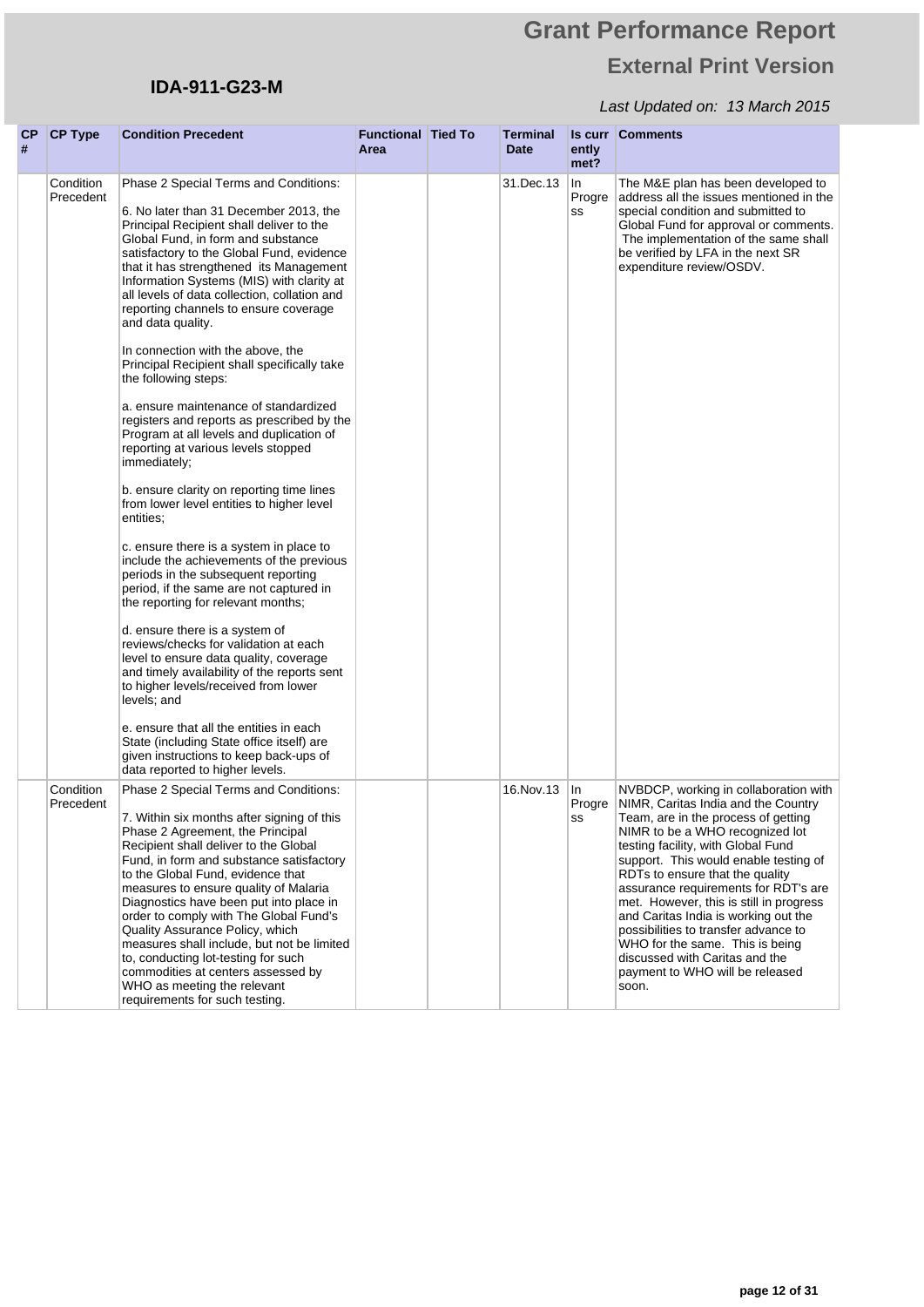## **IDA-911-G23-M**

| CP<br># | <b>CP Type</b>         | <b>Condition Precedent</b>                                                                                                                                                                                                                                                                                                                                                                                                                                                                                                                                                                                                                                                                                                                                                                                                                                                                                                                                                                                              | <b>Functional Tied To</b><br>Area | <b>Terminal</b><br><b>Date</b> | ently<br>met? | <b>Is curr Comments</b>                                                        |
|---------|------------------------|-------------------------------------------------------------------------------------------------------------------------------------------------------------------------------------------------------------------------------------------------------------------------------------------------------------------------------------------------------------------------------------------------------------------------------------------------------------------------------------------------------------------------------------------------------------------------------------------------------------------------------------------------------------------------------------------------------------------------------------------------------------------------------------------------------------------------------------------------------------------------------------------------------------------------------------------------------------------------------------------------------------------------|-----------------------------------|--------------------------------|---------------|--------------------------------------------------------------------------------|
|         | Condition<br>Precedent | Phase 2 Special Terms and Conditions:<br>8. The Principal Recipient acknowledges<br>and agrees that the documents relating to<br>the Grant are subject to further review by<br>the Global Fund and that additional<br>information and documents and<br>additional modifications to the grant<br>documents (including the face sheet, this<br>Annex A, the Summary Budget and the<br>Performance Framework) may be<br>required as a result of such review, in<br>which case the Principal Recipient<br>agrees to cooperate fully with the Global<br>Fund and do any and all such further<br>things as may be reasonably necessary<br>to provide such information and<br>documents to the Global Fund and to<br>implement such modifications identified<br>by the Global Fund. These potential<br>modifications to the grant documents<br>include reducing the face sheet amount<br>as a result of final verification of the<br>actual cash balance remaining with the<br>Principal Recipient as of 30 September<br>2012. |                                   |                                | Met           | By signing the Grant Agreement the<br>parties agree to this Special Condition. |
|         | Condition<br>Precedent | Phase 2 Special Terms and Conditions:<br>9. For the avoidance of doubt, The<br>Department of Economic Affairs of the<br>Government of India confirms that the<br>National Vector Borne Disease Control<br>Program of the Ministry of Health and<br>Family Welfare will be the implementing<br>agency for the purposes of this<br>Agreement.                                                                                                                                                                                                                                                                                                                                                                                                                                                                                                                                                                                                                                                                             |                                   |                                | Met           | By signing the Grant Agreement the<br>parties agree to this Special Condition. |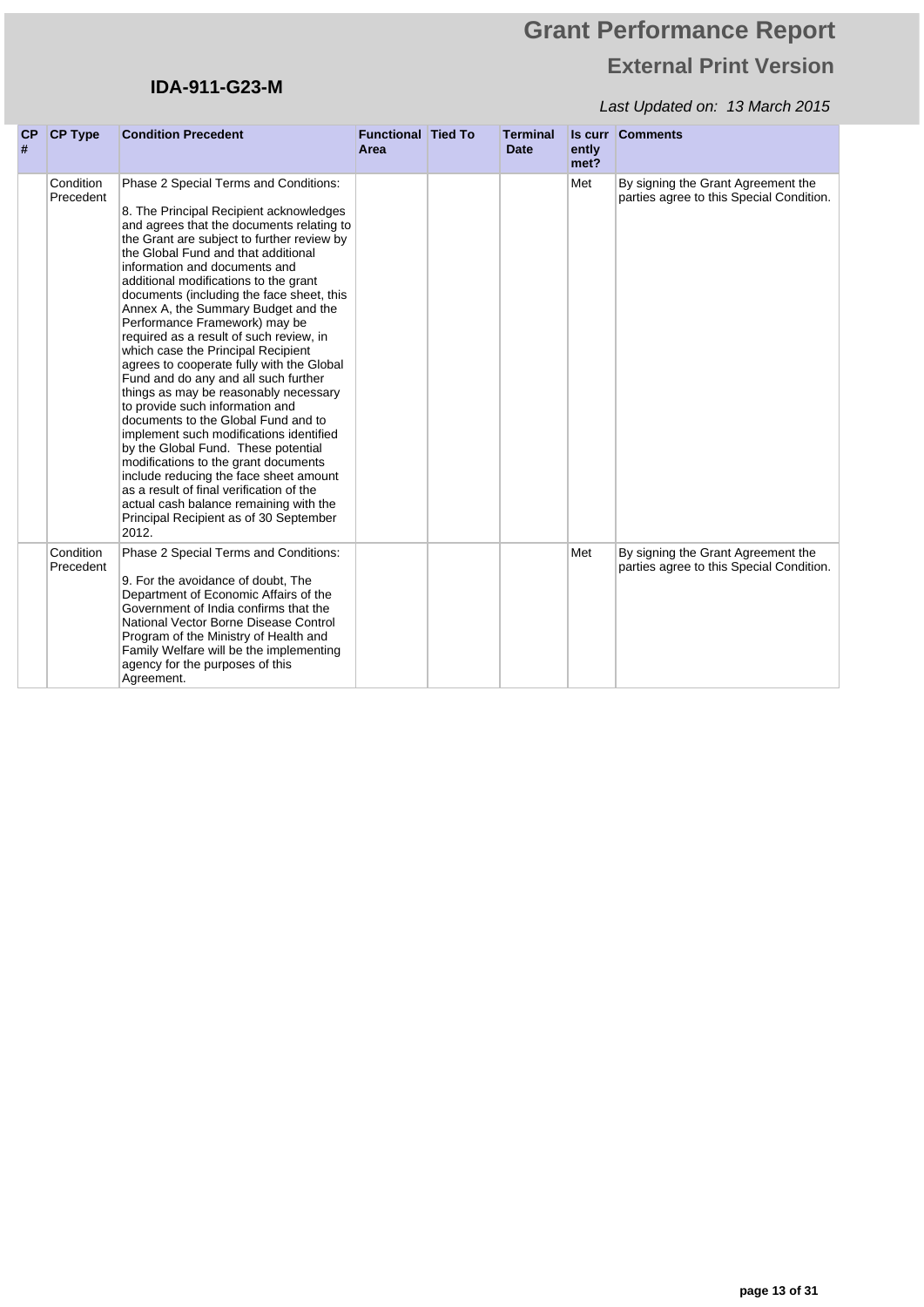Last Updated on: 13 March 2015

## **IDA-911-G23-M**

# 2. Key Grant Performance Information

| 2.1. Program Impact and Outcome Indicators |        |                   |                   |                   |        |                   |                                                                    |                   |                   |                                                                                                                |         |         |         |                  |                                                 |         |
|--------------------------------------------|--------|-------------------|-------------------|-------------------|--------|-------------------|--------------------------------------------------------------------|-------------------|-------------------|----------------------------------------------------------------------------------------------------------------|---------|---------|---------|------------------|-------------------------------------------------|---------|
| Year 1                                     | Year 2 | Year <sub>3</sub> |                   | Year 4            | Year 5 | Year <sub>6</sub> | Year <sub>7</sub>                                                  | Year <sub>8</sub> | Year 9            | Year 10                                                                                                        | Year 11 | Year 12 | Year 13 |                  | Year 14                                         | Year 15 |
| 2011                                       | 2012   | 2011              |                   | 2014              | 2015   | 2011              | 2017                                                               | 2018              | 2019              | 2020                                                                                                           | 2021    | 2022    | 2023    |                  | 2024                                            | 2025    |
|                                            |        |                   |                   |                   |        |                   |                                                                    |                   |                   |                                                                                                                |         |         |         |                  |                                                 |         |
| Goal 1                                     |        |                   |                   |                   |        |                   |                                                                    |                   |                   | To reduce malaria related mortality and morbidity in project areas by at least 30% by 2015 as compared to 2008 |         |         |         |                  |                                                 |         |
| Impact indicator                           |        |                   |                   |                   |        |                   |                                                                    |                   |                   | API (Annual Parasite Incidence)--malaria positive cases per thousand                                           |         |         |         | <b>Baselines</b> |                                                 |         |
|                                            |        |                   |                   | population        |        |                   |                                                                    |                   |                   |                                                                                                                |         | Value   |         |                  | Year                                            |         |
|                                            |        |                   |                   |                   |        |                   |                                                                    |                   |                   |                                                                                                                |         | 3.82    |         |                  | 2010                                            |         |
|                                            |        | Year 1            | Year 2            | Year 3            | Year 4 | Year 5            | Year <sub>6</sub>                                                  | Year 7            | Year 8            | Year 9                                                                                                         |         |         |         |                  | Year 10 Year 11 Year 12 Year 13 Year 14 Year 15 |         |
| Target                                     |        | $\overline{4}$    | 4                 | 3                 | 3      | 3                 |                                                                    |                   |                   |                                                                                                                |         |         |         |                  |                                                 |         |
| Result                                     |        |                   |                   | $\overline{2}$    |        |                   |                                                                    |                   |                   |                                                                                                                |         |         |         |                  |                                                 |         |
| Data source of<br>Results                  |        |                   |                   |                   |        |                   |                                                                    |                   |                   |                                                                                                                |         |         |         |                  |                                                 |         |
| Impact indicator                           |        |                   |                   |                   |        |                   | Number of deaths with malaria confirmation                         |                   |                   |                                                                                                                |         |         |         | <b>Baselines</b> |                                                 |         |
|                                            |        |                   |                   |                   |        |                   |                                                                    |                   |                   |                                                                                                                |         | Value   |         |                  | Year                                            |         |
|                                            |        |                   |                   |                   |        |                   |                                                                    |                   |                   |                                                                                                                |         | 290     |         |                  | 2010                                            |         |
|                                            |        | Year 1            | Year <sub>2</sub> | Year <sub>3</sub> | Year 4 | Year 5            | Year 6                                                             | Year 7            | Year <sub>8</sub> | Year 9                                                                                                         |         |         |         |                  | Year 10 Year 11 Year 12 Year 13 Year 14 Year 15 |         |
| Target                                     |        | 312               | 297               | 261               | 232    | 203               |                                                                    |                   |                   |                                                                                                                |         |         |         |                  |                                                 |         |
| Result                                     |        |                   |                   | 119               |        |                   |                                                                    |                   |                   |                                                                                                                |         |         |         |                  |                                                 |         |
| Data source of<br><b>Results</b>           |        |                   |                   |                   |        |                   |                                                                    |                   |                   |                                                                                                                |         |         |         |                  |                                                 |         |
| Outcome indicator                          |        |                   |                   |                   |        |                   |                                                                    |                   |                   | Percentage of households in high risk areas (API >2) with at least two                                         |         |         |         | <b>Baselines</b> |                                                 |         |
|                                            |        |                   |                   | LLIN <sub>s</sub> |        |                   |                                                                    |                   |                   |                                                                                                                |         | Value   |         |                  | Year                                            |         |
|                                            |        |                   |                   |                   |        |                   |                                                                    |                   |                   |                                                                                                                |         | 42      |         |                  | 2010                                            |         |
|                                            |        | Year 1            | Year 2            | Year 3            | Year 4 | Year 5            | Year 6                                                             | Year 7            | Year <sub>8</sub> | Year 9                                                                                                         |         |         |         |                  | Year 10 Year 11 Year 12 Year 13 Year 14 Year 15 |         |
| Target                                     |        |                   | 77                | 70                | 80     | 90                |                                                                    |                   |                   |                                                                                                                |         |         |         |                  |                                                 |         |
| Result                                     |        |                   |                   |                   |        |                   |                                                                    |                   |                   |                                                                                                                |         |         |         |                  |                                                 |         |
| Data source of<br>Results                  |        |                   |                   |                   |        |                   |                                                                    |                   |                   |                                                                                                                |         |         |         |                  |                                                 |         |
| Outcome indicator                          |        |                   |                   |                   |        |                   |                                                                    |                   |                   | Percentage of household residents who slept under LLIN the previous                                            |         |         |         | <b>Baselines</b> |                                                 |         |
|                                            |        |                   | night             |                   |        |                   |                                                                    |                   |                   |                                                                                                                |         | Value   |         |                  | Year                                            |         |
|                                            |        |                   |                   |                   |        |                   |                                                                    |                   |                   |                                                                                                                |         | 57.6    |         |                  | 2010                                            |         |
|                                            |        | Year 1            | Year 2            | Year 3            | Year 4 | Year 5            | Year 6                                                             | Year 7            | Year 8            | Year 9                                                                                                         |         |         |         |                  | Year 10 Year 11 Year 12 Year 13 Year 14 Year 15 |         |
| Target                                     |        |                   | 50                | 60                | 70     | 80                |                                                                    |                   |                   |                                                                                                                |         |         |         |                  |                                                 |         |
| Result                                     |        |                   |                   |                   |        |                   |                                                                    |                   |                   |                                                                                                                |         |         |         |                  |                                                 |         |
| Data source of<br><b>Results</b>           |        |                   |                   |                   |        |                   |                                                                    |                   |                   |                                                                                                                |         |         |         |                  |                                                 |         |
| Outcome indicator                          |        |                   |                   |                   |        |                   |                                                                    |                   |                   | Percentage of persons reporting fever within last two weeks, who have                                          |         |         |         | <b>Baselines</b> |                                                 |         |
|                                            |        |                   |                   | onset of fever    |        |                   | obtained a test result (RDT/ microscopy) within 24 hours following |                   |                   |                                                                                                                |         | Value   |         |                  | Year                                            |         |
|                                            |        |                   |                   |                   |        |                   |                                                                    |                   |                   |                                                                                                                |         | 0.3     |         |                  | 2010                                            |         |
|                                            |        | Year 1            | Year 2            | Year 3            | Year 4 | Year 5            | Year 6                                                             | Year 7            | Year 8            | Year 9                                                                                                         |         |         |         |                  | Year 10 Year 11 Year 12 Year 13 Year 14 Year 15 |         |
| Target                                     |        |                   | 60                | 30                | 50     | 70                |                                                                    |                   |                   |                                                                                                                |         |         |         |                  |                                                 |         |
| Result                                     |        |                   |                   |                   |        |                   |                                                                    |                   |                   |                                                                                                                |         |         |         |                  |                                                 |         |
| Data source of<br>Results                  |        |                   |                   |                   |        |                   |                                                                    |                   |                   |                                                                                                                |         |         |         |                  |                                                 |         |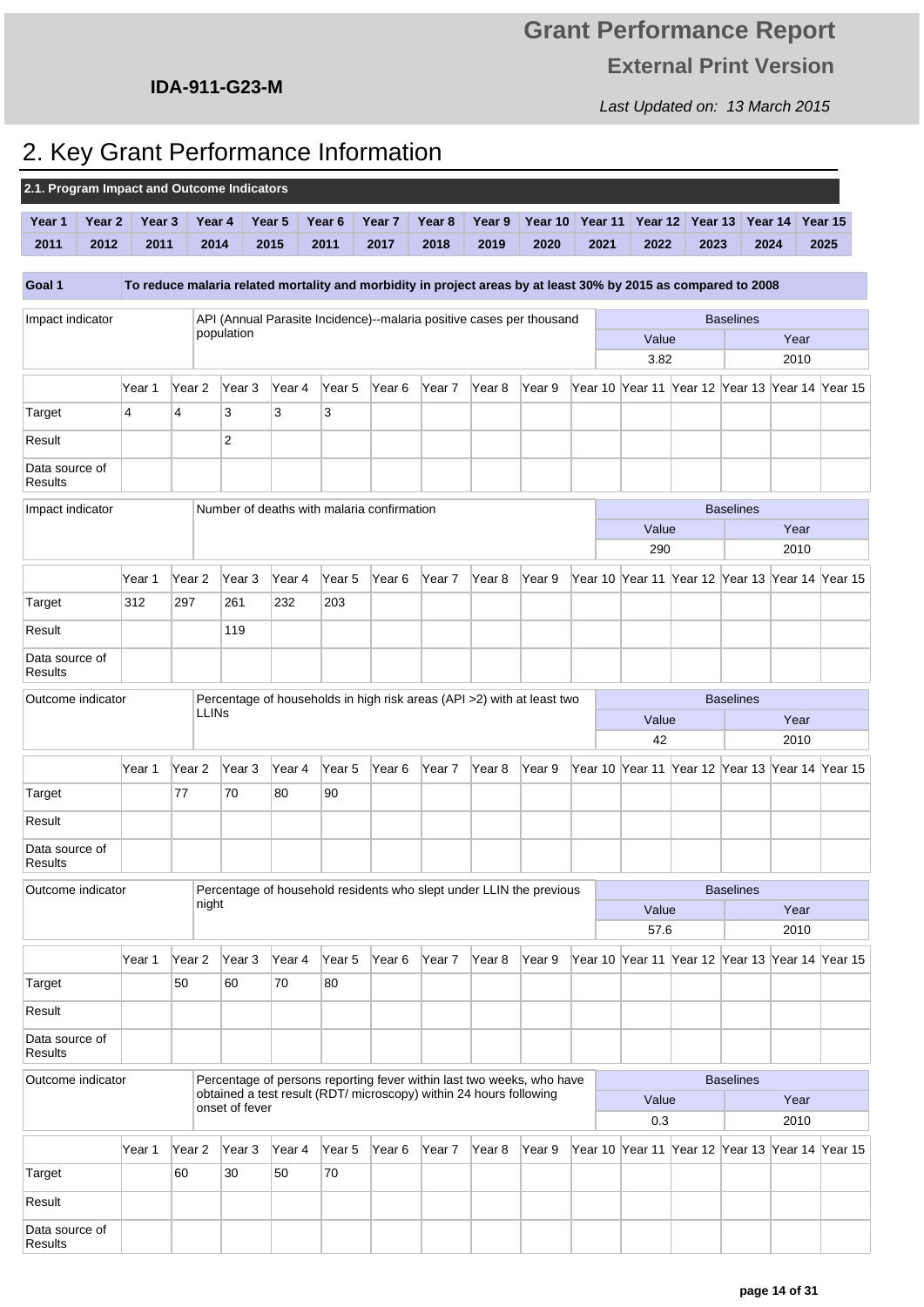### **IDA-911-G23-M**

| Outcome indicator<br>Percentage of malaria (confirmed) hospital admissions among all<br>hospital admissions in sentinel sites |            |        |        |        |        |        |        | <b>Baselines</b> |        |  |  |       |                                                 |      |      |  |  |
|-------------------------------------------------------------------------------------------------------------------------------|------------|--------|--------|--------|--------|--------|--------|------------------|--------|--|--|-------|-------------------------------------------------|------|------|--|--|
|                                                                                                                               |            |        |        |        |        |        |        |                  |        |  |  | Value |                                                 |      | Year |  |  |
|                                                                                                                               |            |        |        |        |        |        |        |                  |        |  |  | 3.3   |                                                 | 2012 |      |  |  |
|                                                                                                                               | Year 1     | Year 2 | Year 3 | Year 4 | Year 5 | Year 6 | Year 7 | Year 8           | Year 9 |  |  |       | Year 10 Year 11 Year 12 Year 13 Year 14 Year 15 |      |      |  |  |
| Target                                                                                                                        | <b>TBD</b> | TBD    | TBD    | TBD    | TBD    |        |        |                  |        |  |  |       |                                                 |      |      |  |  |
| Result                                                                                                                        |            |        |        |        |        |        |        |                  |        |  |  |       |                                                 |      |      |  |  |
| Data source of<br><b>Results</b>                                                                                              |            |        |        |        |        |        |        |                  |        |  |  |       |                                                 |      |      |  |  |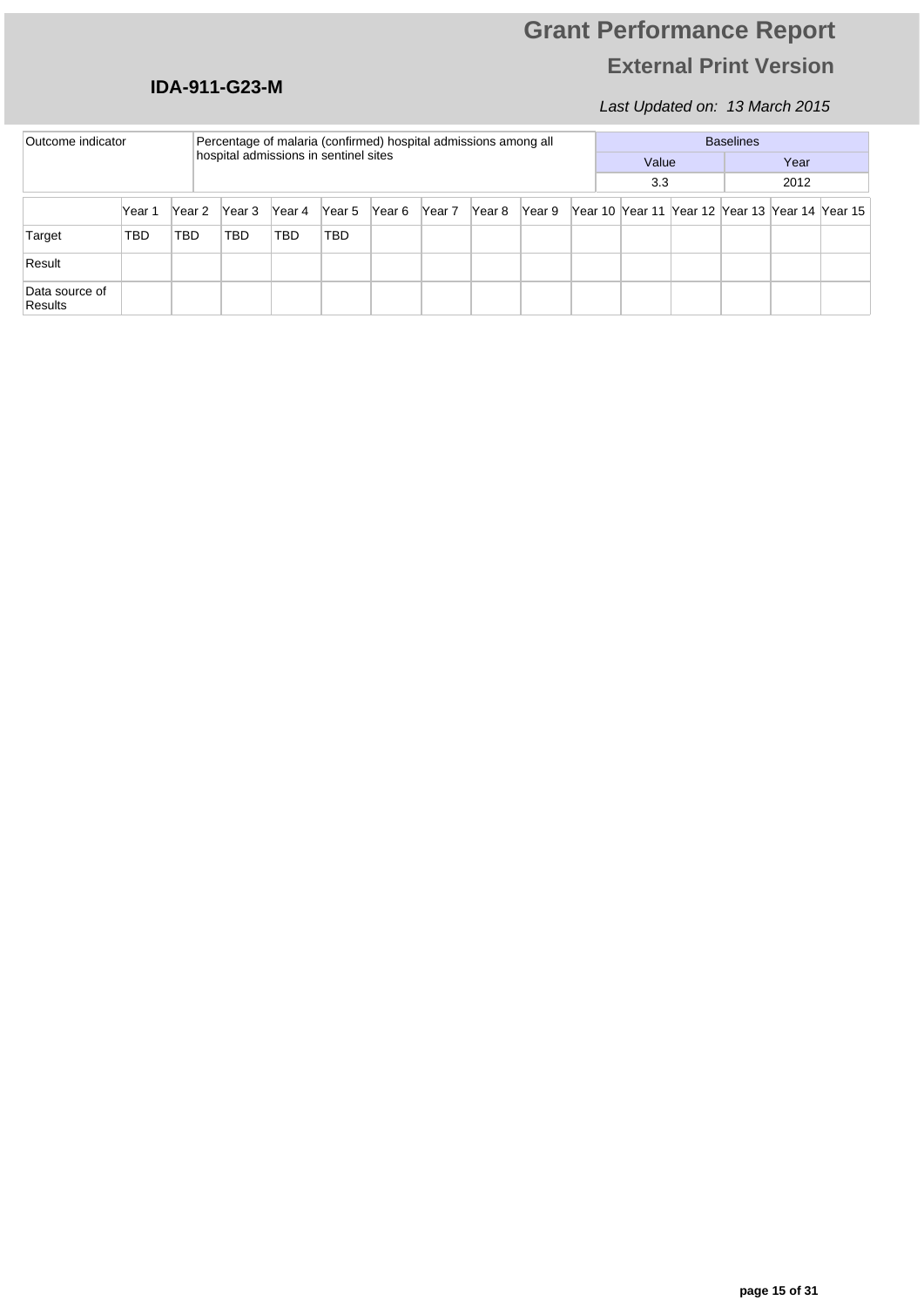# **Grant Performance Report External Print Version**

т

Last Updated on: 13 March 2015

#### **2.2. Programmatic Performance**

| 2.2.1. Reporting Periods |                        |                        |                        |                            |                        |                          |                        |                        |  |  |  |  |
|--------------------------|------------------------|------------------------|------------------------|----------------------------|------------------------|--------------------------|------------------------|------------------------|--|--|--|--|
|                          | Period 1               | Period 2               | Period 3               | Period 4                   | Period 5               | Period 6                 | Period <sub>7</sub>    | Period 8               |  |  |  |  |
| N/A                      | 01.Oct.10<br>31.Dec.10 | 01.Jan.11<br>31.Mar.11 | 01.Apr.11<br>30.Jun.11 | $ 01.J$ ul.11<br>30.Sep.11 | 01.Oct.11<br>31.Dec.11 | 101.Jan.12<br>!31.Mar.12 | 01.Apr.12<br>30.Jun.12 | 01.Jul.12<br>30.Sep.12 |  |  |  |  |

#### **2.2.2. Program Objectives, Service Delivery Areas and Indicators**

**Objective 1 - To achieve near universal coverage by 2015 by effective preventive intervention (LLIN) for population living in high risk project areas from 42% (2009-10). (PR 1 and PR2)**

#### **Prevention: Insecticide-treated nets (ITNs)**

Indicator 1.1 - Number of LLIN distributed in LLIN eligible areas (API  $\geq$  2) by functionaries of PR1

|                        |  | <b>Baseline</b> |      | Is Top 10        | Is Training      |  |  |
|------------------------|--|-----------------|------|------------------|------------------|--|--|
|                        |  |                 | Year | indicator? (Y/N) | indicator? (Y/N) |  |  |
| Level 3-People reached |  | 3,427,24        | 2012 |                  |                  |  |  |
|                        |  |                 |      |                  |                  |  |  |

|        | Period 1       | Period 2       | Period 3       | Period 4  | Period 5  | Period 6  | Period <sub>7</sub> | Period 8       |
|--------|----------------|----------------|----------------|-----------|-----------|-----------|---------------------|----------------|
| Target |                | 170,000        |                | 255,000   |           | 625,000   |                     | 650,000        |
| Result |                | Pending result | 2,555,415      | 66,701    | 188.454   | 554.279   |                     | 354,253        |
|        | Period 9       | Period 10      | Period 11      | Period 12 | Period 13 | Period 14 | Period 15           | Period 16      |
| Target | $\overline{0}$ | 0              | $\overline{0}$ | 2,720,000 | 0         | 919,207   | 919,207             | 1,225,207      |
| Result |                | 33,050         | $\mathbf{0}$   | 0         | 0         | 0         | Pending result      | Pending result |
|        | Period 17      | Period 18      | Period 19      | Period 20 | Period 21 | Period 22 | Period 23           | Period 24      |
| Target | $\overline{0}$ | 1,416,000      | 1,416,000      | 2,360,000 |           |           |                     |                |
| Result |                |                |                |           |           |           |                     |                |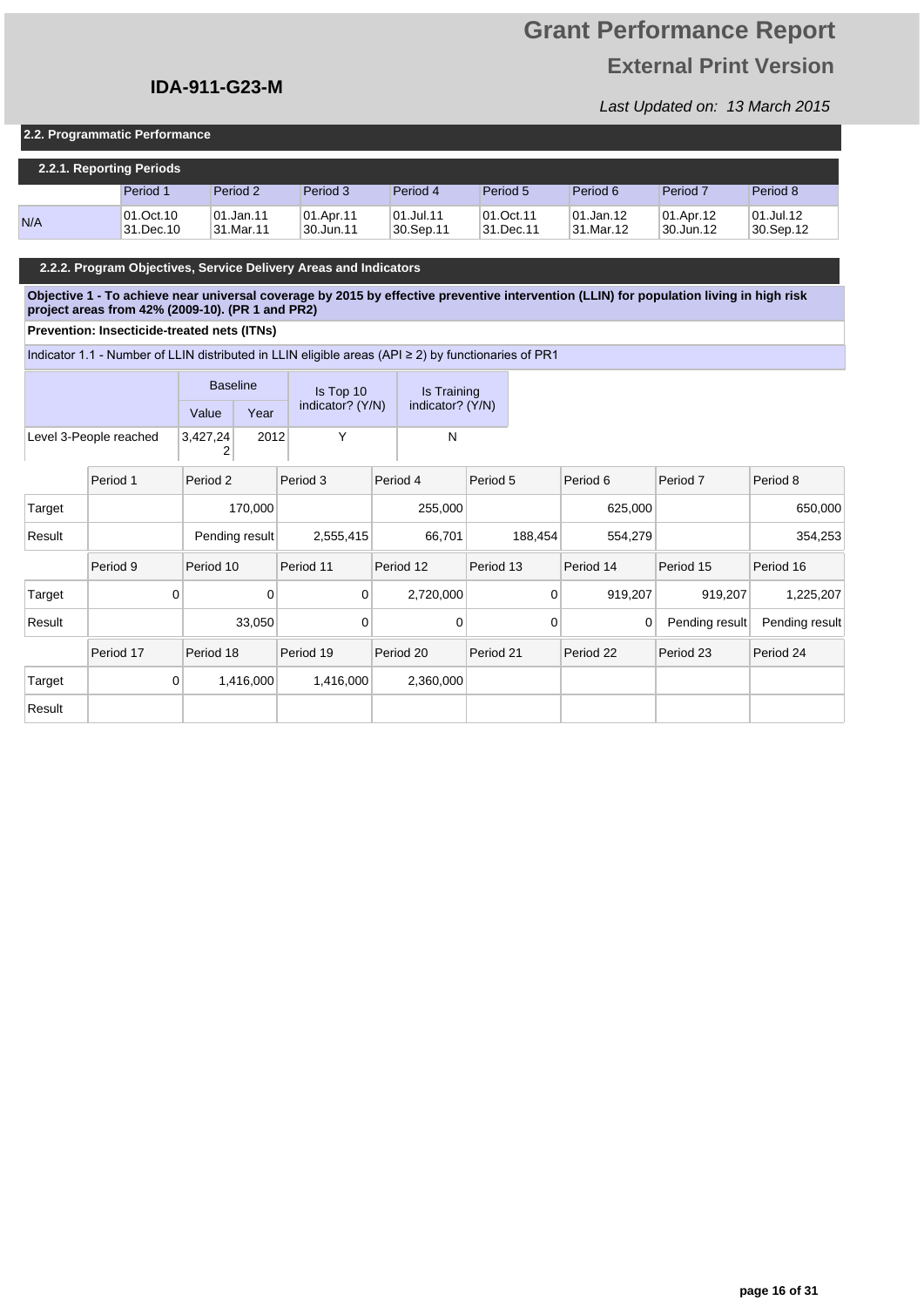# **Grant Performance Report External Print Version**

### Last Updated on: 13 March 2015

**Objective 2 - To achieve at least 80% coverage by parasitological diagnosis; and prompt, effective treatment of malaria through public and private health care delivery systems in project areas by 2015. (PR 1 and PR2)**

### **Treatment: Diagnosis**

|        | Indicator 2.1 - Number of fever cases tested with RDT by ASHA                                                         |                     |                 |                  |           |                  |                |         |           |                |                |
|--------|-----------------------------------------------------------------------------------------------------------------------|---------------------|-----------------|------------------|-----------|------------------|----------------|---------|-----------|----------------|----------------|
|        |                                                                                                                       | <b>Baseline</b>     |                 | Is Top 10        |           | Is Training      |                |         |           |                |                |
|        |                                                                                                                       | Value               | Year            | indicator? (Y/N) |           | indicator? (Y/N) |                |         |           |                |                |
|        | Level 3-People reached                                                                                                | 362,056             | 2012            | Top 10 Equ.      |           | N                |                |         |           |                |                |
|        | Period 1                                                                                                              | Period 2            |                 | Period 3         | Period 4  |                  | Period 5       |         | Period 6  | Period 7       | Period 8       |
| Target | 544,855                                                                                                               |                     | 676,434         | 1,551,378        | 2,408,593 |                  |                | 554,791 | 688,769   | 1,579,669      | 2,452,517      |
| Result | Pending result                                                                                                        |                     | Pending result  | 148,625          | 44,910    |                  | 28,326         |         | 53,513    | Pending result | 168,519        |
|        | Period 9                                                                                                              | Period 10           |                 | Period 11        | Period 12 |                  | Period 13      |         | Period 14 | Period 15      | Period 16      |
| Target | 175,960                                                                                                               |                     | 218,453         | 501,015          | 777,851   |                  | 214,257        |         | 265,999   | 610,059        | 947,148        |
| Result | Pending result                                                                                                        |                     | 52,796          | 44,342           |           | 49,085           | Pending result |         | 32,906    | Pending result | Pending result |
|        | Period 17                                                                                                             | Period 18           |                 | Period 19        | Period 20 |                  | Period 21      |         | Period 22 | Period 23      | Period 24      |
| Target | 290,644                                                                                                               |                     | 360,833         | 827,558          | 1,284,826 |                  |                |         |           |                |                |
| Result |                                                                                                                       |                     |                 |                  |           |                  |                |         |           |                |                |
|        | Indicator 2.2 - Number of fever cases tested with RDT at public sector health facilities (Sub-center, PHC, CHC, etc.) |                     |                 |                  |           |                  |                |         |           |                |                |
|        |                                                                                                                       |                     | <b>Baseline</b> | Is Top 10        |           | Is Training      |                |         |           |                |                |
|        |                                                                                                                       | Value               | Year            | indicator? (Y/N) |           | indicator? (Y/N) |                |         |           |                |                |
|        | Level 3-People reached                                                                                                | 1,267,34<br>2       | 2012            | Top 10 Equ.      |           | N                |                |         |           |                |                |
|        | Period 1                                                                                                              | Period <sub>2</sub> |                 | Period 3         | Period 4  |                  | Period 5       |         | Period 6  | Period 7       | Period 8       |
| Target | 136,214                                                                                                               |                     | 169,109         | 387,845          |           | 602,149          |                | 138,698 | 172,193   | 394,918        | 613,130        |
| Result | Pending result                                                                                                        |                     | Pending result  | 427,151          |           | 202,062          |                | 71,286  | 171,175   | Pending result | 638,409        |
|        | Period 9                                                                                                              | Period 10           |                 | Period 11        | Period 12 |                  | Period 13      |         | Period 14 | Period 15      | Period 16      |
| Target | 527,880                                                                                                               |                     | 655,359         | 1,503,044        | 2,333,553 |                  |                | 499,933 | 620,664   | 1,423,471      | 2,210,012      |
| Result | Pending result                                                                                                        |                     | 266,044         | 242,915          |           | 212,922          | Pending result |         | 170,396   | Pending result | Pending result |
|        | Period 17                                                                                                             | Period 18           |                 | Period 19        | Period 20 |                  | Period 21      |         | Period 22 | Period 23      | Period 24      |
| Target | 435,967                                                                                                               |                     | 541,250         | 1,241,338        | 1,927,240 |                  |                |         |           |                |                |
| Result |                                                                                                                       |                     |                 |                  |           |                  |                |         |           |                |                |
|        | Treatment: Prompt, effective antimalarial treatment                                                                   |                     |                 |                  |           |                  |                |         |           |                |                |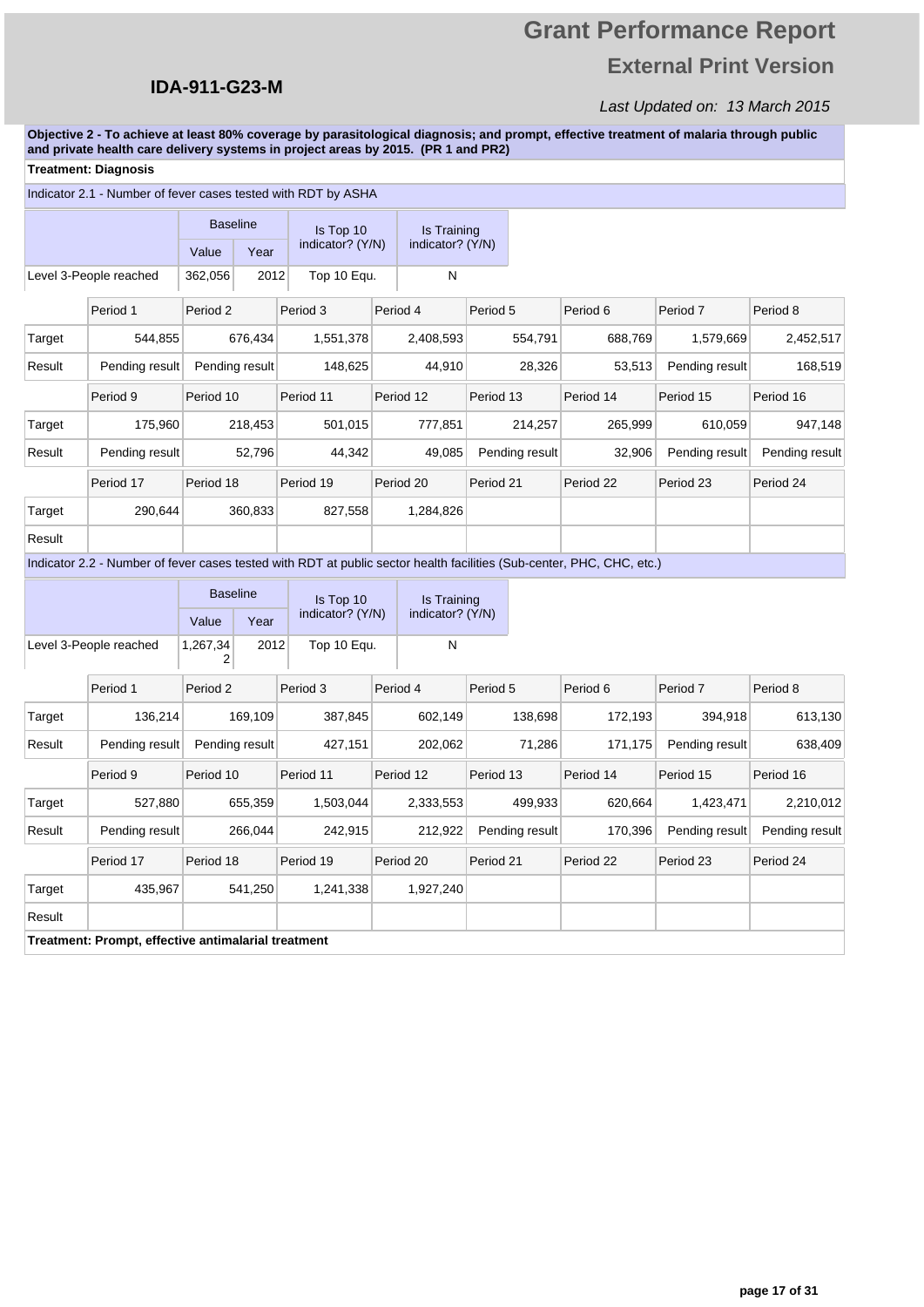### **IDA-911-G23-M**

Last Updated on: 13 March 2015

Indicator 2.3 - Number of Pf cases treated with ACT by ASHA

|        |                                                                                                                     | <b>Baseline</b> |        | Is Top 10        |          | Is Training        |           |                |           |                |                |
|--------|---------------------------------------------------------------------------------------------------------------------|-----------------|--------|------------------|----------|--------------------|-----------|----------------|-----------|----------------|----------------|
|        |                                                                                                                     | Value           | Year   | indicator? (Y/N) |          | indicator? (Y/N)   |           |                |           |                |                |
|        | Level 3-People reached                                                                                              | 18,946          | 2012   | Υ                |          | N                  |           |                |           |                |                |
|        | Period 1                                                                                                            | Period 2        |        | Period 3         | Period 4 |                    | Period 5  |                | Period 6  | Period 7       | Period 8       |
| Target | 21,841                                                                                                              |                 | 26,762 | 79,966           |          | 120,064            |           | 19,843         | 24,314    | 72,652         | 109,082        |
| Result | Pending result                                                                                                      | Pending result  |        | 10,523           |          | Pending result     |           | Pending result | 1,678     | Pending result | 5,813          |
|        | Period 9                                                                                                            | Period 10       |        | Period 11        |          | Period 12          | Period 13 |                | Period 14 | Period 15      | Period 16      |
| Target | 5,660                                                                                                               |                 | 6,935  | 20,723           |          | 31,114             |           | 6,143          | 7,527     | 22,491         | 33,769         |
| Result | Pending result                                                                                                      |                 | 1,770  | 1,300            |          | 1,562              |           | Pending result | 1,691     | Pending result | Pending result |
|        | Period 17                                                                                                           | Period 18       |        | Period 19        |          | Period 20          | Period 21 |                | Period 22 | Period 23      | Period 24      |
| Target | 7,458                                                                                                               |                 | 9,138  | 27,305           |          | 40,997             |           |                |           |                |                |
| Result |                                                                                                                     |                 |        |                  |          |                    |           |                |           |                |                |
|        | Indicator 2.4 - Number of Pf cases treated with ACT at public sector health facilities (Sub-center, PHC, CHC, etc.) |                 |        |                  |          |                    |           |                |           |                |                |
|        |                                                                                                                     | <b>Baseline</b> |        | Is Top 10        |          | <b>Is Training</b> |           |                |           |                |                |
|        |                                                                                                                     | Value           | Year   | indicator? (Y/N) |          | indicator? (Y/N)   |           |                |           |                |                |
|        | Level 3-People reached                                                                                              | 94,328          | 2012   | Y                |          | N                  |           |                |           |                |                |

|        | Period 1       | Period 2       | Period 3  | Period 4       | Period 5       | Period 6  | Period <sub>7</sub> | Period 8       |
|--------|----------------|----------------|-----------|----------------|----------------|-----------|---------------------|----------------|
| Target | 5,460          | 6,690          | 19,991    | 30,015         | 4,961          | 6,079     | 18,164              | 27,272         |
| Result | Pending result | Pending result | 41,618    | Pending result | Pending result | 11,557    | Pending result      | 38,541         |
|        | Period 9       | Period 10      | Period 11 | Period 12      | Period 13      | Period 14 | Period 15           | Period 16      |
| Target | 16,980         | 20,806         | 62,169    | 93,343         | 14,333         | 17,562    | 52,477              | 78,791         |
| Result | Pending result | 10,435         | 10,431    | 10,036         | Pending result | 7,858     | Pending result      | Pending result |
|        | Period 17      | Period 18      | Period 19 | Period 20      | Period 21      | Period 22 | Period 23           | Period 24      |
| Target | 11,187         | 13,707         | 40,958    | 61,496         |                |           |                     |                |
| Result |                |                |           |                |                |           |                     |                |

ı J. Indicator 2.5 - Percentage of ASHAs with no reported stock outs of nationally recommended antimalarial drugs lasting more than one week at any time during the past 1 month

|                                       | <b>Baseline</b> |      | Is Top 10        | Is Training      |  |
|---------------------------------------|-----------------|------|------------------|------------------|--|
|                                       | Value           | Year | indicator? (Y/N) | indicator? (Y/N) |  |
| Level 0-Process/Activity<br>Indicator | TBD             | 2012 |                  |                  |  |

|        | Period 1 | Period 2 | Period 3 | Period 4 | Period 5 | Period 6 | Period 7 | Period 8 |
|--------|----------|----------|----------|----------|----------|----------|----------|----------|
| Target |          |          |          |          |          |          |          |          |
| Result |          |          |          |          |          |          |          |          |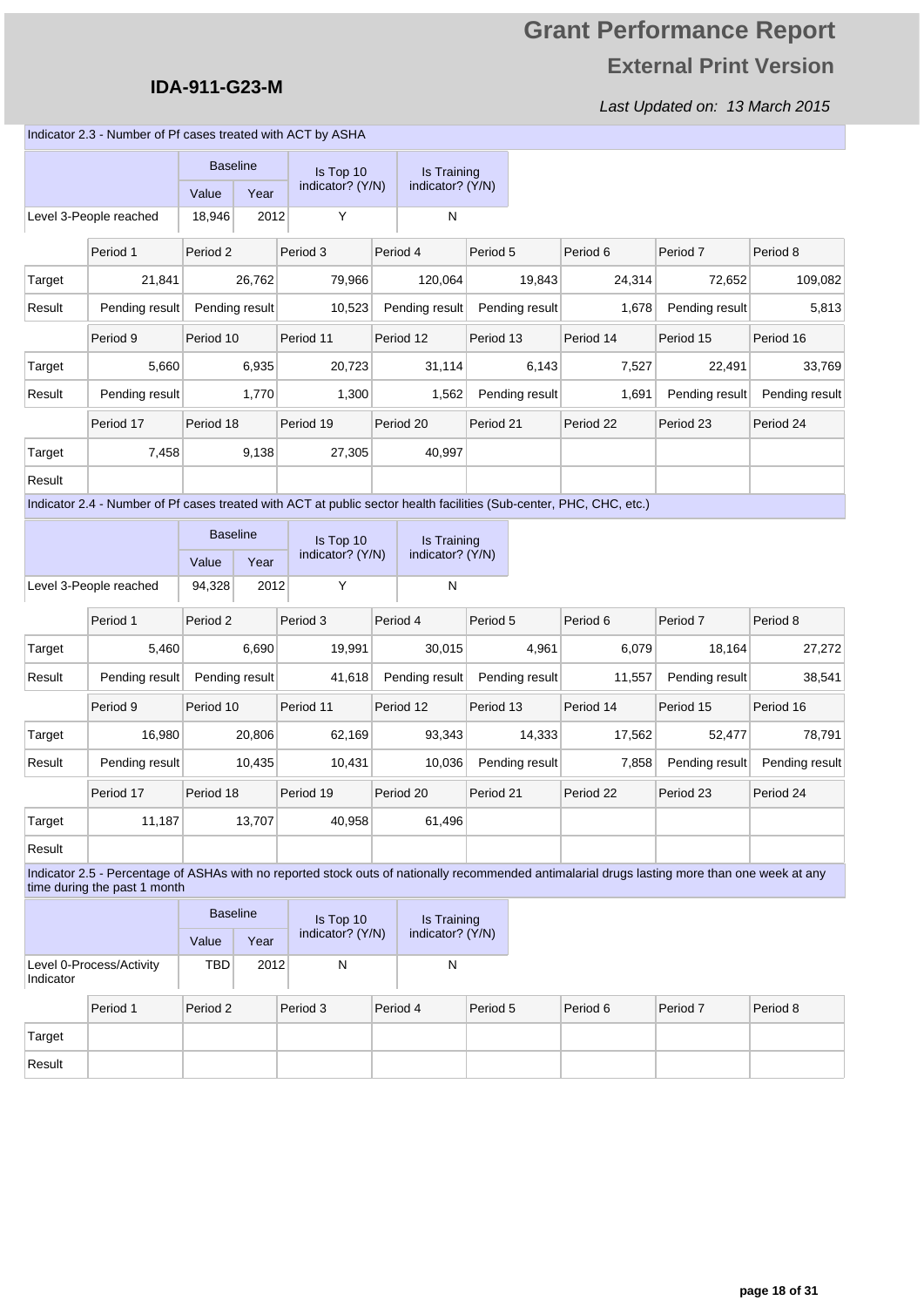### **IDA-911-G23-M**

### Last Updated on: 13 March 2015

Indicator 2.6 - Percentage of public sector facilities with no reported stock outs of nationally recommended antimalarial drugs lasting more than one week at any time during the past 1 month

|                                       |  | <b>Baseline</b> |      |          | Is Top 10        |  | Is Training      |          |          |          |          |
|---------------------------------------|--|-----------------|------|----------|------------------|--|------------------|----------|----------|----------|----------|
|                                       |  | Value           | Year |          | indicator? (Y/N) |  | indicator? (Y/N) |          |          |          |          |
| Level 0-Process/Activity<br>Indicator |  | TBD             | 2012 |          | N                |  | N                |          |          |          |          |
| Period 1                              |  | Period 2        |      | Period 3 |                  |  | Period 4         | Period 5 | Period 6 | Period 7 | Period 8 |
| Target                                |  |                 |      |          |                  |  |                  |          |          |          |          |
| Result                                |  |                 |      |          |                  |  |                  |          |          |          |          |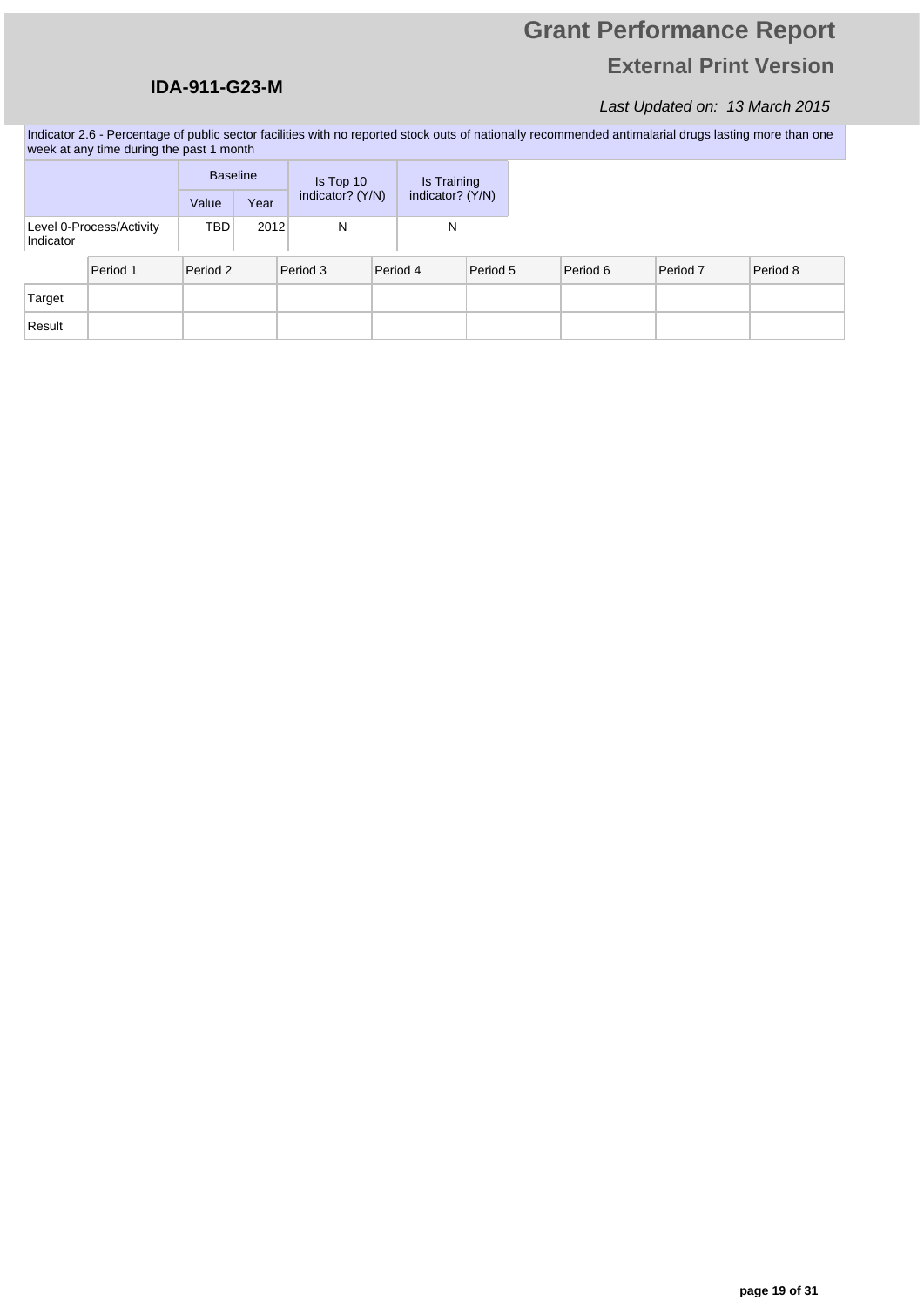### **IDA-911-G23-M**

## Last Updated on: 13 March 2015

**Objective 3 - To achieve at least 80% coverage of villages in project areas by appropriate BCC activities by 2015 to improve knowledge, awareness and responsive behavior with regard to effective preventive and curative malaria control interventions (PR 1 and PR2)**

**Prevention: Behavioral Change Communication - Community Outreach**

|           | Indicator 3.2 - Number of miking activity conducted in PR1 areas by PR1 |                 |        |                  |                  |                |           |                |                |
|-----------|-------------------------------------------------------------------------|-----------------|--------|------------------|------------------|----------------|-----------|----------------|----------------|
|           |                                                                         | <b>Baseline</b> |        | Is Top 10        | Is Training      |                |           |                |                |
|           |                                                                         | Value           | Year   | indicator? (Y/N) | indicator? (Y/N) |                |           |                |                |
| Indicator | Level 0-Process/Activity                                                | N/A             | 2012   | N                | N                |                |           |                |                |
|           | Period 1                                                                | Period 2        |        | Period 3         | Period 4         | Period 5       | Period 6  | Period 7       | Period 8       |
| Target    |                                                                         |                 |        |                  |                  |                |           |                |                |
| Result    |                                                                         |                 |        |                  |                  |                |           |                |                |
|           | Period 9                                                                | Period 10       |        | Period 11        | Period 12        | Period 13      | Period 14 | Period 15      | Period 16      |
| Target    | 18,068                                                                  |                 | 36,136 | 54,204           | 72,274           | 18,068         | 36,136    | 54,204         | 72,274         |
| Result    | Pending result                                                          |                 | 32,093 | 11,362           | 8,410            | Pending result | 2,881     | Pending result | Pending result |
|           | Period 17                                                               | Period 18       |        | Period 19        | Period 20        | Period 21      | Period 22 | Period 23      | Period 24      |
| Target    | 18,068                                                                  |                 | 36,136 | 54,204           | 72,274           |                |           |                |                |
| Result    |                                                                         |                 |        |                  |                  |                |           |                |                |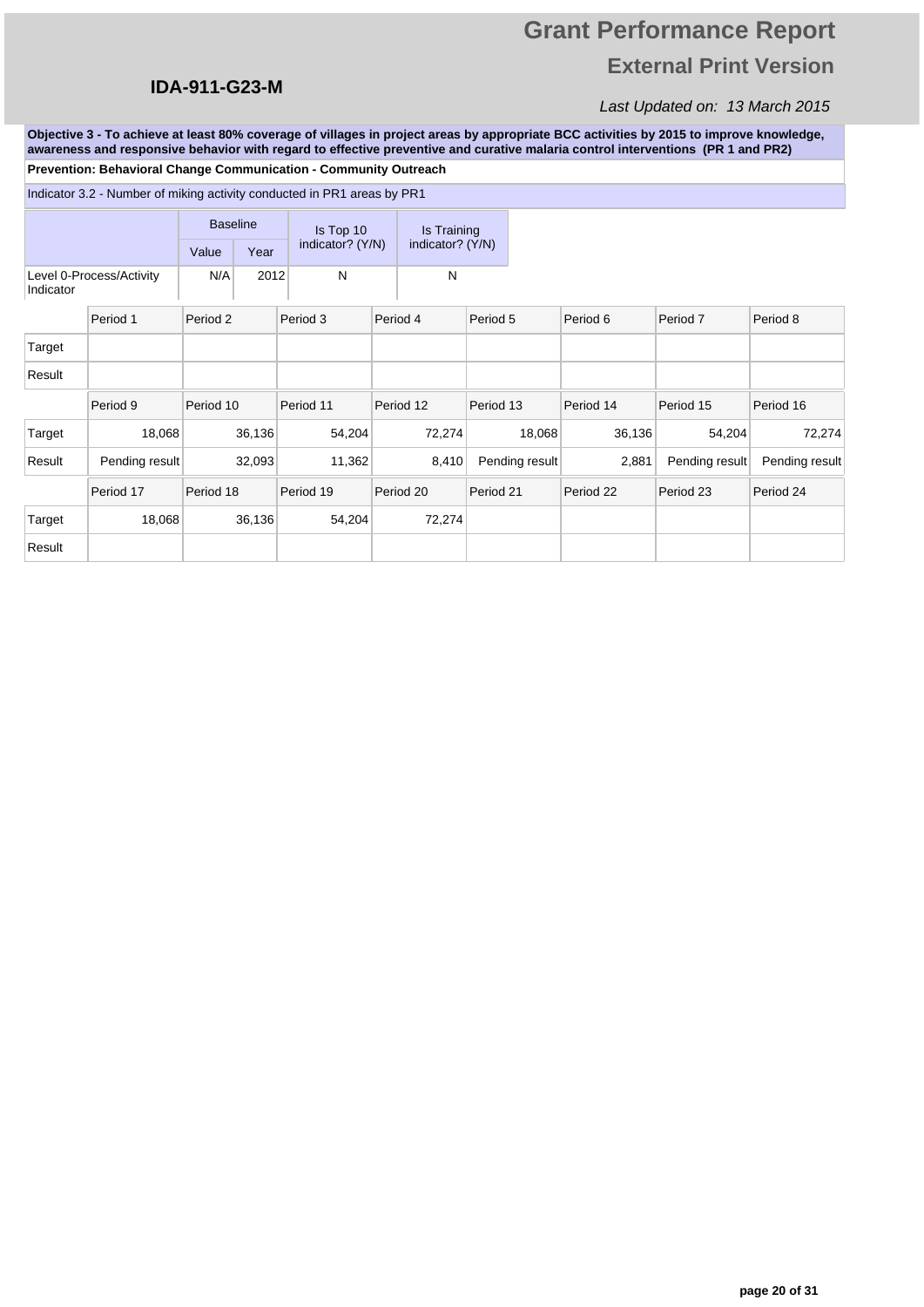# **Grant Performance Report External Print Version**

#### Last Updated on: 13 March 2015

**Objective 4 - To strengthen program planning and management, monitoring and evaluation, and coordination and partnership development to improve service delivery in project areas. (PR1 and PR2)**

#### **HSS: Service delivery**

Indicator 4.1 - Number of supervisory visits to district periphery in a quarter by District VBDCP (Malaria) Officer (program/project) and report submitted to state program officer/district chief medical officer

|           |                                | <b>Baseline</b> |      | Is Top 10        | Is Training      |                |           |                |                |
|-----------|--------------------------------|-----------------|------|------------------|------------------|----------------|-----------|----------------|----------------|
|           |                                | Value           | Year | indicator? (Y/N) | indicator? (Y/N) |                |           |                |                |
| Indicator | Level 0-Process/Activity       | 219             | 2012 | Top 10 Equ.      | N                |                |           |                |                |
|           | Period 1                       | Period 2        |      | Period 3         | Period 4         | Period 5       | Period 6  | Period 7       | Period 8       |
| Target    | 0                              |                 | 0    | 154              | 154              | 191            | 192       | 232            | 232            |
| Result    |                                |                 |      | 881              | 452              | 462            | 494       | Pending result | 494            |
|           | Period 9                       | Period 10       |      | Period 11        | Period 12        | Period 13      | Period 14 | Period 15      | Period 16      |
| Target    | 464                            |                 | 464  | 464              | 464              | 464            | 464       | 464            | 464            |
| Result    | Pending result                 |                 | 452  | 887              | 810              | Pending result | 4,593     | Pending result | Pending result |
|           | Period 17                      | Period 18       |      | Period 19        | Period 20        | Period 21      | Period 22 | Period 23      | Period 24      |
| Target    | 464                            |                 | 464  | 464              | 464              |                |           |                |                |
| Result    |                                |                 |      |                  |                  |                |           |                |                |
|           | <b>HSS: Information System</b> |                 |      |                  |                  |                |           |                |                |

Indicator 4.2 - Percentage of people in target areas who know the cause of, symptoms of, treatment for or preventive measures for malaria

|           |                          | <b>Baseline</b>     |      | Is Top 10           |                                      | Is Training |          |
|-----------|--------------------------|---------------------|------|---------------------|--------------------------------------|-------------|----------|
|           |                          | Value               | Year |                     | indicator? (Y/N)<br>indicator? (Y/N) |             |          |
| Indicator | Level 0-Process/Activity | TBD                 | 2011 |                     |                                      | N           |          |
|           | Doriod 1                 | Doriod <sub>2</sub> |      | Doriod <sup>9</sup> |                                      | Doriod 4    | Doriod I |

|        | Period 1 | Period 2 | Period 3 | Period 4 | Period 5 | Period 6 | Period 7 | Period 8 |
|--------|----------|----------|----------|----------|----------|----------|----------|----------|
| Target |          |          |          |          |          |          |          |          |
| Result |          |          |          |          |          |          |          |          |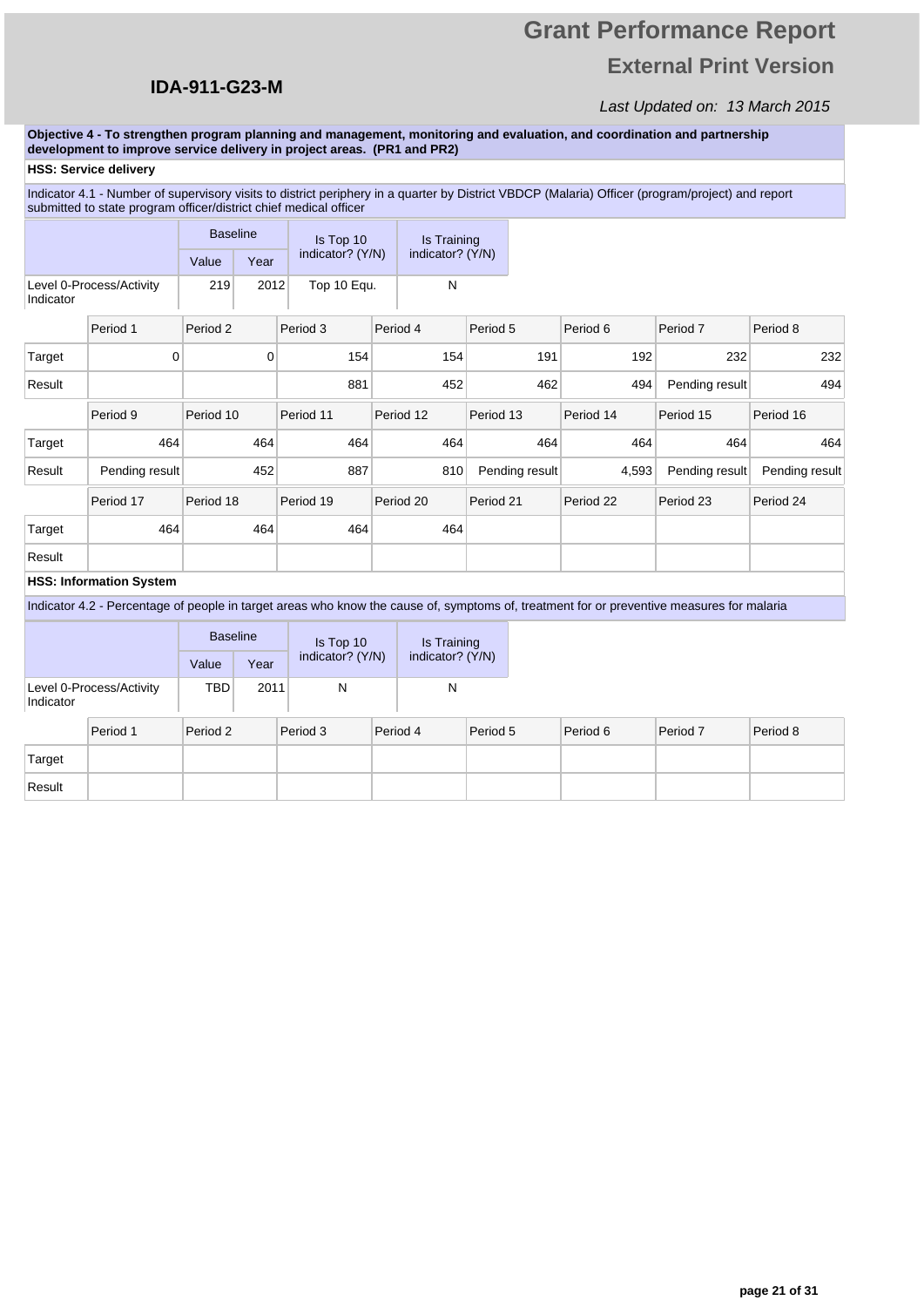Target 0 0 0 0

Result

# **Grant Performance Report External Print Version**

### Last Updated on: 13 March 2015

#### **Objective 5 - To strengthen health systems through training, capacity building to improve service delivery in project areas (PR 1 and PR2)**

#### **HSS: Health Workforce**

Indicator 5.1 - Number of Malaria Technical Supervisor (MTS) trained/retrained by PR1 (Rephrased in Phase 2 from "Number of Malaria Technical Supervisor (MTS) trained")

|        |                                                             | <b>Baseline</b>     |      | Is Top 10        |          | Is Training      |           |                |             |                     |                |
|--------|-------------------------------------------------------------|---------------------|------|------------------|----------|------------------|-----------|----------------|-------------|---------------------|----------------|
|        |                                                             | Value               | Year | indicator? (Y/N) |          | indicator? (Y/N) |           |                |             |                     |                |
|        | Level 1-People trained                                      | 158                 | 2012 | Υ                |          | Y                |           |                |             |                     |                |
|        | Period 1                                                    | Period 2            |      | Period 3         | Period 4 |                  | Period 5  |                | Period 6    | Period <sub>7</sub> | Period 8       |
| Target | $\mathbf 0$                                                 |                     | 0    | 76               |          | 150              |           | 150            | 200         | 200                 | 250            |
| Result |                                                             |                     |      | $\mathbf 0$      |          | 42               |           | 80             | 100         | Pending result      | 219            |
|        | Period 9                                                    | Period 10           |      | Period 11        |          | Period 12        | Period 13 |                | Period 14   | Period 15           | Period 16      |
| Target | $\mathbf 0$                                                 |                     | 75   | 75               |          | 75               |           | $\mathbf 0$    | $\mathbf 0$ | $\mathbf 0$         | 0              |
| Result |                                                             |                     | 0    | 54               |          | 34               |           |                | 19          |                     |                |
|        | Period 17                                                   | Period 18           |      | Period 19        |          | Period 20        | Period 21 |                | Period 22   | Period 23           | Period 24      |
| Target | 125                                                         |                     | 225  | 225              |          | 225              |           |                |             |                     |                |
| Result |                                                             |                     |      |                  |          |                  |           |                |             |                     |                |
|        | <b>HSS: Service delivery</b>                                |                     |      |                  |          |                  |           |                |             |                     |                |
|        | Indicator 5.2 - Number of ASHAs trained/re-trained (by PR1) |                     |      |                  |          |                  |           |                |             |                     |                |
|        |                                                             | <b>Baseline</b>     |      | Is Top 10        |          | Is Training      |           |                |             |                     |                |
|        |                                                             | Value               | Year | indicator? (Y/N) |          | indicator? (Y/N) |           |                |             |                     |                |
|        | Level 1-People trained                                      | N/A                 | 2012 | Υ                |          | Y                |           |                |             |                     |                |
|        | Period 1                                                    | Period <sub>2</sub> |      | Period 3         | Period 4 |                  | Period 5  |                | Period 6    | Period <sub>7</sub> | Period 8       |
| Target |                                                             |                     |      |                  |          |                  |           |                |             |                     |                |
| Result |                                                             |                     |      |                  |          |                  |           |                |             |                     |                |
|        | Period 9                                                    | Period 10           |      | Period 11        |          | Period 12        | Period 13 |                | Period 14   | Period 15           | Period 16      |
| Target | $\mathbf 0$                                                 |                     | 0    | 2,250            |          | 4,500            |           | 3,375          | 6,750       | 10,125              | 13,500         |
| Result |                                                             |                     | 496  | 2,519            |          | 2,579            |           | Pending result | 10,982      | Pending result      | Pending result |
|        | Period 17                                                   | Period 18           |      | Period 19        |          | Period 20        | Period 21 |                | Period 22   | Period 23           | Period 24      |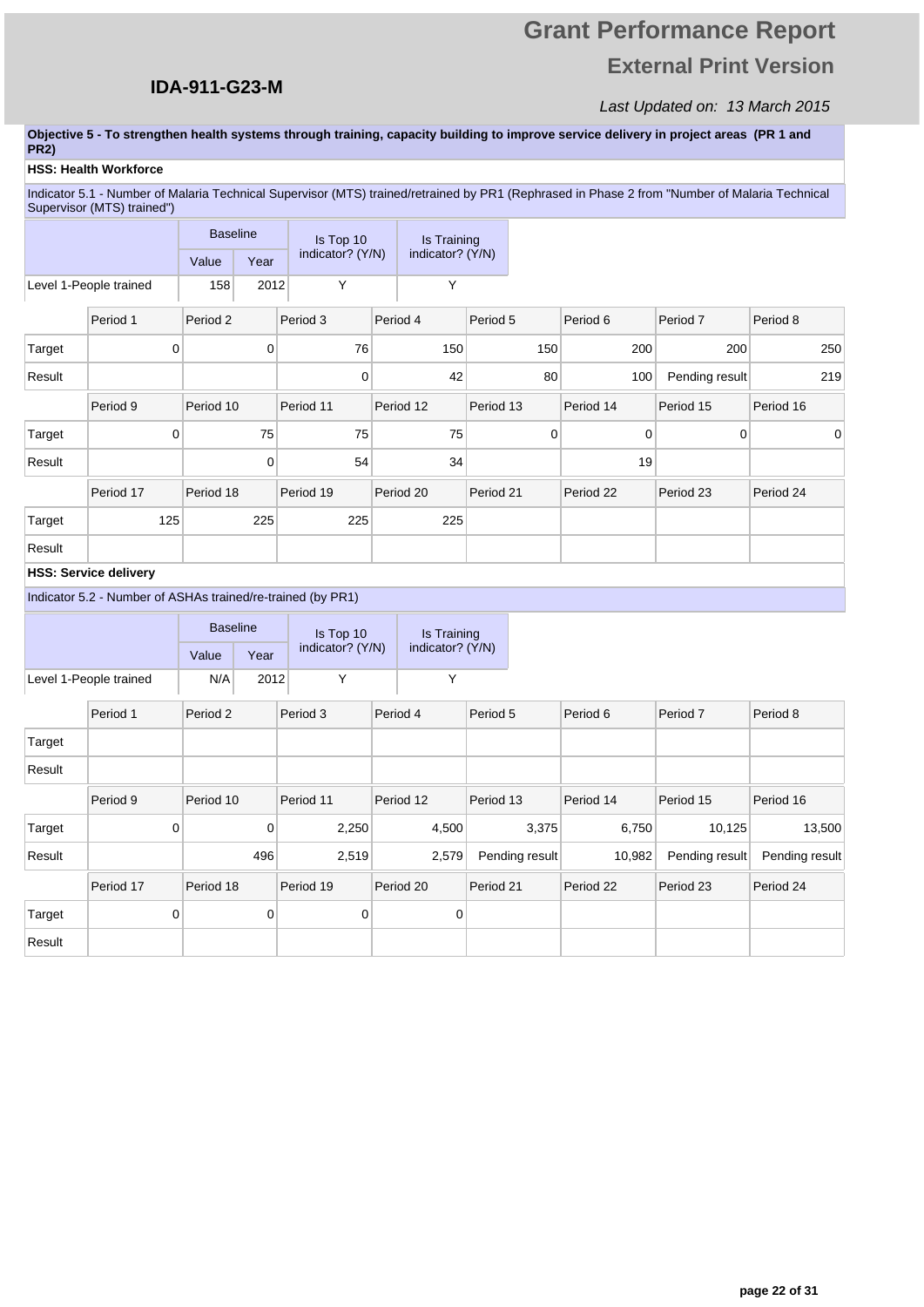## **IDA-911-G23-M**

Last Updated on: 13 March 2015

#### **2.2.3. Cumulative Progress To Date**

**Latest reporting due period : 16 (01.Jul.14 - 30.Sep.14)**

| <b>Objective 1</b>                                         | To achieve near universal coverage by 2015 by effective preventive intervention (LLIN) for population living in<br>high risk project areas from 42% (2009-10). (PR 1 and PR2) |        |               |        |        |    |    |        |              |  |  |  |  |
|------------------------------------------------------------|-------------------------------------------------------------------------------------------------------------------------------------------------------------------------------|--------|---------------|--------|--------|----|----|--------|--------------|--|--|--|--|
| <b>SDA</b>                                                 | Prevention: Insecticide-treated nets (ITNs)                                                                                                                                   |        |               |        |        |    |    |        |              |  |  |  |  |
|                                                            | Indicator 1.1 - Number of LLIN distributed in LLIN eligible areas (API $\geq$ 2) by functionaries of PR1                                                                      |        |               |        |        |    |    |        |              |  |  |  |  |
|                                                            |                                                                                                                                                                               |        | <b>Target</b> |        | Result |    |    |        |              |  |  |  |  |
|                                                            |                                                                                                                                                                               | Period | Value         | Period | Value  | కి | 9% | $96\%$ | %00L<br>%00L |  |  |  |  |
| $0\%$<br>Level 3-People reached<br>1,225,207 14<br>16<br>0 |                                                                                                                                                                               |        |               |        |        |    |    |        |              |  |  |  |  |

| <b>Objective 2</b>                 | To achieve at least 80% coverage by parasitological diagnosis; and prompt, effective treatment of malaria<br>through public and private health care delivery systems in project areas by 2015. (PR 1 and PR2) |               |                        |               |                     |                       |     |                  |             |                         |
|------------------------------------|---------------------------------------------------------------------------------------------------------------------------------------------------------------------------------------------------------------|---------------|------------------------|---------------|---------------------|-----------------------|-----|------------------|-------------|-------------------------|
| <b>SDA</b>                         | <b>Treatment: Diagnosis</b>                                                                                                                                                                                   |               |                        |               |                     |                       |     |                  |             |                         |
|                                    | Indicator 2.1 - Number of fever cases tested with RDT by ASHA                                                                                                                                                 |               |                        |               |                     |                       |     |                  |             |                         |
|                                    |                                                                                                                                                                                                               |               | <b>Target</b>          |               | <b>Result</b>       |                       |     |                  | %06         |                         |
|                                    |                                                                                                                                                                                                               | Period        | Value                  | Period        | Value               | $\mathbf{S}^{\prime}$ | 30% | $60\%$           | 100%        |                         |
| Level 3-People reached             |                                                                                                                                                                                                               | 16            | 947,148                | 14            | 32,906              |                       |     |                  |             | 3%                      |
|                                    | Indicator 2.2 - Number of fever cases tested with RDT at public sector health facilities (Sub-center, PHC, CHC, etc.)                                                                                         |               |                        |               |                     |                       |     |                  |             |                         |
|                                    |                                                                                                                                                                                                               |               | <b>Target</b>          |               | <b>Result</b>       |                       |     |                  | %06         |                         |
|                                    |                                                                                                                                                                                                               | Period        | Value                  | Period        | Value               | 0%                    | 30% | 900 <sub>6</sub> | 100%        |                         |
| Level 3-People reached             |                                                                                                                                                                                                               | 16            | 2,210,012 14           |               | 170,396             |                       |     |                  |             | 8%                      |
| <b>SDA</b>                         | Treatment: Prompt, effective antimalarial treatment                                                                                                                                                           |               |                        |               |                     |                       |     |                  |             |                         |
|                                    | Indicator 2.3 - Number of Pf cases treated with ACT by ASHA                                                                                                                                                   |               |                        |               |                     |                       |     |                  |             |                         |
|                                    |                                                                                                                                                                                                               |               |                        |               |                     |                       |     |                  |             |                         |
|                                    |                                                                                                                                                                                                               | Period        | <b>Target</b><br>Value | <b>Period</b> | Result<br>Value     |                       | 30% | $60\%$           | %06<br>100% |                         |
| Level 3-People reached             |                                                                                                                                                                                                               | 16            | 33.769                 | 14            | 1,691               | <b>S</b>              |     |                  |             | 5%                      |
|                                    |                                                                                                                                                                                                               |               |                        |               |                     |                       |     |                  |             |                         |
|                                    | Indicator 2.4 - Number of Pf cases treated with ACT at public sector health facilities (Sub-center, PHC, CHC, etc.)                                                                                           |               |                        |               |                     |                       |     |                  |             |                         |
|                                    |                                                                                                                                                                                                               |               | <b>Target</b>          |               | Result              |                       |     |                  | %06         |                         |
|                                    |                                                                                                                                                                                                               | Period        | Value                  | Period        | Value               | %                     | 30% | $60\%$           | 100%        |                         |
| Level 3-People reached             |                                                                                                                                                                                                               | 16            | 78,791                 | 14            | 7,858               |                       |     |                  |             | 10%                     |
|                                    | Indicator 2.5 - Percentage of ASHAs with no reported stock outs of nationally recommended antimalarial drugs lasting more than one                                                                            |               |                        |               |                     |                       |     |                  |             |                         |
|                                    | week at any time during the past 1 month                                                                                                                                                                      |               |                        |               | <b>Result</b>       |                       |     |                  |             |                         |
|                                    |                                                                                                                                                                                                               | <b>Period</b> | <b>Target</b><br>Value | Period        | Value               | 0%                    | 30% | $960\%$          | %66<br>100% |                         |
| Level 0-Process/Activity Indicator |                                                                                                                                                                                                               | N/A           |                        | N/A           | Not                 |                       |     |                  |             | <b>Cannot Calculate</b> |
|                                    |                                                                                                                                                                                                               |               |                        |               | Found               |                       |     |                  |             |                         |
|                                    | Indicator 2.6 - Percentage of public sector facilities with no reported stock outs of nationally recommended antimalarial drugs lasting<br>more than one week at any time during the past 1 month             |               |                        |               |                     |                       |     |                  |             |                         |
|                                    |                                                                                                                                                                                                               |               | <b>Target</b>          |               | Result              |                       |     |                  | %66         |                         |
|                                    |                                                                                                                                                                                                               | Period        | Value                  | Period        | Value               | %                     | 30% | %09              | 100%        |                         |
| Level 0-Process/Activity Indicator |                                                                                                                                                                                                               | N/A           |                        | N/A           | <b>Not</b><br>Found |                       |     |                  |             | <b>Cannot Calculate</b> |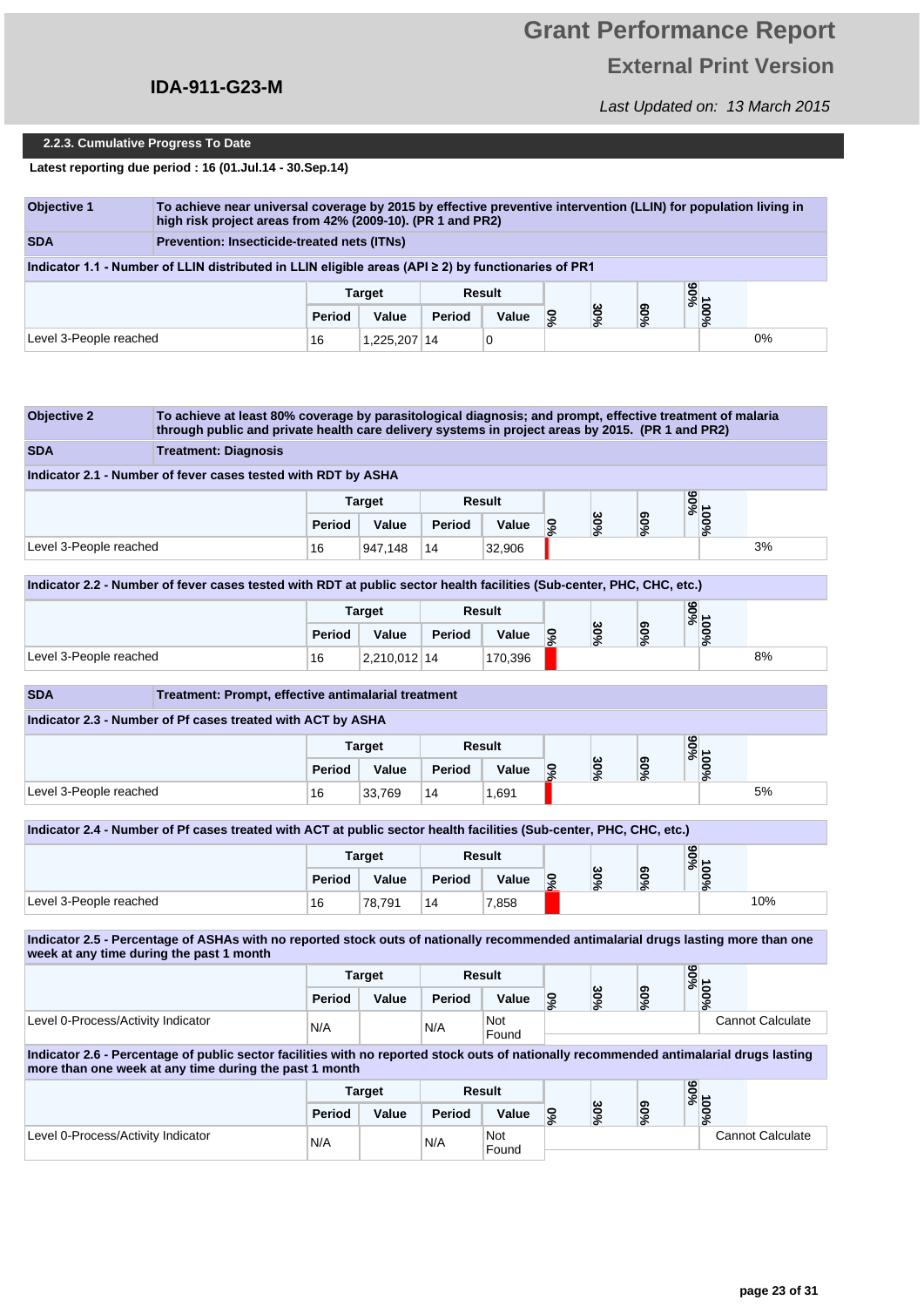### **IDA-911-G23-M**

## Last Updated on: 13 March 2015

| <b>Objective 3</b>                                                             |                                                                                                                                                                                                                                                       |        |               |        |        |                 | To achieve at least 80% coverage of villages in project areas by appropriate BCC activities by 2015 to improve<br>knowledge, awareness and responsive behavior with regard to effective preventive and curative malaria control<br>interventions (PR 1 and PR2) |        |             |      |  |  |  |  |  |  |  |  |  |
|--------------------------------------------------------------------------------|-------------------------------------------------------------------------------------------------------------------------------------------------------------------------------------------------------------------------------------------------------|--------|---------------|--------|--------|-----------------|-----------------------------------------------------------------------------------------------------------------------------------------------------------------------------------------------------------------------------------------------------------------|--------|-------------|------|--|--|--|--|--|--|--|--|--|
| <b>SDA</b><br>Prevention: Behavioral Change Communication - Community Outreach |                                                                                                                                                                                                                                                       |        |               |        |        |                 |                                                                                                                                                                                                                                                                 |        |             |      |  |  |  |  |  |  |  |  |  |
|                                                                                | Indicator 3.2 - Number of miking activity conducted in PR1 areas by PR1                                                                                                                                                                               |        |               |        |        |                 |                                                                                                                                                                                                                                                                 |        |             |      |  |  |  |  |  |  |  |  |  |
|                                                                                |                                                                                                                                                                                                                                                       |        | <b>Target</b> |        | Result |                 |                                                                                                                                                                                                                                                                 |        | %06         |      |  |  |  |  |  |  |  |  |  |
|                                                                                |                                                                                                                                                                                                                                                       | Period | Value         | Period | Value  | <b>S</b>        | 30%                                                                                                                                                                                                                                                             | $60\%$ | 100%        |      |  |  |  |  |  |  |  |  |  |
| Level 0-Process/Activity Indicator<br>16<br>72.274<br>14<br>2,881              |                                                                                                                                                                                                                                                       |        |               |        |        |                 |                                                                                                                                                                                                                                                                 |        |             | 4%   |  |  |  |  |  |  |  |  |  |
|                                                                                |                                                                                                                                                                                                                                                       |        |               |        |        |                 |                                                                                                                                                                                                                                                                 |        |             |      |  |  |  |  |  |  |  |  |  |
| <b>Objective 4</b><br><b>SDA</b>                                               | To strengthen program planning and management, monitoring and evaluation, and coordination and partnership<br>development to improve service delivery in project areas. (PR1 and PR2)                                                                 |        |               |        |        |                 |                                                                                                                                                                                                                                                                 |        |             |      |  |  |  |  |  |  |  |  |  |
|                                                                                | <b>HSS: Service delivery</b><br>Indicator 4.1 - Number of supervisory visits to district periphery in a quarter by District VBDCP (Malaria) Officer (program/project) and<br>report submitted to state program officer/district chief medical officer |        |               |        |        |                 |                                                                                                                                                                                                                                                                 |        |             |      |  |  |  |  |  |  |  |  |  |
|                                                                                |                                                                                                                                                                                                                                                       |        | <b>Target</b> |        | Result |                 |                                                                                                                                                                                                                                                                 |        |             |      |  |  |  |  |  |  |  |  |  |
|                                                                                |                                                                                                                                                                                                                                                       | Period | Value         | Period | Value  | $\mathcal{S}^0$ | 30%                                                                                                                                                                                                                                                             | $60\%$ | %56<br>100% |      |  |  |  |  |  |  |  |  |  |
| Level 0-Process/Activity Indicator                                             |                                                                                                                                                                                                                                                       | 16     | 464           | 14     | 4,593  |                 |                                                                                                                                                                                                                                                                 |        |             | 120% |  |  |  |  |  |  |  |  |  |

**Indicator 4.2 - Percentage of people in target areas who know the cause of, symptoms of, treatment for or preventive measures for malaria**

|                                    | <b>Target</b> |       |        | Result              |    |             |              | $\frac{9606}{11}$    |                         |
|------------------------------------|---------------|-------|--------|---------------------|----|-------------|--------------|----------------------|-------------------------|
|                                    | Period        | Value | Period | Value               | ဒ့ | ω<br>c<br>ò | ၜ<br>0<br>వి | $\bullet$<br>o<br>వి |                         |
| Level 0-Process/Activity Indicator | N/A           |       | N/A    | <b>Not</b><br>Found |    |             |              |                      | <b>Cannot Calculate</b> |

| <b>Objective 5</b>                                                                                                                                                          | To strengthen health systems through training, capacity building to improve service delivery in project areas<br>(PR 1 and PR2) |        |               |        |        |          |     |        |      |                  |  |  |
|-----------------------------------------------------------------------------------------------------------------------------------------------------------------------------|---------------------------------------------------------------------------------------------------------------------------------|--------|---------------|--------|--------|----------|-----|--------|------|------------------|--|--|
| <b>SDA</b>                                                                                                                                                                  | <b>HSS: Health Workforce</b>                                                                                                    |        |               |        |        |          |     |        |      |                  |  |  |
| Indicator 5.1 - Number of Malaria Technical Supervisor (MTS) trained/retrained by PR1 (Rephrased in Phase 2 from "Number of Malaria<br>Technical Supervisor (MTS) trained") |                                                                                                                                 |        |               |        |        |          |     |        |      |                  |  |  |
| %56<br>Result<br><b>Target</b>                                                                                                                                              |                                                                                                                                 |        |               |        |        |          |     |        |      |                  |  |  |
|                                                                                                                                                                             |                                                                                                                                 | Period | Value         | Period | Value  | <b>S</b> | 30% | $60\%$ | 100% |                  |  |  |
| Level 1-People trained                                                                                                                                                      |                                                                                                                                 | 16     | $\mathbf 0$   | 14     | 19     |          |     |        |      | Cannot Calculate |  |  |
| <b>SDA</b>                                                                                                                                                                  | <b>HSS: Service delivery</b>                                                                                                    |        |               |        |        |          |     |        |      |                  |  |  |
|                                                                                                                                                                             | Indicator 5.2 - Number of ASHAs trained/re-trained (by PR1)                                                                     |        |               |        |        |          |     |        |      |                  |  |  |
|                                                                                                                                                                             |                                                                                                                                 |        | <b>Target</b> |        | Result |          |     |        | %06  |                  |  |  |
|                                                                                                                                                                             | 100%<br>30%<br>$60\%$<br><b>S</b><br>Period<br>Value<br>Value<br>Period                                                         |        |               |        |        |          |     |        |      |                  |  |  |
| Level 1-People trained                                                                                                                                                      | 81%<br>16<br>13,500<br>14<br>10,982                                                                                             |        |               |        |        |          |     |        |      |                  |  |  |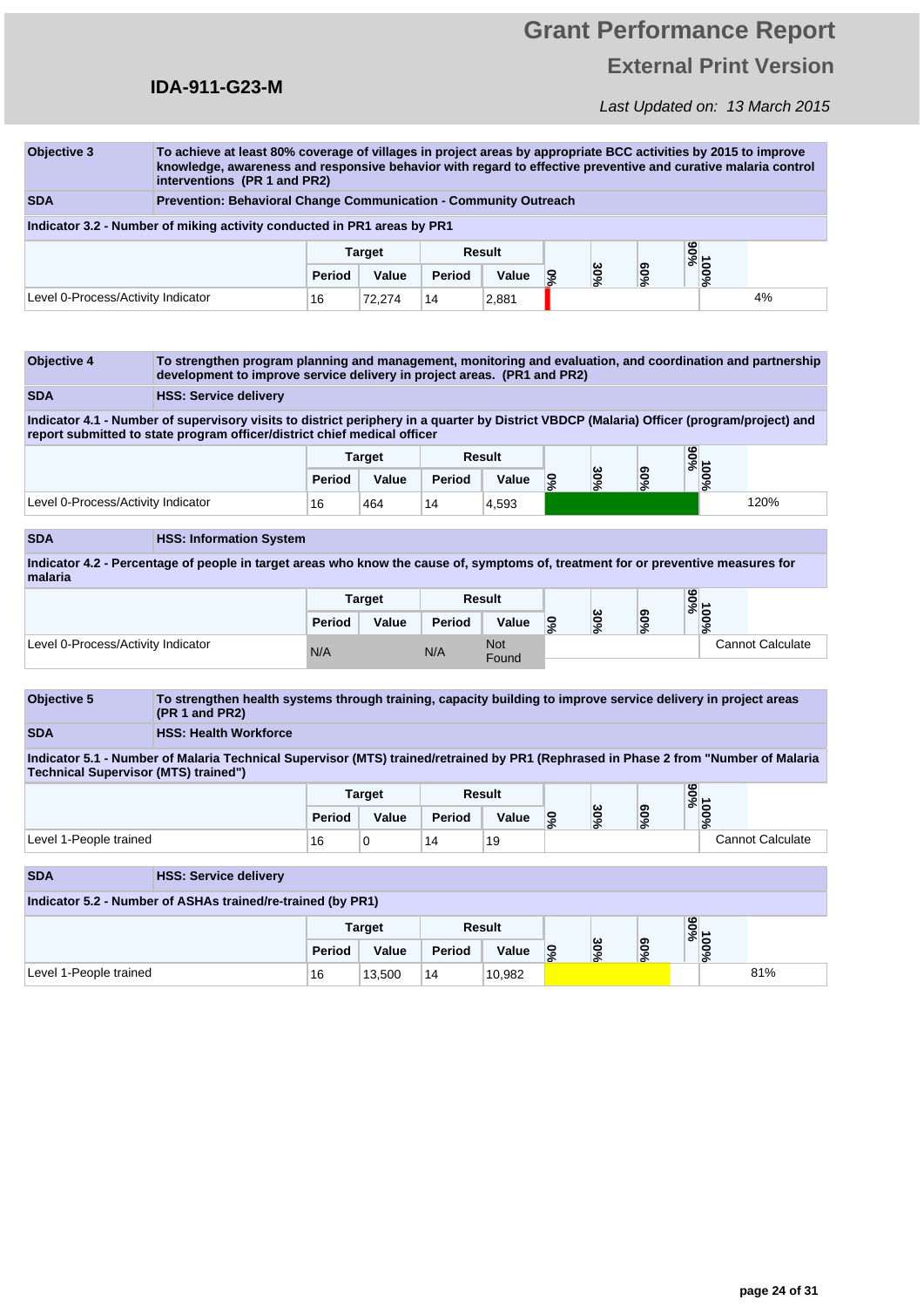# **Grant Performance Report External Print Version**

Last Updated on: 13 March 2015

#### **2.3. Financial Performance**

| 2.3.1. Grant Financial Key Performance Indicators (KPIs) |  |                                      |               |  |  |  |  |  |  |  |  |
|----------------------------------------------------------|--|--------------------------------------|---------------|--|--|--|--|--|--|--|--|
| <b>Grant Duration (months)</b>                           |  | 60 months Grant Amount               | 48,550,458 \$ |  |  |  |  |  |  |  |  |
| % Time Elapsed (as of end date of the latest PU)         |  | 70% % disbursed by TGF (to date)     | 44%           |  |  |  |  |  |  |  |  |
| Time Remaining (as of end date of the latest PU)         |  | 18 months Disbursed by TGF (to date) | 21,485,651 \$ |  |  |  |  |  |  |  |  |
| Expenditures Rate (as of end date of the latest PU)      |  | 38% Funds Remaining (to date)        | 27,064,807 \$ |  |  |  |  |  |  |  |  |

### **2.3.2. Program Budget**

|                               | <b>Budget</b><br>Period 1 | <b>Budget</b><br>Period 2 | <b>Budget</b><br>Period 3 | <b>Budget</b><br>Period 4 | <b>Budget</b><br>Period 5 | <b>Budget</b><br>Period 6 | <b>Budget</b><br>Period <sub>7</sub> | <b>Budget</b><br>Period 8 |
|-------------------------------|---------------------------|---------------------------|---------------------------|---------------------------|---------------------------|---------------------------|--------------------------------------|---------------------------|
| Period Covered From:          | 01.Oct.10                 | 01.Jan.11                 | 01.Apr.11                 | 01.Jul.11                 | 01.Oct.11                 | 01.Jan.12                 | 01.Apr.12                            | $01$ .Jul.12              |
| Period Covered To:            | 31.Dec.10                 | 31.Mar.11                 | 30.Jun.11                 | 30.Sep.11                 | 31.Dec.11                 | 31.Mar.12                 | 30.Jun.12                            | 30.Sep.12                 |
| Currency:                     | USD                       | <b>USD</b>                | <b>USD</b>                | <b>USD</b>                | <b>USD</b>                | <b>USD</b>                | <b>USD</b>                           | <b>USD</b>                |
| Cumulative Budget Through:    | 425.712                   | 11.180.790                | 12.944.379                | 15.237.785                | 17.012.709                | 22.185.943                | 23.615.098                           | 7,785,670                 |
| <b>Summary Period Budget:</b> | 425.712                   | 10.755.078                | 1,763,589                 | 2,293,406                 | 1.774.924                 | 5.173.234                 | 1.429.155                            | 2,393,751                 |

#### **Expenditure Categories**

### **Program Activities**

#### **Implementing Entities**

|                            | <b>Budget</b><br>Period 9 | <b>Budget</b><br>Period 10 | <b>Budget</b><br>Period 11 | <b>Budget</b><br>Period 12 | <b>Budget</b><br>Period 13 | <b>Budget</b><br>Period 14 | <b>Budget</b><br>Period 15 | <b>Budget</b><br>Period 16 |
|----------------------------|---------------------------|----------------------------|----------------------------|----------------------------|----------------------------|----------------------------|----------------------------|----------------------------|
| Period Covered From:       | 01.Oct.12                 | $01$ .Jan.13               | 01.Apr.13                  | $01$ .Jul.13               | 01.Oct.13                  | $01$ .Jan.14               | 01.Apr.14                  | 01.Jul.14                  |
| Period Covered To:         | 31.Dec.12                 | 31.Mar.13                  | 30.Jun.13                  | $30.$ Sep.13               | 31.Dec.13                  | 31.Mar.14                  | 30.Jun.14                  | 30.Sep.14                  |
| Currency:                  | <b>USD</b>                | <b>USD</b>                 | <b>USD</b>                 | <b>USD</b>                 | <b>USD</b>                 | <b>USD</b>                 | <b>USD</b>                 | <b>USD</b>                 |
| Cumulative Budget Through: | 9,094,734                 | 24.797.349                 | 29,857,299                 | 32,177,616                 | 33,482,480                 | 44,365,854                 | 46,399,761                 | 48,249,930                 |
| Summary Period Budget:     | 1,309,064                 | 15.702.615                 | 5,059,950                  | 2,320,317                  | 1.304.864                  | 10.883.374                 | 2.033.907                  | 1,850,169                  |

### **Expenditure Categories**

#### **Program Activities**

#### **Implementing Entities**

|                            | <b>Budget</b><br>Period 17 | <b>Budget</b><br>Period 18 | <b>Budget</b><br>Period 19 | <b>Budget</b><br>Period 20 | <b>Budget</b><br>Period 21 | <b>Budget</b><br>Period 22 | <b>Budget</b><br>Period 23 | <b>Budget</b><br>Period 24 |
|----------------------------|----------------------------|----------------------------|----------------------------|----------------------------|----------------------------|----------------------------|----------------------------|----------------------------|
| Period Covered From:       | 01.Oct.14                  | $01$ .Jan.15               | 01.Apr.15                  | 01.Jul.15                  | 01.0ct.15                  | $01$ .Jan.16               | 01.Apr.16                  | 01.Jul.16                  |
| Period Covered To:         | 31.Dec.14                  | 31. Mar. 15                | 30.Jun.15                  | 30.Sep.15                  | 31.Dec.15                  | 31.Mar.16                  | 30.Jun.16                  | 30.Sep.16                  |
| Currency:                  | <b>USD</b>                 | <b>USD</b>                 | <b>USD</b>                 | <b>USD</b>                 | <b>USD</b>                 | <b>USD</b>                 | <b>USD</b>                 | <b>USD</b>                 |
| Cumulative Budget Through: | 49,488,578                 | 65.044.180                 | 66.914.357                 | 68,766,486                 | 68,766,486                 | 68,766,486                 | 68,766,486                 | 68,766,486                 |
| Summary Period Budget:     | 1,238,648                  | 15,555,602                 | 1,870,177                  | 1,852,129                  |                            |                            |                            |                            |

#### **Expenditure Categories**

**Program Activities**

**Implementing Entities**

**- Comments and additional information**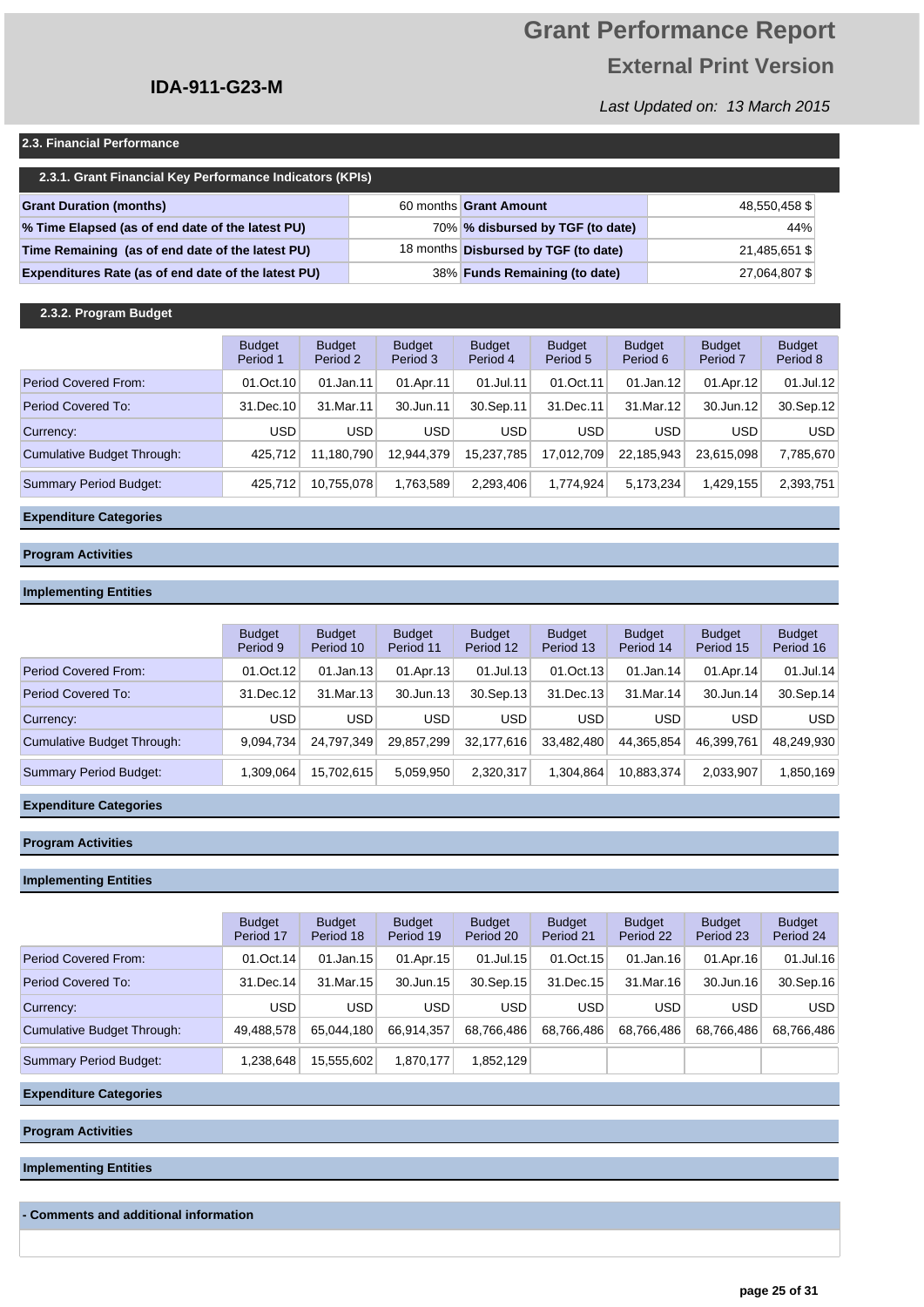### Last Updated on: 13 March 2015

|  | 2.3.3. Program Expenditures |
|--|-----------------------------|
|  |                             |

| $-$                                                           |                                      |                                    |                                          |              |                                                             |
|---------------------------------------------------------------|--------------------------------------|------------------------------------|------------------------------------------|--------------|-------------------------------------------------------------|
| Period PU5: 01.Apr.13 - 31.Mar.14                             | <b>Actual Cash</b><br><b>Outflow</b> | <b>Cumulative</b><br><b>Budget</b> | <b>Cumulative</b><br><b>Cash Outflow</b> | Variance     | <b>Reason for variance</b>                                  |
| 1. Total cash outflow vs. budget                              | \$8,911,617                          | \$44,365,854                       | \$16,741,960                             | \$27,623,894 |                                                             |
| 1a. PR's Total expenditure                                    | \$206,565                            |                                    | \$3,586,372                              |              |                                                             |
| 1b. Disbursements to sub-recipients                           | \$8,169,737                          |                                    | \$12,620,273                             |              |                                                             |
| 1c. Expenditure Adjustments                                   | \$535,315                            |                                    | \$535,315                                |              | <b>Reason for adjustments</b>                               |
| 2. Pharmaceuticals & Health Product<br>expenditures vs budget |                                      |                                    | \$3,471,442                              |              | This amount is to align the<br>expenditure verified by LFA. |
| 2a. Medicines & pharmaceutical products                       |                                      |                                    |                                          |              |                                                             |
| 2b. Health products and health equipment                      |                                      |                                    | \$3,471,442                              |              |                                                             |

### **2.3.4. Cumulative Program Budget, Expenditures and Disbursement to Date**

**IDA-911-G23-M**



### **2.4. Progress Update and Disbursement Information**

| Rating | Description                           |
|--------|---------------------------------------|
|        | <b>Exceeding expectations</b>         |
| Δ9     | Meeting expectations                  |
| R1     | Adequate                              |
| R2     | Inadequate but potential demonstrated |
|        | Unacceptable                          |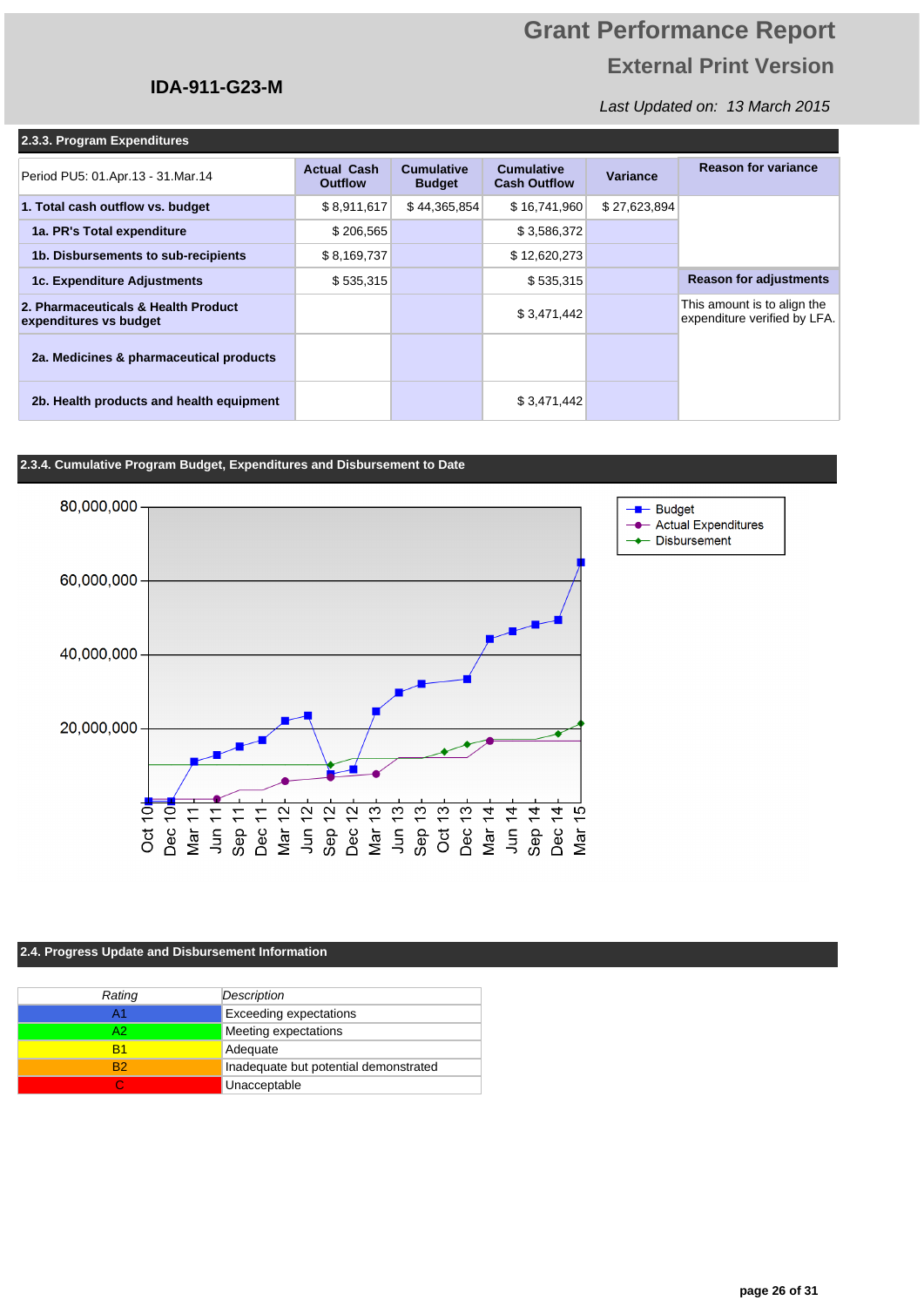## Last Updated on: 13 March 2015

| <b>Progress Updates</b> |                                                                                                                                                                                                       |                            |                                                                                                                                                                                                                                                                                                                                                                                                                                                                                                                                                                                                                                                                                                                                                                                                                                                                                                                                                                                                                                            |                                                                 | <b>Disbursement Information</b> |                                                                 |                                 |                                      |                                    |
|-------------------------|-------------------------------------------------------------------------------------------------------------------------------------------------------------------------------------------------------|----------------------------|--------------------------------------------------------------------------------------------------------------------------------------------------------------------------------------------------------------------------------------------------------------------------------------------------------------------------------------------------------------------------------------------------------------------------------------------------------------------------------------------------------------------------------------------------------------------------------------------------------------------------------------------------------------------------------------------------------------------------------------------------------------------------------------------------------------------------------------------------------------------------------------------------------------------------------------------------------------------------------------------------------------------------------------------|-----------------------------------------------------------------|---------------------------------|-----------------------------------------------------------------|---------------------------------|--------------------------------------|------------------------------------|
| <b>PU</b>               | <b>PU Period</b>                                                                                                                                                                                      |                            |                                                                                                                                                                                                                                                                                                                                                                                                                                                                                                                                                                                                                                                                                                                                                                                                                                                                                                                                                                                                                                            | <b>TGF</b><br>Rating                                            | <b>DR</b>                       | <b>DR Period</b><br><b>Covered</b>                              | <b>PR Request</b>               | <b>Disbursement</b><br><b>Amount</b> | Disbursement<br><b>Date</b>        |
| 0                       | 01.Oct.10 -                                                                                                                                                                                           |                            |                                                                                                                                                                                                                                                                                                                                                                                                                                                                                                                                                                                                                                                                                                                                                                                                                                                                                                                                                                                                                                            | N/A                                                             | 0                               | 01.Oct.10 -<br>30.Jun.11                                        | 16,867,952                      |                                      | N/A                                |
|                         |                                                                                                                                                                                                       | <b>Summary of Progress</b> |                                                                                                                                                                                                                                                                                                                                                                                                                                                                                                                                                                                                                                                                                                                                                                                                                                                                                                                                                                                                                                            |                                                                 |                                 | Reasons for variance between PR Request and Actual Disbursement |                                 |                                      |                                    |
| n/a                     |                                                                                                                                                                                                       |                            |                                                                                                                                                                                                                                                                                                                                                                                                                                                                                                                                                                                                                                                                                                                                                                                                                                                                                                                                                                                                                                            |                                                                 | No disbursement                 |                                                                 |                                 |                                      |                                    |
|                         |                                                                                                                                                                                                       | <b>Progress Updates</b>    |                                                                                                                                                                                                                                                                                                                                                                                                                                                                                                                                                                                                                                                                                                                                                                                                                                                                                                                                                                                                                                            |                                                                 |                                 |                                                                 | <b>Disbursement Information</b> |                                      |                                    |
| <b>PU</b>               | <b>PU Period</b>                                                                                                                                                                                      |                            |                                                                                                                                                                                                                                                                                                                                                                                                                                                                                                                                                                                                                                                                                                                                                                                                                                                                                                                                                                                                                                            | <b>TGF</b><br>Rating                                            | <b>DR</b>                       | <b>DR Period</b><br><b>Covered</b>                              | <b>PR Request</b>               | <b>Disbursement</b><br><b>Amount</b> | <b>Disbursement</b><br><b>Date</b> |
| 1                       | 01.Oct.10 -<br>30.Jun.11                                                                                                                                                                              |                            |                                                                                                                                                                                                                                                                                                                                                                                                                                                                                                                                                                                                                                                                                                                                                                                                                                                                                                                                                                                                                                            | <b>B2</b>                                                       |                                 |                                                                 |                                 |                                      | N/A                                |
|                         | <b>Summary of Progress</b>                                                                                                                                                                            |                            |                                                                                                                                                                                                                                                                                                                                                                                                                                                                                                                                                                                                                                                                                                                                                                                                                                                                                                                                                                                                                                            | Reasons for variance between PR Request and Actual Disbursement |                                 |                                                                 |                                 |                                      |                                    |
|                         |                                                                                                                                                                                                       |                            |                                                                                                                                                                                                                                                                                                                                                                                                                                                                                                                                                                                                                                                                                                                                                                                                                                                                                                                                                                                                                                            |                                                                 |                                 |                                                                 |                                 |                                      |                                    |
|                         |                                                                                                                                                                                                       | <b>Progress Updates</b>    |                                                                                                                                                                                                                                                                                                                                                                                                                                                                                                                                                                                                                                                                                                                                                                                                                                                                                                                                                                                                                                            |                                                                 |                                 |                                                                 | <b>Disbursement Information</b> |                                      |                                    |
| <b>PU</b>               | <b>PU Period</b>                                                                                                                                                                                      |                            |                                                                                                                                                                                                                                                                                                                                                                                                                                                                                                                                                                                                                                                                                                                                                                                                                                                                                                                                                                                                                                            | <b>TGF</b><br>Rating                                            | <b>DR</b>                       | <b>DR Period</b><br><b>Covered</b>                              | <b>PR Request</b>               | <b>Disbursement</b><br>Amount        | <b>Disbursement</b><br><b>Date</b> |
| 2                       | 01.Jul.11 -<br>31.Mar.12                                                                                                                                                                              |                            |                                                                                                                                                                                                                                                                                                                                                                                                                                                                                                                                                                                                                                                                                                                                                                                                                                                                                                                                                                                                                                            | <b>B2</b>                                                       | 1                               | 01.Apr.12 -<br>30.Sep.12                                        | 13,029,288                      |                                      | 18 Sep 2012                        |
|                         |                                                                                                                                                                                                       | <b>Summary of Progress</b> |                                                                                                                                                                                                                                                                                                                                                                                                                                                                                                                                                                                                                                                                                                                                                                                                                                                                                                                                                                                                                                            |                                                                 |                                 | Reasons for variance between PR Request and Actual Disbursement |                                 |                                      |                                    |
|                         | This grant has to date not received any<br>closure of the Round 4 grant.<br>The key performance results show a 62%<br>affecting grant implementation, the PR's<br>performance is expected to improve. |                            | disbursement from the Global Fund due to Quality<br>Assurance Policy and financial issues. However, the<br>Principal Recipient's cash balance of US \$3,807,411<br>from the Round 4 Malaria grant currently under<br>closure was ascribed to the first six quarters of the<br>Round 9 grant, i.e. covering the period 1 October<br>2010 to 31 March 2012. However, this cash balance<br>requires full account reconciliation prior to the<br>Due to the government's forward funding of<br>NVBDCP, the program was able to generate a<br>quantitative indicator rating of "B1" for the reporting<br>period covering 1 July 2011 through 31 March 2012.<br>achievement on the Top Ten indicators and a 70%<br>achievement on all indicators. Due to management<br>issues the grant is downgraded to a quantitative<br>rating of "B2". However, it should be noted here that<br>given the objective epidemiological achievements of<br>the national program and near-term resolution of the<br>major accounting and quality assurance issues |                                                                 |                                 | This is the first disbursement under this grant.                |                                 |                                      |                                    |

**IDA-911-G23-M**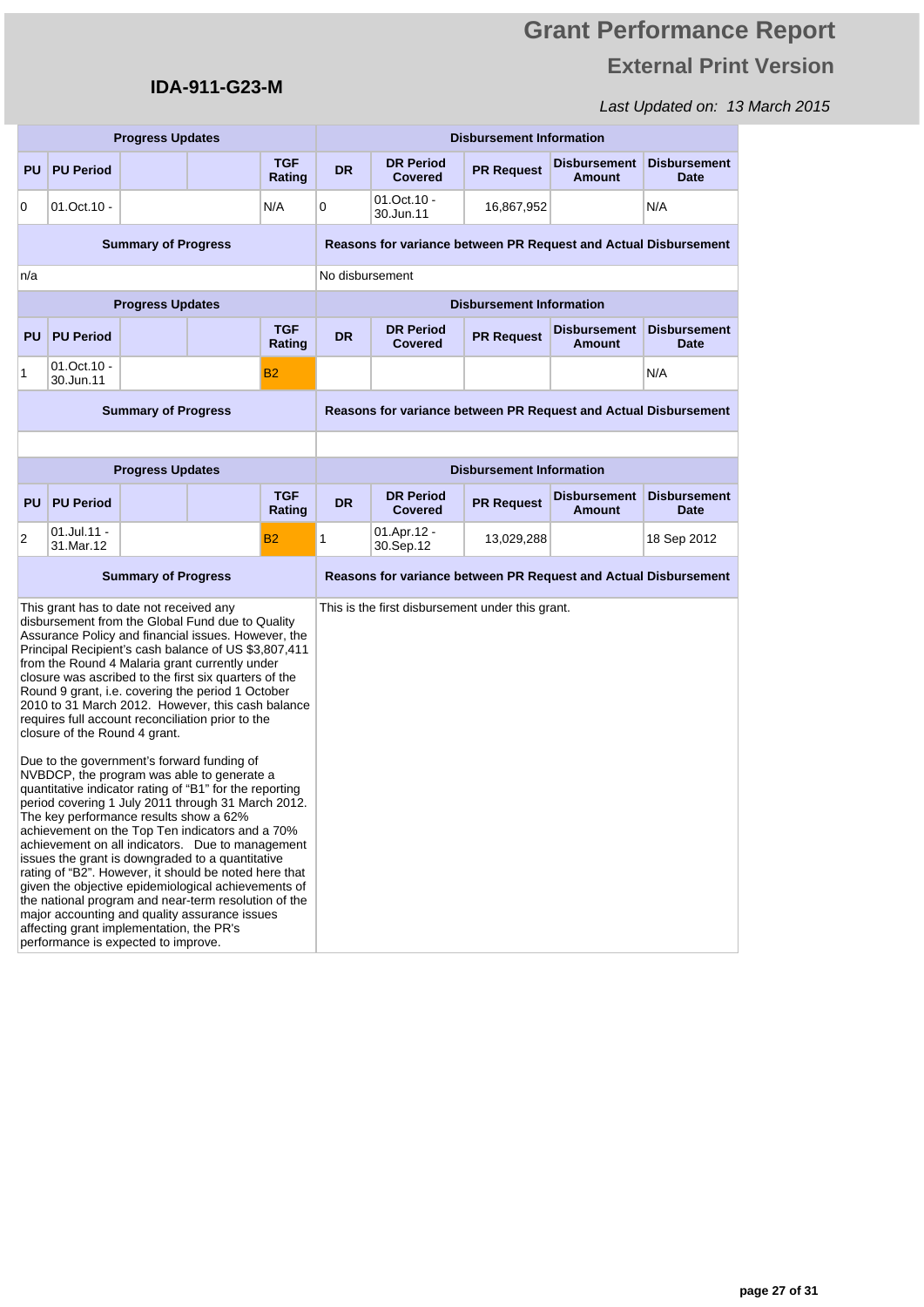# **Grant Performance Report External Print Version**

|                            | <b>Progress Updates</b>                                                                                                                                                                               |                            |                                                                                                                                                                                                                                                                                                                                                                                                                                                                                                                                                                                                                                                                                                                                                                                                                                                                                                                                                                                                                                            |                      |                                                                 | <b>Disbursement Information</b>    |                                 |                                                                 |                                    |  |  |
|----------------------------|-------------------------------------------------------------------------------------------------------------------------------------------------------------------------------------------------------|----------------------------|--------------------------------------------------------------------------------------------------------------------------------------------------------------------------------------------------------------------------------------------------------------------------------------------------------------------------------------------------------------------------------------------------------------------------------------------------------------------------------------------------------------------------------------------------------------------------------------------------------------------------------------------------------------------------------------------------------------------------------------------------------------------------------------------------------------------------------------------------------------------------------------------------------------------------------------------------------------------------------------------------------------------------------------------|----------------------|-----------------------------------------------------------------|------------------------------------|---------------------------------|-----------------------------------------------------------------|------------------------------------|--|--|
| <b>PU</b>                  | <b>PU Period</b>                                                                                                                                                                                      |                            |                                                                                                                                                                                                                                                                                                                                                                                                                                                                                                                                                                                                                                                                                                                                                                                                                                                                                                                                                                                                                                            | <b>TGF</b><br>Rating | <b>DR</b>                                                       | <b>DR Period</b><br><b>Covered</b> | <b>PR Request</b>               | <b>Disbursement</b><br><b>Amount</b>                            | <b>Disbursement</b><br><b>Date</b> |  |  |
| 2                          | $01$ .Jul.11 -<br>31.Mar.12                                                                                                                                                                           |                            |                                                                                                                                                                                                                                                                                                                                                                                                                                                                                                                                                                                                                                                                                                                                                                                                                                                                                                                                                                                                                                            | <b>B2</b>            | 1.1                                                             | 01.Apr.12 -<br>30.Sep.12           | 13,029,288                      |                                                                 | 11 Oct 2013                        |  |  |
| <b>Summary of Progress</b> |                                                                                                                                                                                                       |                            |                                                                                                                                                                                                                                                                                                                                                                                                                                                                                                                                                                                                                                                                                                                                                                                                                                                                                                                                                                                                                                            |                      | Reasons for variance between PR Request and Actual Disbursement |                                    |                                 |                                                                 |                                    |  |  |
|                            | This grant has to date not received any<br>closure of the Round 4 grant.<br>The key performance results show a 62%<br>affecting grant implementation, the PR's<br>performance is expected to improve. |                            | disbursement from the Global Fund due to Quality<br>Assurance Policy and financial issues. However, the<br>Principal Recipient's cash balance of US \$3,807,411<br>from the Round 4 Malaria grant currently under<br>closure was ascribed to the first six quarters of the<br>Round 9 grant, i.e. covering the period 1 October<br>2010 to 31 March 2012. However, this cash balance<br>requires full account reconciliation prior to the<br>Due to the government's forward funding of<br>NVBDCP, the program was able to generate a<br>quantitative indicator rating of "B1" for the reporting<br>period covering 1 July 2011 through 31 March 2012.<br>achievement on the Top Ten indicators and a 70%<br>achievement on all indicators. Due to management<br>issues the grant is downgraded to a quantitative<br>rating of "B2". However, it should be noted here that<br>given the objective epidemiological achievements of<br>the national program and near-term resolution of the<br>major accounting and quality assurance issues |                      |                                                                 |                                    |                                 | This is an emergency procurement for ACTs and RDTs through WHO. |                                    |  |  |
|                            |                                                                                                                                                                                                       | <b>Progress Updates</b>    |                                                                                                                                                                                                                                                                                                                                                                                                                                                                                                                                                                                                                                                                                                                                                                                                                                                                                                                                                                                                                                            |                      |                                                                 |                                    | <b>Disbursement Information</b> |                                                                 |                                    |  |  |
| <b>PU</b>                  | <b>PU Period</b>                                                                                                                                                                                      |                            |                                                                                                                                                                                                                                                                                                                                                                                                                                                                                                                                                                                                                                                                                                                                                                                                                                                                                                                                                                                                                                            | <b>TGF</b><br>Rating | <b>DR</b>                                                       | <b>DR Period</b><br>Covered        | <b>PR Request</b>               | <b>Disbursement</b><br><b>Amount</b>                            | <b>Disbursement</b><br><b>Date</b> |  |  |
| 3                          | 01.Apr.12 -<br>30.Sep.12                                                                                                                                                                              |                            |                                                                                                                                                                                                                                                                                                                                                                                                                                                                                                                                                                                                                                                                                                                                                                                                                                                                                                                                                                                                                                            | B <sub>1</sub>       |                                                                 |                                    |                                 |                                                                 | N/A                                |  |  |
|                            |                                                                                                                                                                                                       | <b>Summary of Progress</b> |                                                                                                                                                                                                                                                                                                                                                                                                                                                                                                                                                                                                                                                                                                                                                                                                                                                                                                                                                                                                                                            |                      |                                                                 |                                    |                                 | Reasons for variance between PR Request and Actual Disbursement |                                    |  |  |
|                            |                                                                                                                                                                                                       |                            |                                                                                                                                                                                                                                                                                                                                                                                                                                                                                                                                                                                                                                                                                                                                                                                                                                                                                                                                                                                                                                            |                      |                                                                 |                                    |                                 |                                                                 |                                    |  |  |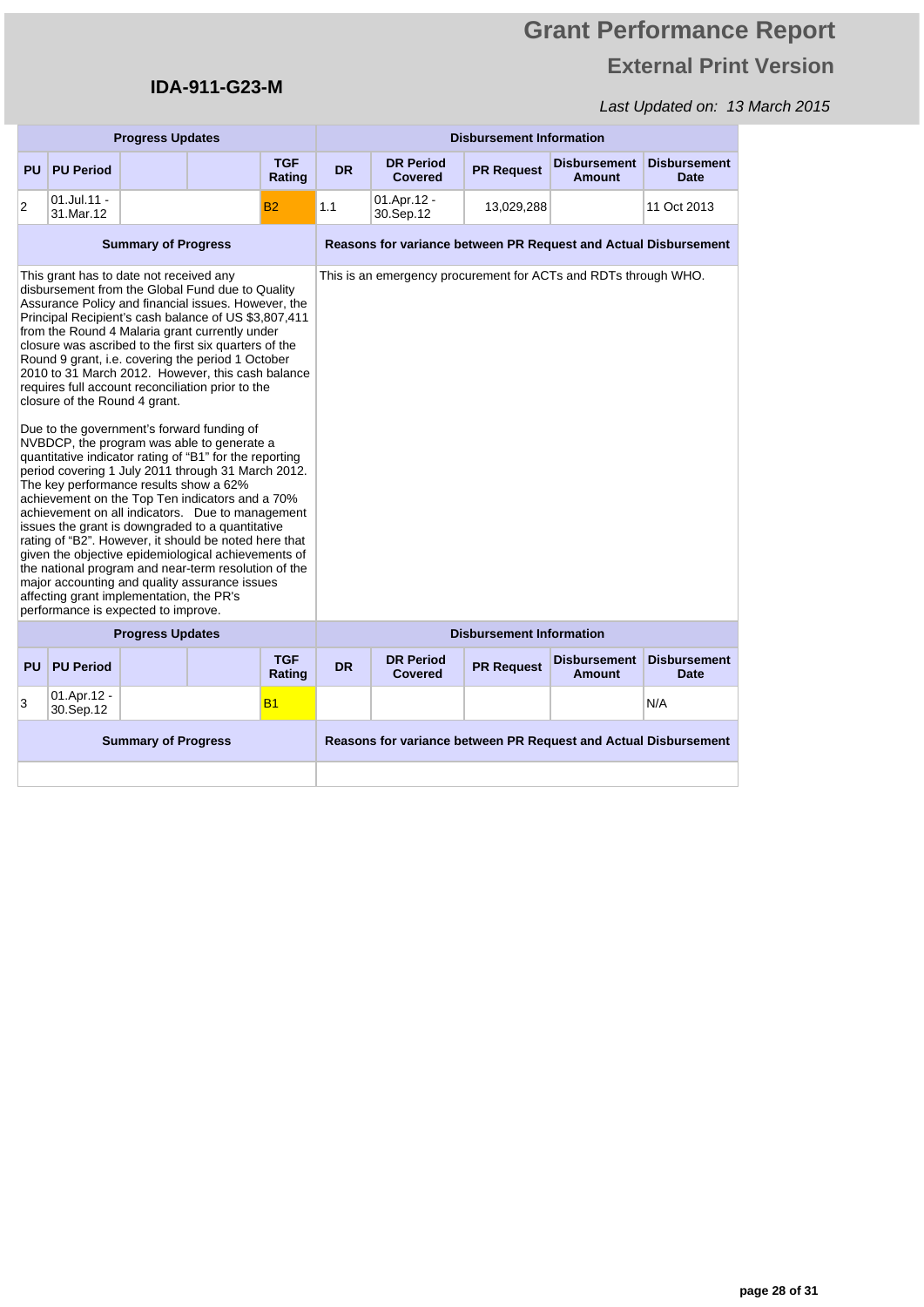# **Grant Performance Report External Print Version**

|                                                                                                                                                                                                                                                                                                                                                                                                                                                                                                                                                                                                                                                                                                                                                                                                                                                                                                                                                                                                                                                                                                              |                                                                                                                                                                                                                                                                                                                                                                                                                                                                                                                                                                                                                                                                                                                                                                                                                                                                                                                                                                                                                                                                                                              | <b>Progress Updates</b>    |  |                                                                                                                                                                                                                                                                                                                                                                                                                                                                                                                                                                                                                                                                                                                                                                                                                                                                                                                                                                                                                                                                                                                      |                |                                                                                                                                                                                                            | <b>Disbursement Information</b> |                                                                                                                                                                                                                             |                                    |  |  |
|--------------------------------------------------------------------------------------------------------------------------------------------------------------------------------------------------------------------------------------------------------------------------------------------------------------------------------------------------------------------------------------------------------------------------------------------------------------------------------------------------------------------------------------------------------------------------------------------------------------------------------------------------------------------------------------------------------------------------------------------------------------------------------------------------------------------------------------------------------------------------------------------------------------------------------------------------------------------------------------------------------------------------------------------------------------------------------------------------------------|--------------------------------------------------------------------------------------------------------------------------------------------------------------------------------------------------------------------------------------------------------------------------------------------------------------------------------------------------------------------------------------------------------------------------------------------------------------------------------------------------------------------------------------------------------------------------------------------------------------------------------------------------------------------------------------------------------------------------------------------------------------------------------------------------------------------------------------------------------------------------------------------------------------------------------------------------------------------------------------------------------------------------------------------------------------------------------------------------------------|----------------------------|--|----------------------------------------------------------------------------------------------------------------------------------------------------------------------------------------------------------------------------------------------------------------------------------------------------------------------------------------------------------------------------------------------------------------------------------------------------------------------------------------------------------------------------------------------------------------------------------------------------------------------------------------------------------------------------------------------------------------------------------------------------------------------------------------------------------------------------------------------------------------------------------------------------------------------------------------------------------------------------------------------------------------------------------------------------------------------------------------------------------------------|----------------|------------------------------------------------------------------------------------------------------------------------------------------------------------------------------------------------------------|---------------------------------|-----------------------------------------------------------------------------------------------------------------------------------------------------------------------------------------------------------------------------|------------------------------------|--|--|
| <b>PU</b>                                                                                                                                                                                                                                                                                                                                                                                                                                                                                                                                                                                                                                                                                                                                                                                                                                                                                                                                                                                                                                                                                                    | <b>PU Period</b>                                                                                                                                                                                                                                                                                                                                                                                                                                                                                                                                                                                                                                                                                                                                                                                                                                                                                                                                                                                                                                                                                             |                            |  | <b>TGF</b><br>Rating                                                                                                                                                                                                                                                                                                                                                                                                                                                                                                                                                                                                                                                                                                                                                                                                                                                                                                                                                                                                                                                                                                 | <b>DR</b>      | <b>DR Period</b><br><b>Covered</b>                                                                                                                                                                         | <b>PR Request</b>               | <b>Disbursement</b><br><b>Amount</b>                                                                                                                                                                                        | <b>Disbursement</b><br><b>Date</b> |  |  |
| 4                                                                                                                                                                                                                                                                                                                                                                                                                                                                                                                                                                                                                                                                                                                                                                                                                                                                                                                                                                                                                                                                                                            | 01.Oct.12 -<br>31.Mar.13                                                                                                                                                                                                                                                                                                                                                                                                                                                                                                                                                                                                                                                                                                                                                                                                                                                                                                                                                                                                                                                                                     |                            |  | <b>B2</b>                                                                                                                                                                                                                                                                                                                                                                                                                                                                                                                                                                                                                                                                                                                                                                                                                                                                                                                                                                                                                                                                                                            | $\overline{2}$ | 01.Apr.13 -<br>31.Mar.14                                                                                                                                                                                   | 20,385,924                      |                                                                                                                                                                                                                             | 12 Dec 2013                        |  |  |
|                                                                                                                                                                                                                                                                                                                                                                                                                                                                                                                                                                                                                                                                                                                                                                                                                                                                                                                                                                                                                                                                                                              |                                                                                                                                                                                                                                                                                                                                                                                                                                                                                                                                                                                                                                                                                                                                                                                                                                                                                                                                                                                                                                                                                                              | <b>Summary of Progress</b> |  |                                                                                                                                                                                                                                                                                                                                                                                                                                                                                                                                                                                                                                                                                                                                                                                                                                                                                                                                                                                                                                                                                                                      |                | Reasons for variance between PR Request and Actual Disbursement                                                                                                                                            |                                 |                                                                                                                                                                                                                             |                                    |  |  |
| During the Phase 1 period, poor performance for this<br>grant was linked to initial programmatic delays and<br>the quality assurance policy compliance issues<br>involving both ACTs and RDTs. These factors<br>contributed to the poor performance of both of the<br>country's malaria grant implementers, NVBDCP and<br>Caritas India. The administrative delays have<br>contributed to this poor performance. We also await<br>decision from NVBDCP or MoH&FW regarding the<br>inclusion of LLIN procurement through the VPP<br>mechanism for the 2013 procurement cycle.<br>NVBDCP submitted two separate progress updates<br>for this disbursement request covering a 12-month<br>period from 1 April 2012 to 31 March 2013. During<br>this reporting period, procurement of LLINs, RDT<br>Kits and ACTs was not conducted at central level<br>due to administrative delays, which has adversely<br>affected the program. However, a disbursement in<br>the amount of US \$3,519,806 on 11 October 2013<br>was made to WHO for the emergency procurement<br>of ACTs and RDTs for the north-east states. |                                                                                                                                                                                                                                                                                                                                                                                                                                                                                                                                                                                                                                                                                                                                                                                                                                                                                                                                                                                                                                                                                                              |                            |  | \$25,704,079 and a cash balance of US \$5,318,155.<br>The cash balance has been adjusted by the Global Fund to US \$5,833,653,<br>considering adjustments to the PR's reported expenditure as explained in<br>Section 3 above, with which the Country Team concurs.<br>The CT adjusted the forecast as follows:<br>US \$19,568,503: Budget 1 April 2013 to 31 March 2014 (Q11-14);<br>US \$2,033,906: Budget for the buffer period, 1 April to 30 June 2014 (Q15).<br>Add: US \$11,787,263: Carried forward LLINs budget.<br>Total forecast: US \$ 33,389,671<br>Less:<br>US \$278,164: Activities not carried forward in P11;<br>US \$3,519,806: Emergency procurement funds that have been disbursed -<br>"Cash in transit":<br>US \$3,216,592: Savings in Year 4 budget; and<br>US \$1,468,028: Savings due to exchange rate fluctuation.<br>Total adjustments US \$8,482,591.<br>Therefore the adjusted forecast is US \$24,907,080<br>Less:<br>US \$5,833,653: Cash balance as at 31 March 2013<br>US\$ 19,073,428: Disbursement decision.<br>This Annual Disbursement amount will be released to the PR in two |                |                                                                                                                                                                                                            |                                 | NVBDCP request: US \$20,385,924 based on the forecast amount of US<br>transfers. The first release in the amount of US \$1,976,666 and a second<br>release of US \$17,096,761, which is subject to the NVBDCP's decision as |                                    |  |  |
|                                                                                                                                                                                                                                                                                                                                                                                                                                                                                                                                                                                                                                                                                                                                                                                                                                                                                                                                                                                                                                                                                                              |                                                                                                                                                                                                                                                                                                                                                                                                                                                                                                                                                                                                                                                                                                                                                                                                                                                                                                                                                                                                                                                                                                              | <b>Progress Updates</b>    |  |                                                                                                                                                                                                                                                                                                                                                                                                                                                                                                                                                                                                                                                                                                                                                                                                                                                                                                                                                                                                                                                                                                                      |                | to whether to go through VPP or direct procurment.                                                                                                                                                         | <b>Disbursement Information</b> |                                                                                                                                                                                                                             |                                    |  |  |
| PU                                                                                                                                                                                                                                                                                                                                                                                                                                                                                                                                                                                                                                                                                                                                                                                                                                                                                                                                                                                                                                                                                                           | <b>PU Period</b>                                                                                                                                                                                                                                                                                                                                                                                                                                                                                                                                                                                                                                                                                                                                                                                                                                                                                                                                                                                                                                                                                             |                            |  | <b>TGF</b><br>Rating                                                                                                                                                                                                                                                                                                                                                                                                                                                                                                                                                                                                                                                                                                                                                                                                                                                                                                                                                                                                                                                                                                 | <b>DR</b>      | <b>DR Period</b><br><b>Covered</b>                                                                                                                                                                         | <b>PR Request</b>               | <b>Disbursement</b><br><b>Amount</b>                                                                                                                                                                                        | <b>Disbursement</b><br><b>Date</b> |  |  |
| 4                                                                                                                                                                                                                                                                                                                                                                                                                                                                                                                                                                                                                                                                                                                                                                                                                                                                                                                                                                                                                                                                                                            | 01.Oct.12 -<br>31.Mar.13                                                                                                                                                                                                                                                                                                                                                                                                                                                                                                                                                                                                                                                                                                                                                                                                                                                                                                                                                                                                                                                                                     |                            |  | <b>B2</b>                                                                                                                                                                                                                                                                                                                                                                                                                                                                                                                                                                                                                                                                                                                                                                                                                                                                                                                                                                                                                                                                                                            | 2.1            | 01.Apr.13 -<br>31.Mar.14                                                                                                                                                                                   | 20,385,924                      |                                                                                                                                                                                                                             | N/A                                |  |  |
|                                                                                                                                                                                                                                                                                                                                                                                                                                                                                                                                                                                                                                                                                                                                                                                                                                                                                                                                                                                                                                                                                                              |                                                                                                                                                                                                                                                                                                                                                                                                                                                                                                                                                                                                                                                                                                                                                                                                                                                                                                                                                                                                                                                                                                              | <b>Summary of Progress</b> |  |                                                                                                                                                                                                                                                                                                                                                                                                                                                                                                                                                                                                                                                                                                                                                                                                                                                                                                                                                                                                                                                                                                                      |                | Reasons for variance between PR Request and Actual Disbursement                                                                                                                                            |                                 |                                                                                                                                                                                                                             |                                    |  |  |
|                                                                                                                                                                                                                                                                                                                                                                                                                                                                                                                                                                                                                                                                                                                                                                                                                                                                                                                                                                                                                                                                                                              | During the Phase 1 period, poor performance for this<br>grant was linked to initial programmatic delays and<br>the quality assurance policy compliance issues<br>involving both ACTs and RDTs. These factors<br>contributed to the poor performance of both of the<br>country's malaria grant implementers, NVBDCP and<br>Caritas India. The administrative delays have<br>contributed to this poor performance. We also await<br>decision from NVBDCP or MoH&FW regarding the<br>inclusion of LLIN procurement through the VPP<br>mechanism for the 2013 procurement cycle.<br>NVBDCP submitted two separate progress updates<br>for this disbursement request covering a 12-month<br>period from 1 April 2012 to 31 March 2013. During<br>this reporting period, procurement of LLINs, RDT<br>Kits and ACTs was not conducted at central level<br>due to administrative delays, which has adversely<br>affected the program. However, a disbursement in<br>the amount of US \$3,519,806 on 11 October 2013<br>was made to WHO for the emergency procurement<br>of ACTs and RDTs for the north-east states. |                            |  |                                                                                                                                                                                                                                                                                                                                                                                                                                                                                                                                                                                                                                                                                                                                                                                                                                                                                                                                                                                                                                                                                                                      |                | The second tranche of US \$17,096,761 has not been released. However,<br>this is being processed under a new PU/DR which follows the PR's<br>registration of procurement of LLINs under VPP/PPM mechanism. |                                 |                                                                                                                                                                                                                             |                                    |  |  |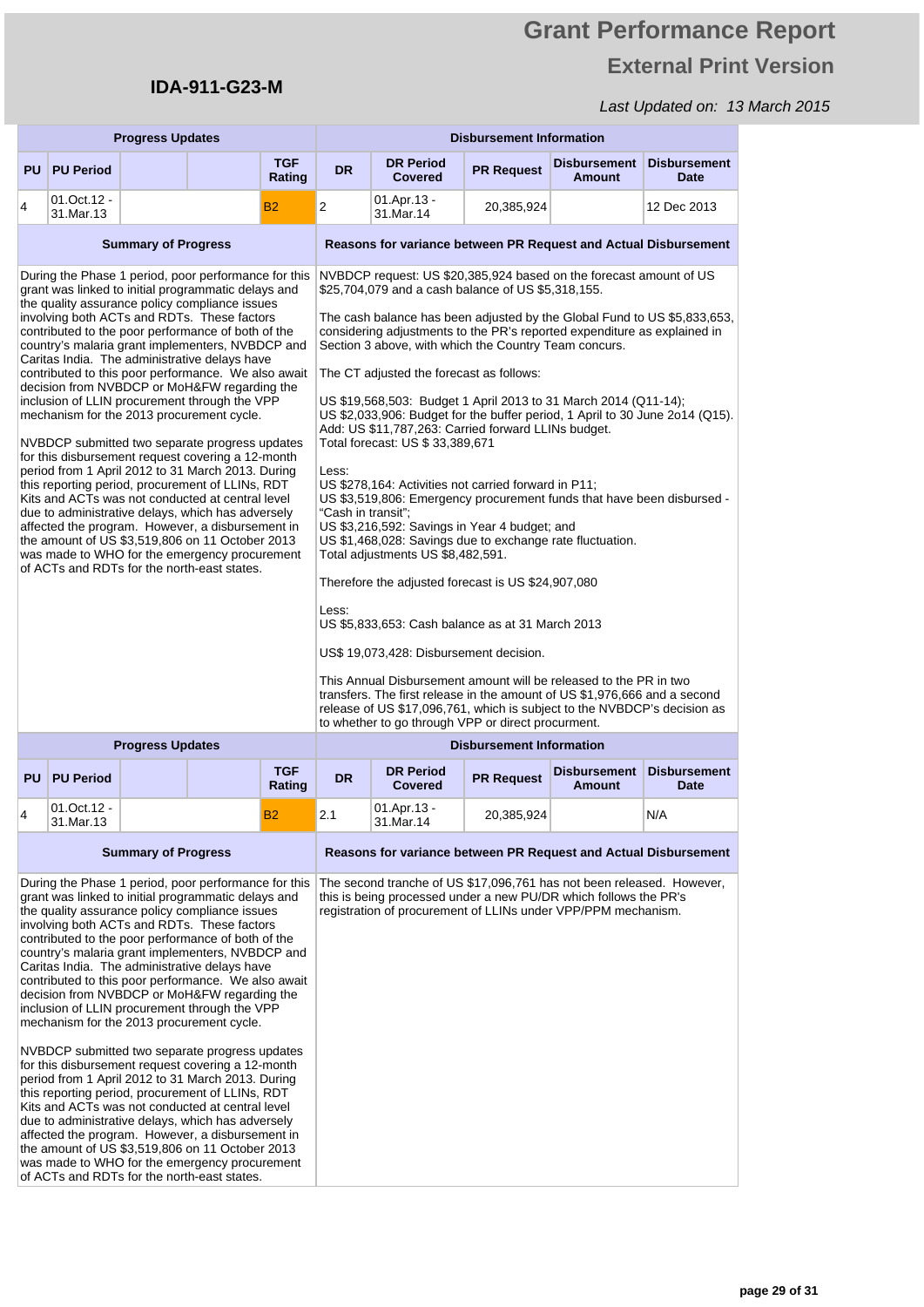## **IDA-911-G23-M**

|                            |                                                                     | <b>Progress Updates</b>    |              |                      |                                                                 | <b>Disbursement Information</b>    |                                                                 |                                      |                                    |  |  |  |
|----------------------------|---------------------------------------------------------------------|----------------------------|--------------|----------------------|-----------------------------------------------------------------|------------------------------------|-----------------------------------------------------------------|--------------------------------------|------------------------------------|--|--|--|
|                            | <b>PU</b> PU Period                                                 |                            |              | <b>TGF</b><br>Rating | <b>DR</b>                                                       | <b>DR Period</b><br><b>Covered</b> | <b>PR Request</b>                                               | <b>Disbursement</b><br><b>Amount</b> | <b>Disbursement</b><br><b>Date</b> |  |  |  |
| 5                          | 01.Apr.13 -<br>31.Mar.14                                            |                            |              | <b>B2</b>            | 3                                                               | 01.Apr.14 -<br>31.Mar.15           | 39,572,962                                                      |                                      | 19 Dec 2014                        |  |  |  |
| <b>Summary of Progress</b> |                                                                     |                            |              |                      |                                                                 |                                    | Reasons for variance between PR Request and Actual Disbursement |                                      |                                    |  |  |  |
|                            |                                                                     |                            |              |                      |                                                                 |                                    |                                                                 |                                      |                                    |  |  |  |
|                            |                                                                     | <b>Progress Updates</b>    |              |                      |                                                                 |                                    | <b>Disbursement Information</b>                                 |                                      |                                    |  |  |  |
| <b>PU</b>                  | <b>PU Period</b>                                                    |                            |              | <b>TGF</b><br>Rating | <b>DR</b>                                                       | <b>DR Period</b><br><b>Covered</b> | <b>PR Request</b>                                               | <b>Disbursement</b><br><b>Amount</b> | <b>Disbursement</b><br><b>Date</b> |  |  |  |
| 5                          | 01.Apr.13 -<br>31.Mar.14                                            |                            |              | <b>B2</b>            | 3.2                                                             |                                    | 39,572,962                                                      |                                      | 13 Mar 2015                        |  |  |  |
|                            |                                                                     | <b>Summary of Progress</b> |              |                      | Reasons for variance between PR Request and Actual Disbursement |                                    |                                                                 |                                      |                                    |  |  |  |
|                            |                                                                     |                            |              |                      |                                                                 |                                    |                                                                 |                                      |                                    |  |  |  |
|                            | 2.5. Contextual Information                                         |                            |              |                      |                                                                 |                                    |                                                                 |                                      |                                    |  |  |  |
|                            |                                                                     |                            | <b>Title</b> |                      |                                                                 |                                    |                                                                 | <b>Explanatory Notes</b>             |                                    |  |  |  |
|                            |                                                                     |                            |              |                      |                                                                 |                                    |                                                                 |                                      |                                    |  |  |  |
|                            | 2.6. Phase 2/ Periodic Review Grant Renewal                         |                            |              |                      |                                                                 |                                    |                                                                 |                                      |                                    |  |  |  |
|                            | <b>Performance Rating</b>                                           |                            |              |                      |                                                                 |                                    | <b>Recommendation Category</b>                                  |                                      |                                    |  |  |  |
|                            | Rationale for Phase 2/ Periodic Review Recommendation Category      |                            |              |                      |                                                                 |                                    |                                                                 |                                      |                                    |  |  |  |
|                            |                                                                     |                            |              |                      |                                                                 |                                    |                                                                 |                                      |                                    |  |  |  |
|                            | <b>Rationale for Phase 2/ Periodic Review Recommendation Amount</b> |                            |              |                      |                                                                 |                                    |                                                                 |                                      |                                    |  |  |  |
|                            |                                                                     |                            |              |                      |                                                                 |                                    |                                                                 |                                      |                                    |  |  |  |
|                            |                                                                     |                            |              |                      |                                                                 | <b>Time-bound Actions</b>          |                                                                 |                                      |                                    |  |  |  |
| <b>Issues</b>              |                                                                     |                            |              |                      |                                                                 |                                    |                                                                 | <b>Description</b>                   |                                    |  |  |  |